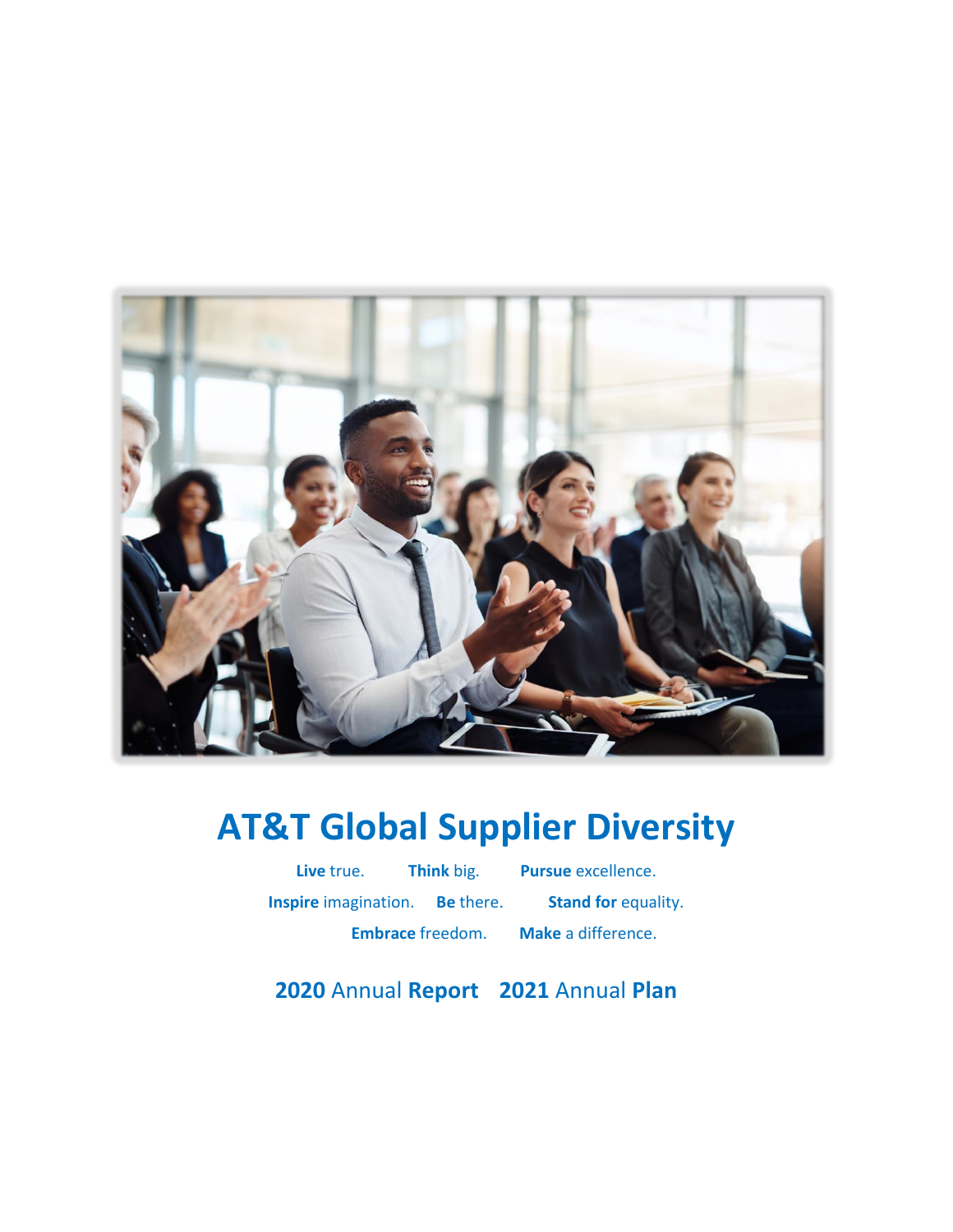# TABLE OF CONTENTS

| 9.1.5 Description of Prime Contractor Utilization of WMDVLGBTBE Subcontractors 30            |
|----------------------------------------------------------------------------------------------|
|                                                                                              |
| 9.1.7 Description of Efforts to Recruit WMDVLGBTBE Suppliers in Low Utilization Categories34 |
|                                                                                              |
| 10.1.2 Description of WMDVLGBTBE Planned Program Activities for the Next Calendar Year 39    |
| 10.1.3 Plans for Recruiting WMDVLGBTBE Suppliers in Low Utilization Areas39                  |
| 10.1.4 Plans for Recruiting WMDVLGBTBE Suppliers Where Unavailable40                         |
| 10.1.5 Plans for Encouraging Prime Contractors to Subcontract WMDVLGBTBE Suppliers40         |
|                                                                                              |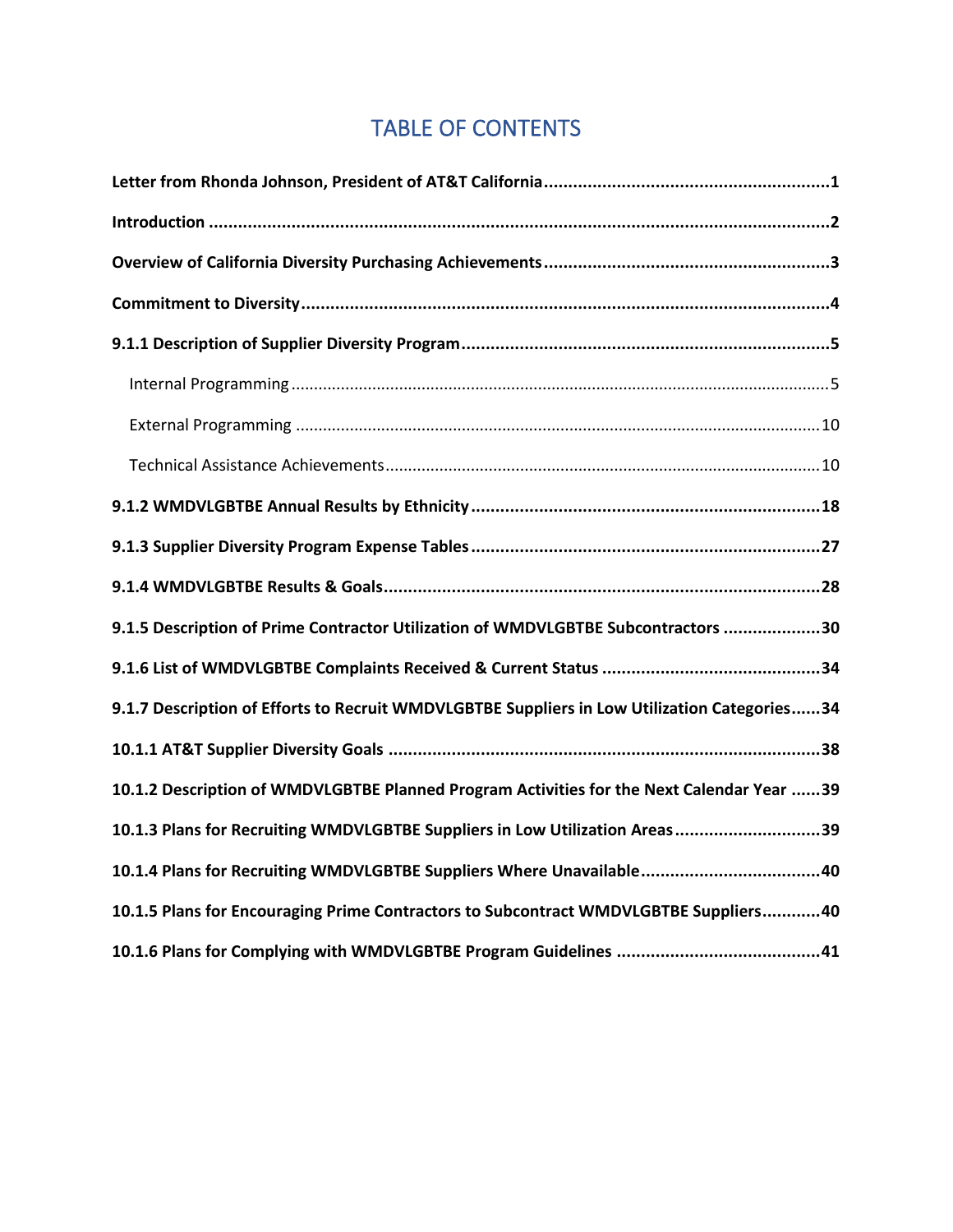### <span id="page-2-0"></span>Letter from Rhonda Johnson, President of AT&T California



As AT&T rises to meet the challenges brought on by the pandemic, our top priority continues to be the safety and well-being of our employees, customers, and the communities we serve. We are committed to meeting California's connectivity needs by providing access, support, and solutions through communications technology. Although we have been adapting over the past year to our new reality, our dedication to assisting our customers and supporting our communities will never waver.

#### I am pleased to share that in 2020 AT&T's diversity spend in California exceeded \$1.6 billion with diverse business enterprises.

As detailed in our report, Direct (Tier-1) spend with diverse suppliers decreased year-over-year by \$86 million while Sub-contracting (Tier-2) spend *reduced by \$774,000.* AT&T's combined supplier diversity percent was 21.1%, a slight decline from 2019. Even in the face of the unprecedented challenges of 2020, AT&T continues to invest in California's minority, women, service-disabled veterans, and LGBT-owned businesses.

We are proud to be one of the first corporations in the U.S. to have a supplier diversity program. Since 1968, AT&T has been a longstanding leader in supplier diversity by identifying and promoting diverse businesses for contract opportunities as both prime suppliers and subcontractors. A resilient supply chain is mission-critical to supporting our business operations, and Supplier Diversity has long been an essential component of our identity. Our supply chain process embraces the AT&T culture of ensuring that diversity and inclusion are top-of-mind in all our corporate endeavors, including supplier selection.

As we emerge from the pandemic and AT&T invests in new technologies critical to keeping California connected, we will continue making targeted efforts to ensure that diverse businesses are part of that transformation*.*

Sincerely,

P**ponda** J. Johan

Rhonda Johnson President of AT&T California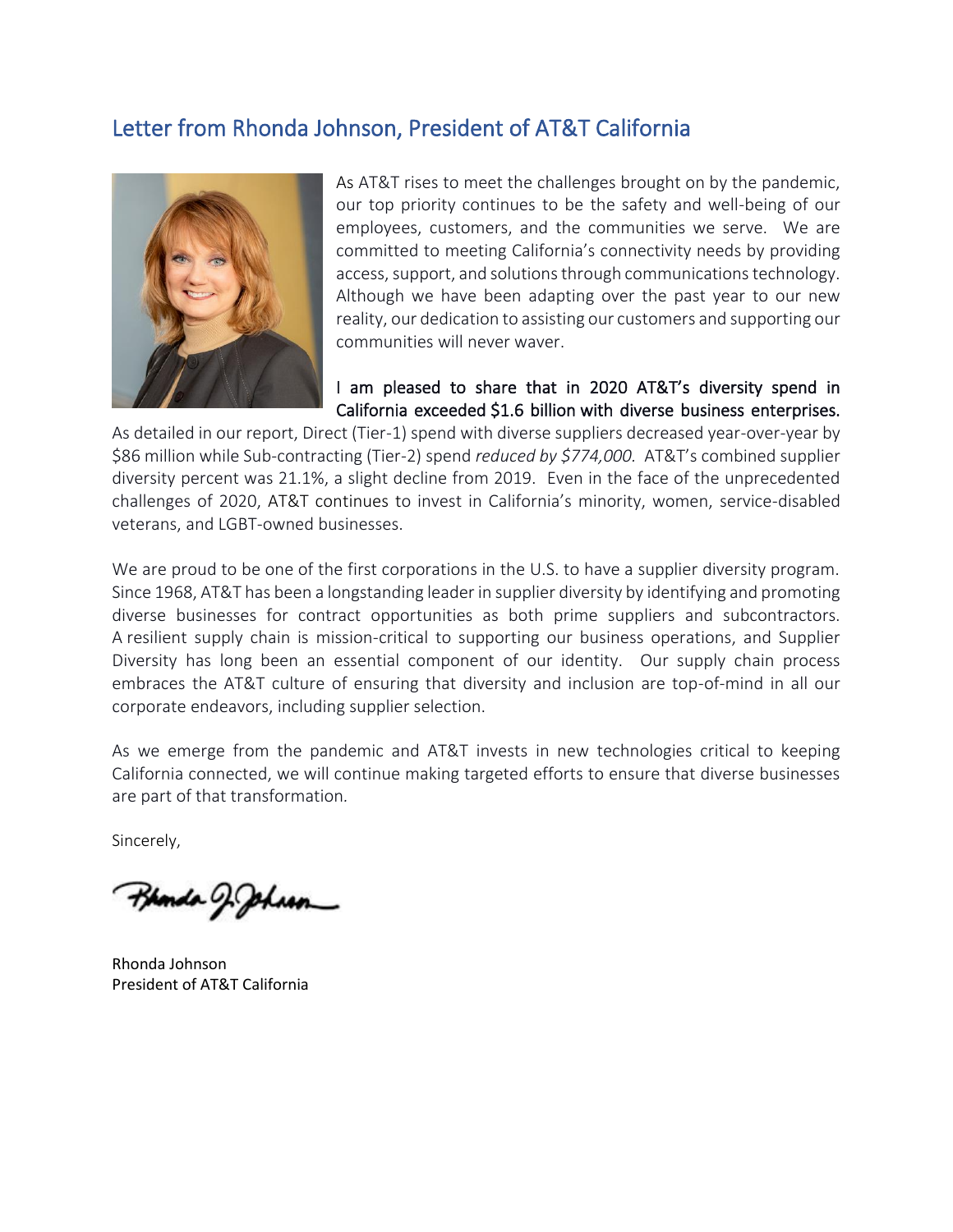### <span id="page-3-0"></span>Introduction

In accordance with California Public Utilities Commission (CPUC) General Order 156, AT&T submits this report on goods and services procured from certified Supplier Clearinghouse minority, women, service-disabled veteran, and lesbian, gay bisexual and transgender businesses (M/W/DV/LGBTBE) in 2020. AT&T's Supplier Diversity organization, operating within AT&T's Global Supply Chain, provides programming oversight for AT&T and its subsidiaries. Results documented in this report include AT&T California (U 1001 C), AT&T Corp. (U 5002 C), AT&T Long Distance (U 5800 C), and the collective wireless companies AT&T Mobility Wireless Operations Holdings Inc. (U 3021 C), New Cingular Wireless PCS, LLC (U 3060 C), and Santa Barbara Cellular Systems, Ltd. (U 3015 C), doing business as AT&T Mobility. Except where specified, these affiliates are collectively referred to as "AT&T".

This report showcases 2020 key activities within our organization and procurement achievements from certified Supplier Clearinghouse Minority, Women, Service-Disabled Veteran's and Lesbian, Gay, Bisexual, and Transgender business enterprises (M/W/DV/LGBTBEs). The report also includes 2021 program objectives and purchasing goals.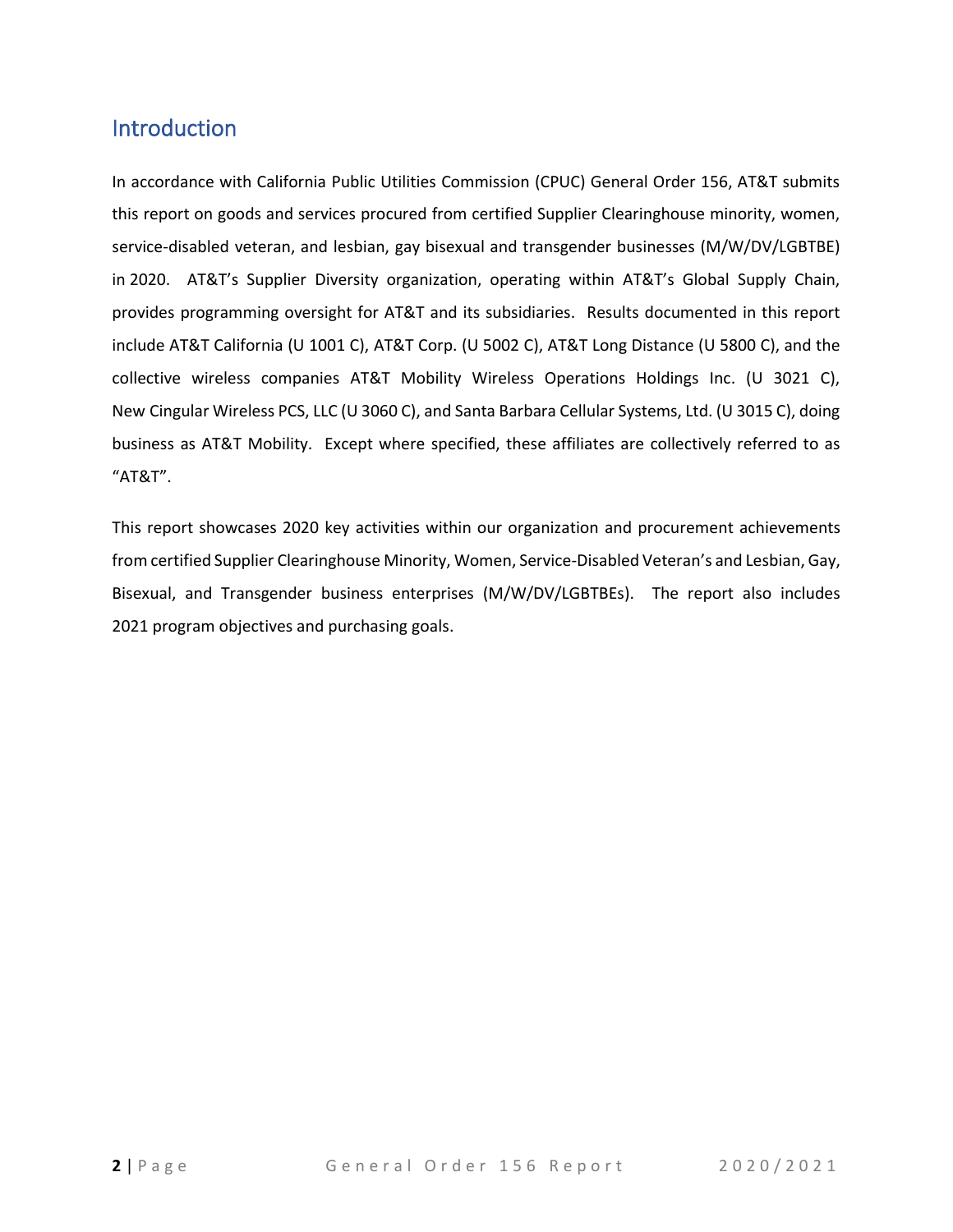<span id="page-4-0"></span>

| <b>Overview of California Diversity Purchasing Achievements</b> |  |  |
|-----------------------------------------------------------------|--|--|
|-----------------------------------------------------------------|--|--|

|                                                                                                           | <b>AT&amp;T Annual CPUC Filling</b><br>2020 |                                          |                     |
|-----------------------------------------------------------------------------------------------------------|---------------------------------------------|------------------------------------------|---------------------|
| AT&T                                                                                                      | 2020<br>Total Spend \$                      | Supplier<br><b>Diversity</b><br>Spend \$ | 2020<br>Diversity % |
| AT&T WEST - California                                                                                    | \$1,935,530,620                             | \$482,735,956                            | 24.9%               |
| <b>AT&amp;T Mobility - California</b>                                                                     | \$4,854,774,541                             | \$951,868,524                            | 19.6%               |
| AT&T Communications of California                                                                         | \$800,952,598                               | \$166,954,683                            | 20.8%               |
| <b>AT&amp;T Long Distance - California</b>                                                                | \$46,404,409                                | \$11,946,109                             | 25.7%               |
| <b>AT&amp;T CALIFORNIA (Combined Companie</b>                                                             | \$7,637,662,168                             | \$1,613,505,273                          | 21.1%               |
| Note: AT&T Communications subsidiary includes spend for AT&T Teleport, a registered AT&T<br>company in CA |                                             |                                          |                     |

AT&T's combined diversity spend totaled \$1.6 billion for 2020, compared to \$1.7 billion in 2019. Direct (Tier-1) spend with diverse suppliers decreased year over year by \$86 million while sub-contracting (Tier-2) spend decreased only by \$774 thousand. The overall AT&T supplier diversity spend percentage was 21.1%, which is below goal and represents a decrease over previous year results of 22.4%.

In general terms, spend with diverse suppliers decreased during 2020 because overall spend on AT&T's wireline business declined by \$336 million – an area with strongest diverse representation. This reduction in overall spend with diverse suppliers in California mirrors AT&T's national trend for all suppliers. Despite challenges during 2020 the AT&T Supplier Diversity team implemented new diversity solutions in AT&T's wireless business that helped mitigate declines in other areas.

At the subsidiary level, GO 156‐reporting companies AT&T California and AT&T Long Distance exceeded the 21.5% goal. AT&T Mobility supplier diversity spend improved from 19.4% in 2019 to 19.6% in 2020, while overall diversity spend increased by \$54 million. As reported in previous fillings, diversity spend in AT&T Mobility is hampered by purchases of wireless devices. These devices are designed, developed, and manufactured outside of the United States and have controlled, limited and very non-diverse distribution channels that are out of AT&T's control.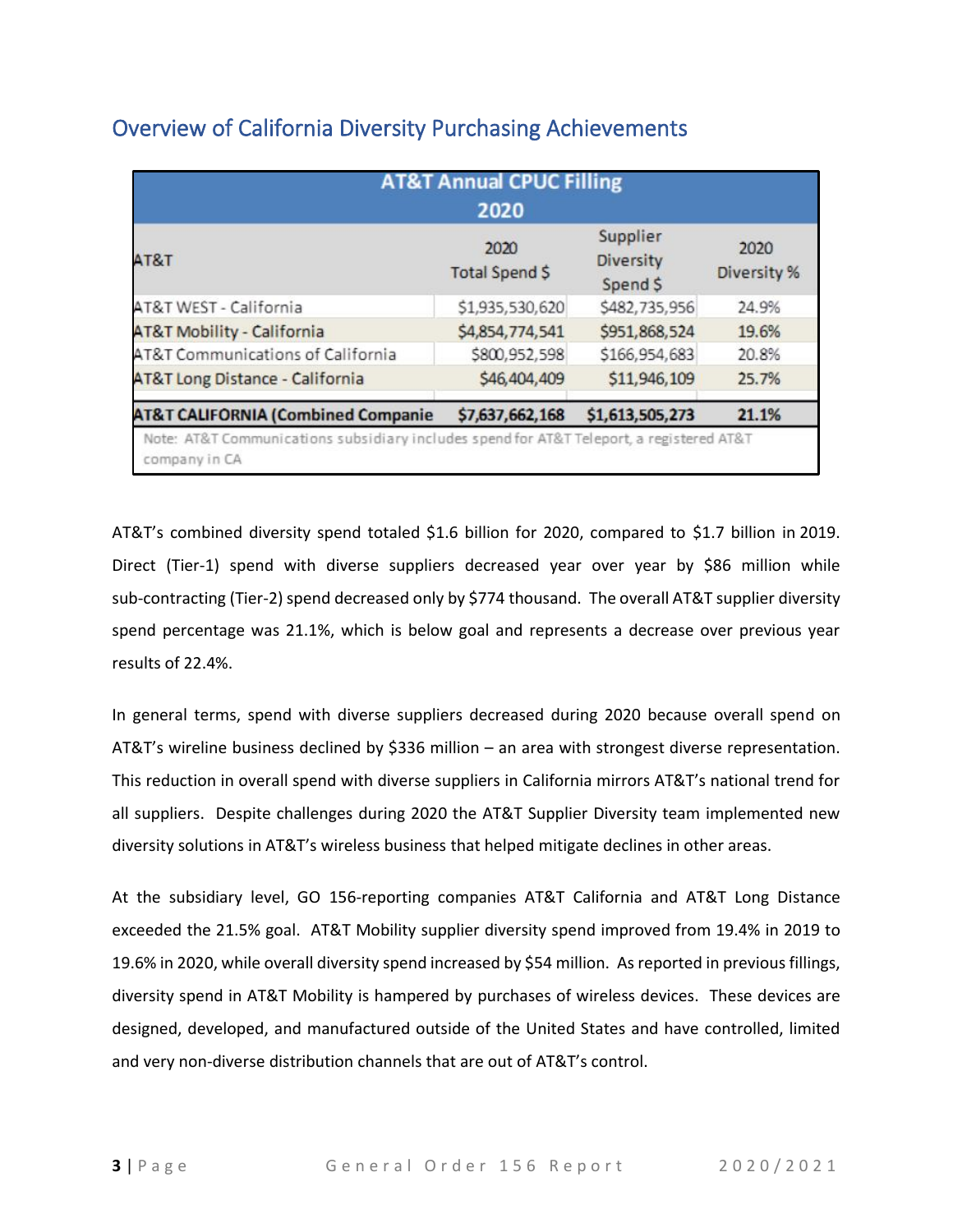### <span id="page-5-0"></span>Commitment to Diversity

While 2020 presented unforeseen economic challenges due to the COVID-19 pandemic, AT&T remained steadfast in its commitment to serve certified minority business communities in California. AT&T's culture drives our mission of promoting diverse supplier inclusion in our businesses and Supply Chain while expanding opportunities. In 2020, AT&T executed plans to achieve spend goals with Minority (MBE), Women (WBE), Disabled Veteran (DVBE) and the Lesbian, Bisexual, Gay, and Transgender (LGBT) business community through the following activities:

- Connected with diverse businesses through virtual platforms and events
- Promoted contracting opportunities through sponsored external constituency groups
- Recommended M/W/DV/LGBT business enterprises for corporate contracts through RFPs
- Monitored, measured and communicated with Prime Suppliers for greater engagement
- Strengthened internal relationships with business units and supply chain leaders
- Promoted executive engagement with diverse businesses
- Reorganized roles and responsibilities on the Supplier Diversity team to provide expanded commodity coverage
- Tracked key supplier metrics in workforce diversity and inclusion and diverse job creation.

AT&T's engagement strategy helped facilitate **\$1.6B** in direct and in-direct contracts to certified Supplier Clearinghouse diverse businesses in California. This report provides a description of key initiatives executed last year to expand opportunities for diverse businesses.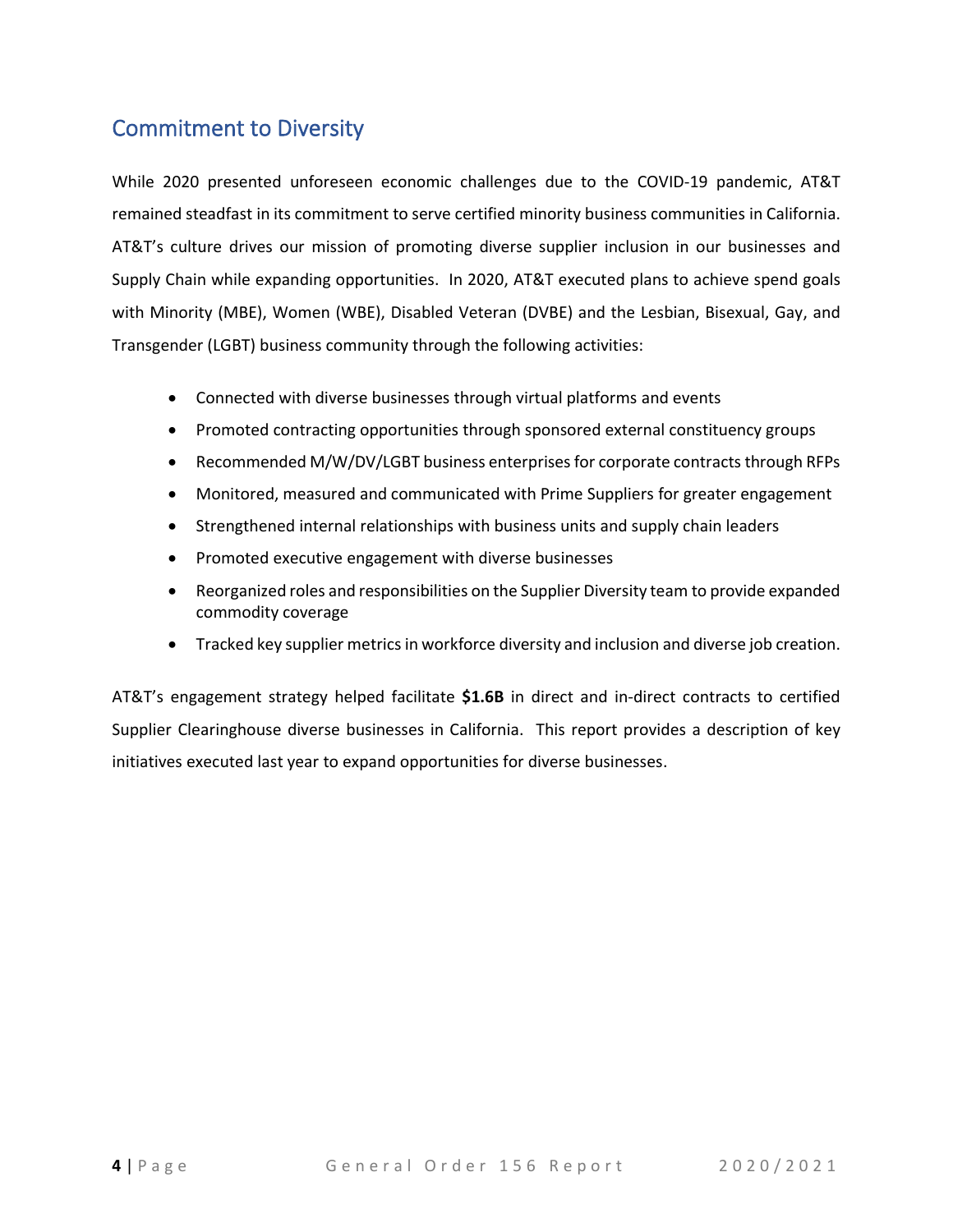### <span id="page-6-0"></span>9.1.1 Description of Supplier Diversity Program

Our Supplier Diversity program seeks to make meaningful and measurable contributions to the economic growth of diverse companies and communities. Through our program, we aim to stimulate job growth and be a catalyst to encourage diverse business development.

Minority, Women, Disabled Veteran and LGBT owned suppliers bring value to AT&T by providing innovative and cost-effective solutions. These solutions help deliver world-class products and services to our customers. As a component of our efforts, we have established a California Supplier Diversity Annual Plan. The plan's goal is 21.54% for California Supplier Clearinghouse certified diverse vendors – 15% with minority businesses, 5% with women businesses, 1.5% with disabled veteran businesses and .04% with lesbian, gay, bisexual and transgender businesses.

The program success was achieved through executing our Supplier Diversity Pillars (supplier metrics, education & business fostering, and Tier-2 achievements), as well as organizational modifications and collaborating with AT&T Sourcing and business units.

#### <span id="page-6-1"></span>Internal Programming

#### **Executive Advocacy**

AT&T executives play an essential role in Supplier Diversity's success. We believe our success begins at the top. Our CEO, John Stankey, issued the following statement "Through our Supplier Diversity program, we aim to make meaningful contributions to the economic growth of diverse companies and communities. We value the innovation and fresh ideas that diverse businesses bring to the table, and we're committed to providing resources that can help drive their development and success."

This commitment is embraced by supplier diversity leadership, senior-level managers, and business unit leaders who drive our business opportunities. Our leaders underscore their commitment by conducting meetings with suppliers and discussing AT&T business direction and opportunities, which provides invaluable access to diverse businesses at higher levels of our company. Supply Chain professionals collaborate with the Supplier Diversity team and strive to include certified diverse firms in each sector of our supply chain. This group of professionals provides quarterly executive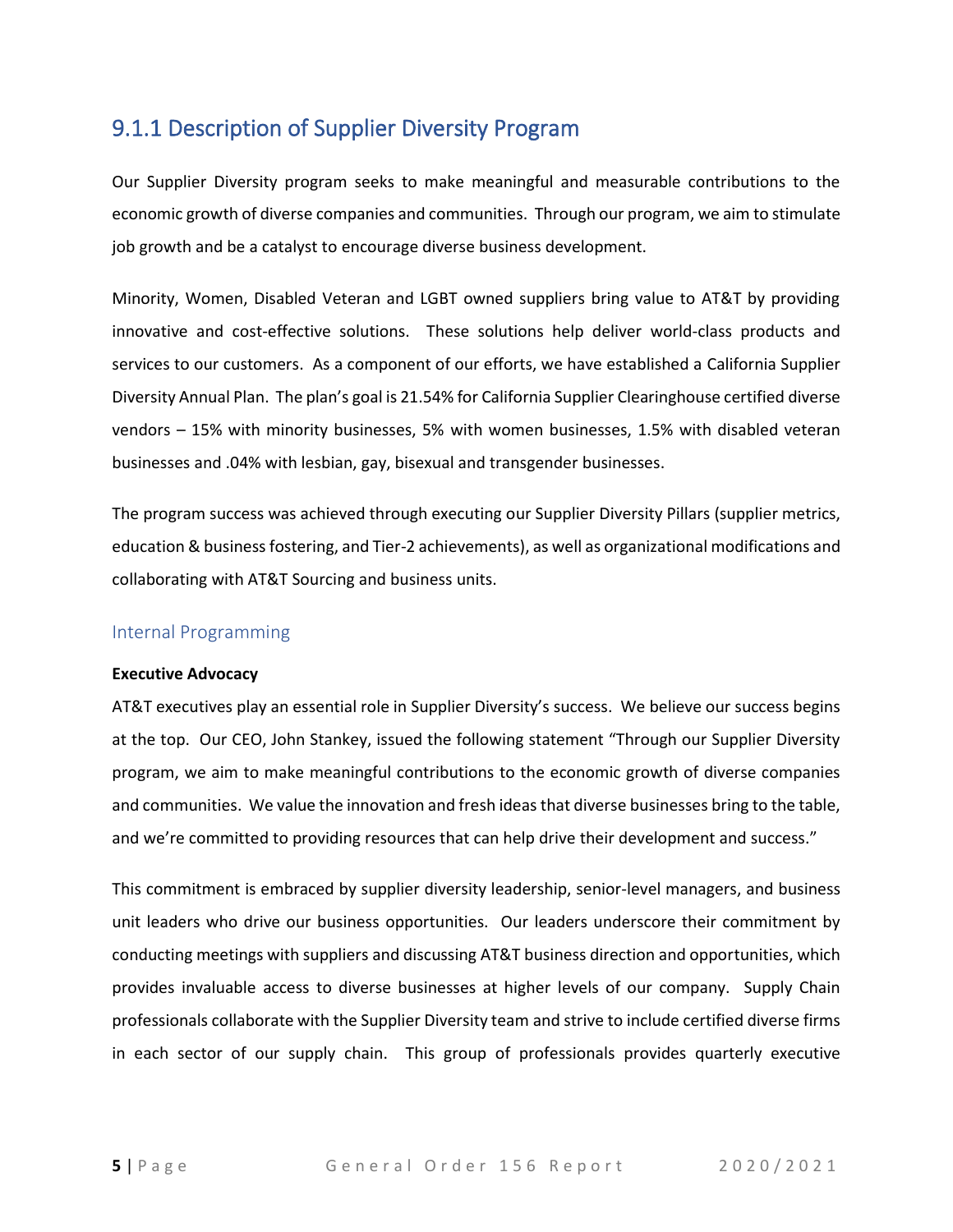dashboard reports to senior leadership keeping them accountable and informed about our Supplier Diversity metrics and overall spend results.

#### **Supplier Diversity Sourcing Managers**

AT&T's Supplier Diversity Program places significant emphasis on our supplier advocacy efforts. Our Senior Supplier Diversity Sourcing Managers are aligned to support specific category areas and the sourcing team is responsible for managing a commodity category throughout the procurement process. The managers also have the responsibility to work with AT&T business units that utilize the services and products within that category. This approach has allowed collaboration with key business partners, enabling our team to advocate for diverse vendors effectively.

The Senior Supplier Diversity Sourcing Managers actively engage with the procurement teams in the evaluation and decision-making process to increase diverse utilization during contract awards. We have implemented quarterly review sessions with AT&T executive leadership to highlight diverse spend results. In 2020, the diversity team conducted over 500 advocacy meetings with our business unit and sourcing clients, keeping diversity at the forefront of decision making and diverse supplier success.

#### **Procurement Enhancements**

AT&T's Supplier Diversity program is taking measures to make enhancements to its supplier information management process. This process will involve implementing a database portal to manage the activities performed with diverse suppliers. This database will not only manage supplier data and activities more effectively but also will allow Supplier Diversity advocates to gain access to real-time diversity classifications during buying decisions, access to an active global supplier diversity database, as well as the ability to track efforts for engaging suppliers. The new system will also allow AT&T to track diverse spending, monitor compliance within corporate policies, and manage communications with prospective suppliers. AT&T expects to activate the new database portal by the second quarter of 2021.

#### **AT&T Supplier Registration Process**

During 2019 AT&T Supplier Diversity established a process to respond to all new diverse supplier registrations upon completing registration. All new submitted registrations into our supplier portal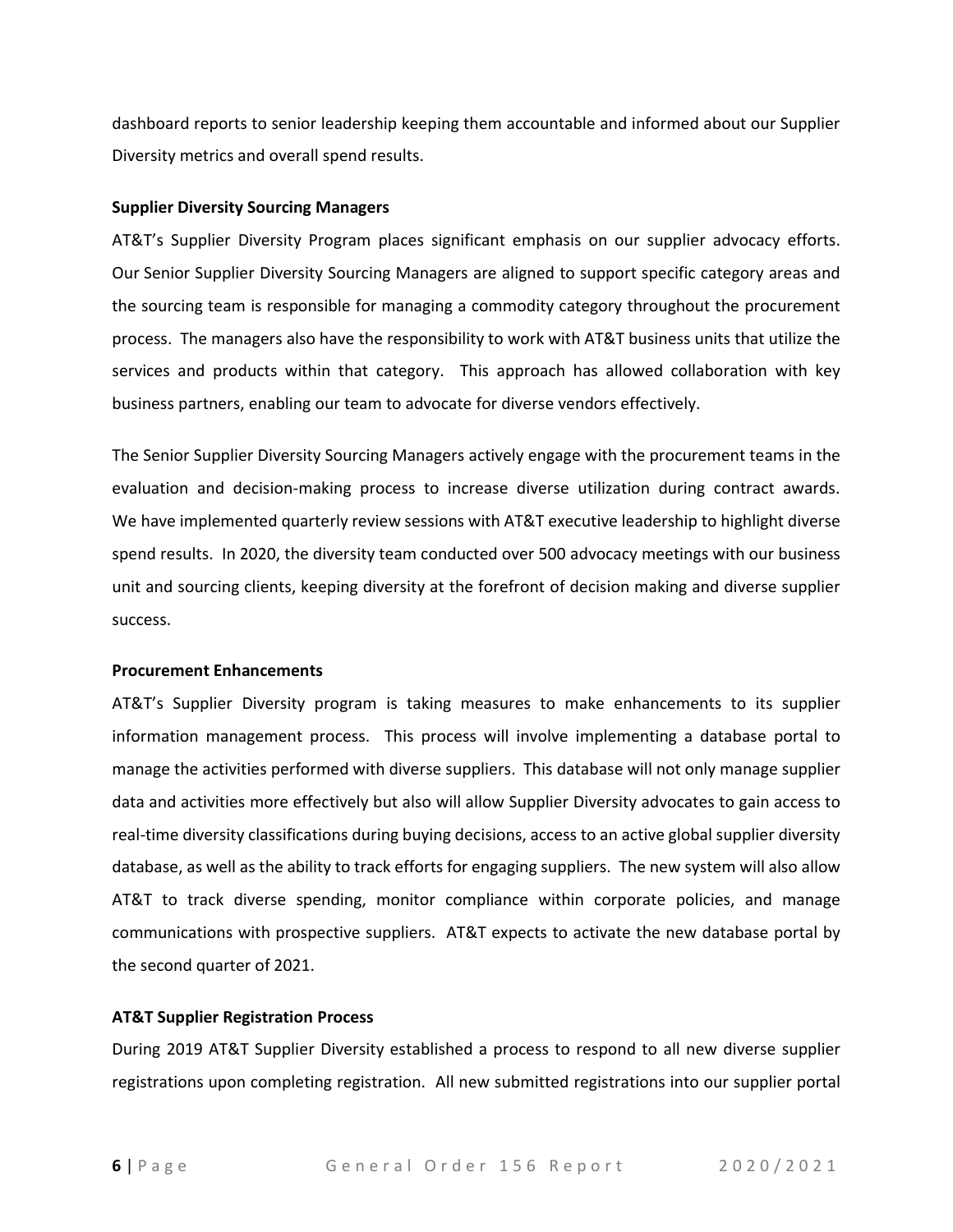at [www.attsuppliers.com](http://www.attsuppliers.com/) are reviewed and forwarded to the appropriate Supplier Diversity Sourcing Manager for screening. This process enables our team to respond to diverse suppliers appropriately and timely when registered in our database. In 2020 the supplier diversity team received over 1000 registrations, of which 20% were from California diverse businesses.

AT&T supplier portal breakdown of 2020 diverse registrations from California were as follows:

| <b>Category</b>              | %   |
|------------------------------|-----|
| Female                       | 10% |
| <b>Hispanic Owned</b>        | 24% |
| <b>Asian Owned</b>           | 19% |
| <b>Black Owned</b>           | 17% |
| <b>Other/Multi-Ethnic</b>    | 9%  |
| <b>DVBE</b>                  | 15% |
| <b>LGBT</b>                  | 5%  |
| <b>Native American Owned</b> | 1%  |

Below are the top five 2020 California vendor commodities in AT&T's portal:

| <b>Top 5 Commodities in CA</b>                                                | ℅   |
|-------------------------------------------------------------------------------|-----|
| <b>Consulting &amp; Temporary Services</b>                                    | 18% |
| Real Estate: Construction, Maintenance, Management & Waste<br><b>Disposal</b> | 13% |
| <b>Advertising &amp; Marketing</b>                                            | 10% |
| <b>Office Supplies</b>                                                        | 7%  |
| <b>Human Resource Services</b>                                                | 6%  |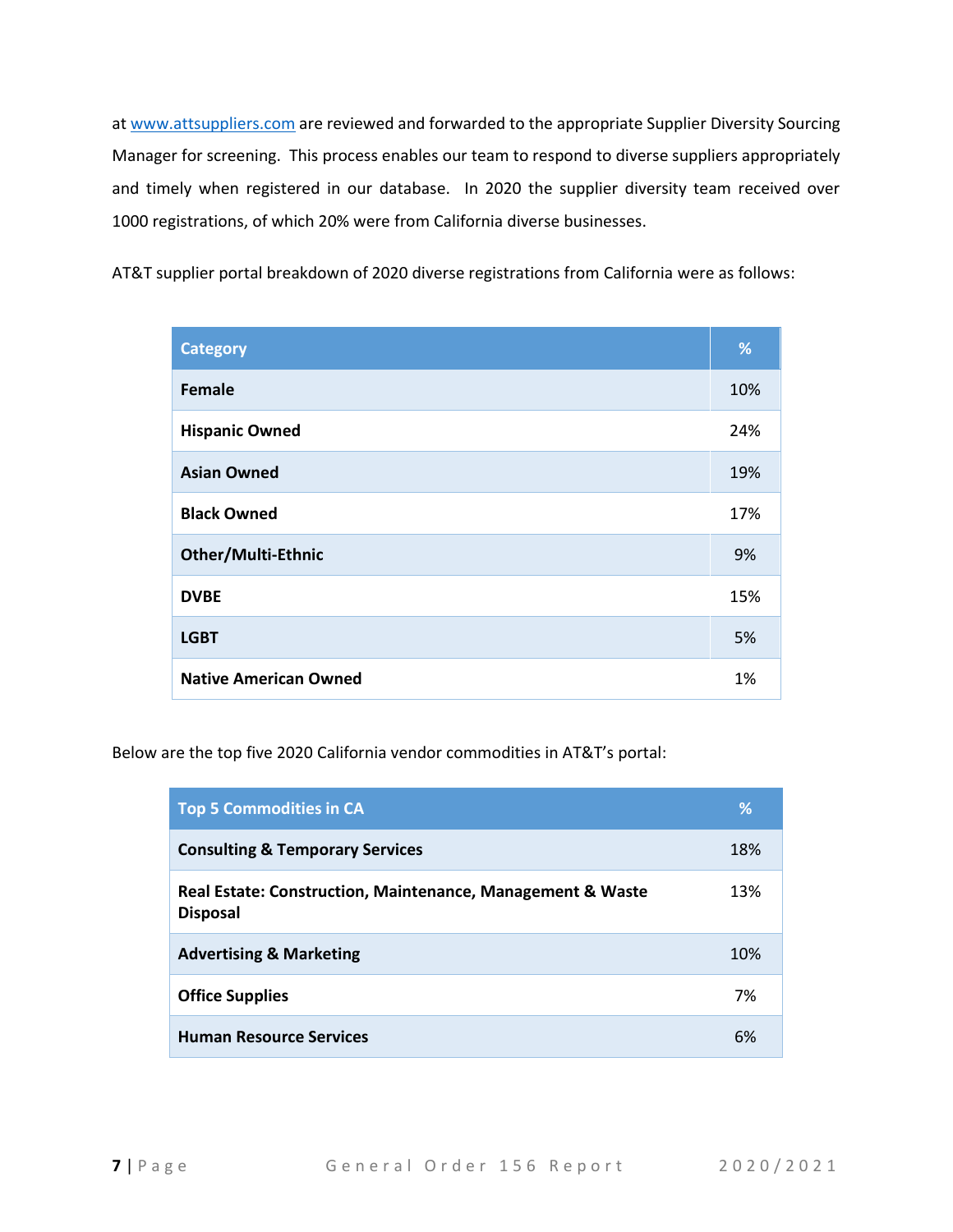#### **Business Fostering**

Business to Business Mentoring and Business Fostering are two initiatives within our program that promotes scale and capacity for many of our diverse suppliers, which leads to business growth. These activities are also implemented with our Prime Suppliers. AT&T's Supplier Diversity program has been a catalyst to connect diverse suppliers to our Primes or Tier 1 vendors for Tier 2 subcontracting opportunities. Over the years, we have evolved this program to include strategic Tier 2 mentoring solutions within our supply chain. Many of our Primes have fostered and developed diverse suppliers by crafting innovative solutions utilizing diverse suppliers for key project implementation. This strategy led to diverse suppliers gaining a direct contract with AT&T, expanding the capacity of their business, and gaining knowledge from a larger supplier base within the same commodity area.

As a global and national business that provides products and services across the country, we must conduct business with suppliers where our customers and employees work and live; engaging local companies is also a part of our program execution. We extend outreach to local and regional business groups and organizations in various communities. For example, we identified one of our prime suppliers expanding its business with AT&T, and the Senior Supplier Diversity Sourcing Manager referred a small diverse local business to augment the prime supplier's capacity. As a result, this solution for what would typically be considered a national opportunity benefited a diverse local business. This degree of the business fostering solution resulted in significant diverse spend. The prime supplier needed to expand and acquire additional warehouse staffing and thus received more direct support from the diverse local business. This is an example how prime suppliers can assist with generating opportunities for smaller diverse businesses and yield economic growth for local communities through strategic solutions.

AT&T continuously works with our prime suppliers to facilitate business fostering and business to business mentoring opportunities by increasing their utilization of Tier-2 diverse suppliers. The implementation of Diversity and Inclusion measurements of our suppliers is intended to highlight the importance of a diverse workforce, which impacts diverse local communities. Supplier success is measured not only by their Supplier Diversity program, but also in the areas of their Diversity & Inclusion of their workforce and their Sustainability efforts during quarterly supplier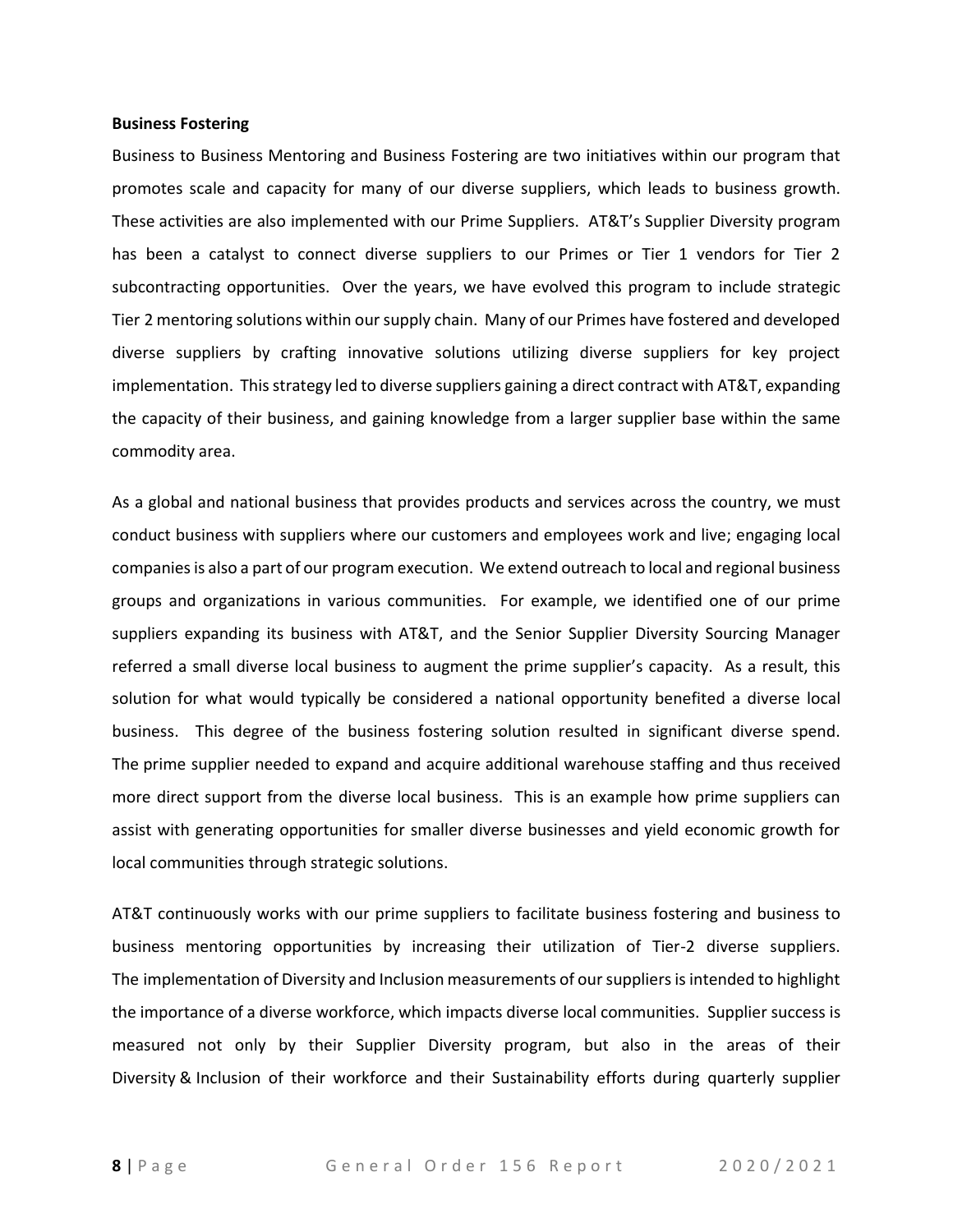review sessions. The attention and awareness by our diversity team and AT&T leadership to these metrics generate the opportunity for greater engagement for business fostering and mentoring.

#### **AT&T Supply Chain Evolution –** *Risk Mitigation*

As a communications and technology leader, AT&T regularly evaluates its business transformation and evolution. AT&T Global Supply Chain (GSC) plays a significant role assessing how the business will adapt to these changes. In 2020, GSC began a series of rationalization projects that would either consolidate supplier lists or eliminate legacy projects.

To maintain the level of diverse suppliers within the supply chain, the Supplier Diversity team evaluated potential impacts to our minority supplier pipeline. The group identified diverse suppliers at risk for removal, identified areas of risk that would impact several diverse suppliers, and launched an internal outreach strategy. The advocacy efforts of the AT&T Supplier Diversity team helped maintain California suppliers and resulted in the business group retaining approximately 50% of potentially impacted MBEs. Although rationalization efforts are ongoing, the Supplier Diversity team strives for a zero-net change for diverse suppliers.

#### **Pandemic Procurement**

As AT&T responded to the COVID-19 pandemic, the health and safety of our employees and customers was a top priority. Many of our employees now work from home while other front-line workers continue to provide critical customer support. Our supply chain team worked determinedly to procure non-medical grade pandemic-related suppliers for our frontline employees. The demand from businesses across the world was staggering, and finding ample supply was challenging and difficult. The need for pandemic-related supplies quickly became a sourcing priority. Diverse suppliers were able to pivot business operations to manufacture and deliver supplies to AT&T.

Suppliers who came through for AT&T and delivered weren't the large recognizable brand name companies of the world, but rather diverse suppliers with whom we've nurtured relationships. One such supplier is Overland-Tandberg located in San Ramon, CA. Overland-Tandberg, a minorityowned business responded to AT&T's need to provide pandemic related supplies to our employees across the globe. Our team recognized that Overland-Tandberg had the ability and capacity to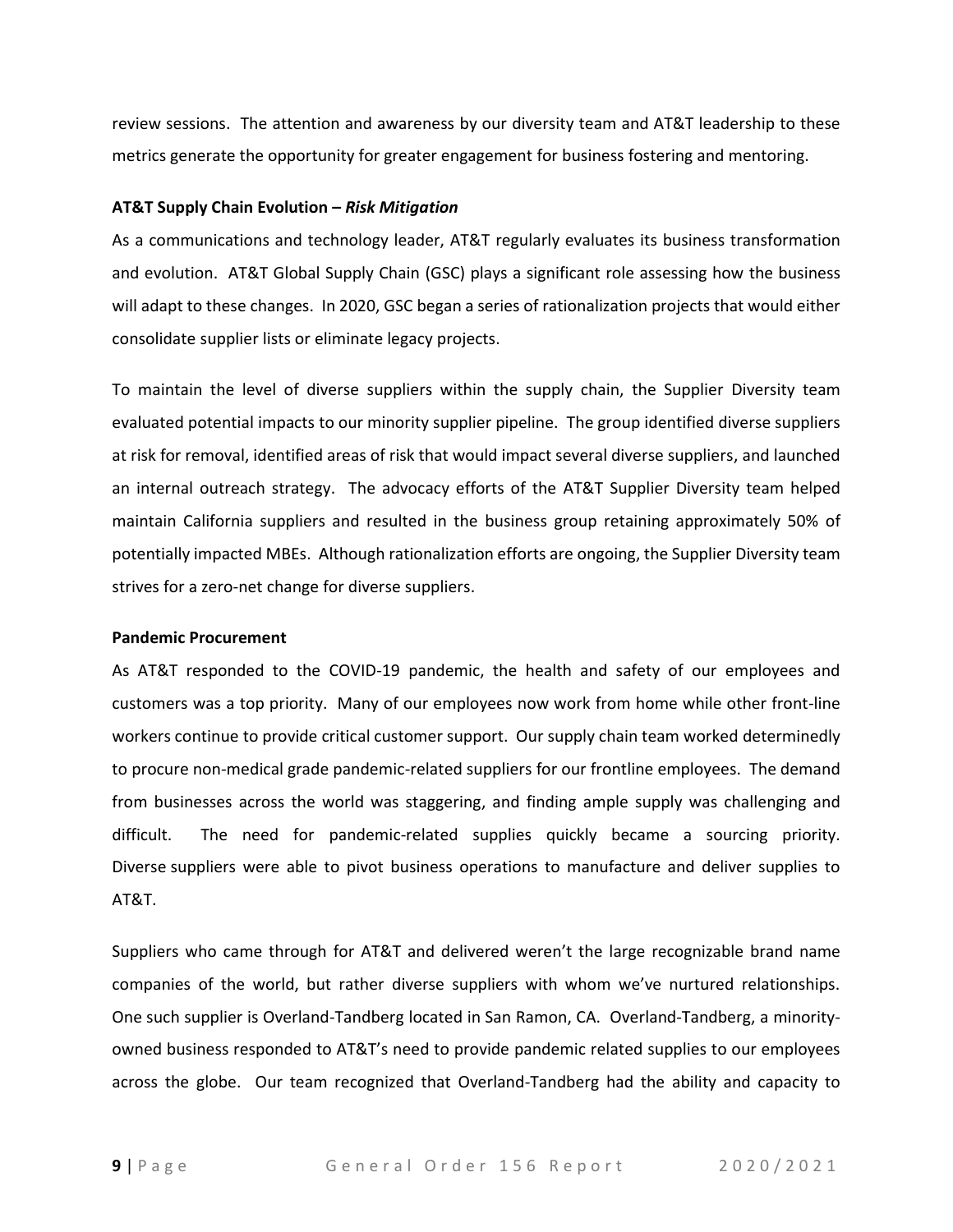provide innovative business continuity solutions to customers in over 90 countries. The firm made a strategic pivot to make available resources to meet AT&T's worldwide requirements within weeks. Their unique capabilities helped us to manage and support our workforce during a critical time.

#### <span id="page-11-0"></span>External Programming

By the end of February 2020, the COVID-19 pandemic required our team to make programming adjustments to determine how to support external organizations fiscally and operationally. While AT&T curtailed most corporate travel for the remainder of the year, support for events continued with Community-Based Organizations (CBOs) and certification agencies in virtual settings, enabling the team to participate in variety of different forums to connect with minority businesses across the state.

In 2020, we refreshed our managers' roles and responsibilities within the Supplier Diversity organization by incorporating technical training. Included in our 2020 plans were a series of technical assistance programs delivered through virtual workshops, executive education scholarships, conferences, and mentoring. The section below provides a description of AT&T's key achievements in support of California Public Utilities Commission General Order 156 technical assistance and capacity building programs.

#### <span id="page-11-1"></span>Technical Assistance Achievements

#### **COVID Relief Support**

As the country began to experience the effects of the COVID-19 pandemic, we witnessed the tremendous strain it was putting on small businesses across the United States, particularly women and minority-owned small businesses. These businesses are critical building blocks of their communities, and many are a part of AT&T's supply chain. To provide support, AT&T Supplier Diversity made \$2,500 - \$5,000 grants, totaling \$100,000, to regional Minority Supplier Development Councils and Women's Business Enterprise Council's Reginal Partners around the country. The organizations selected were in states that were experiencing the most severe challenges. The California-based organizations that received assistance were: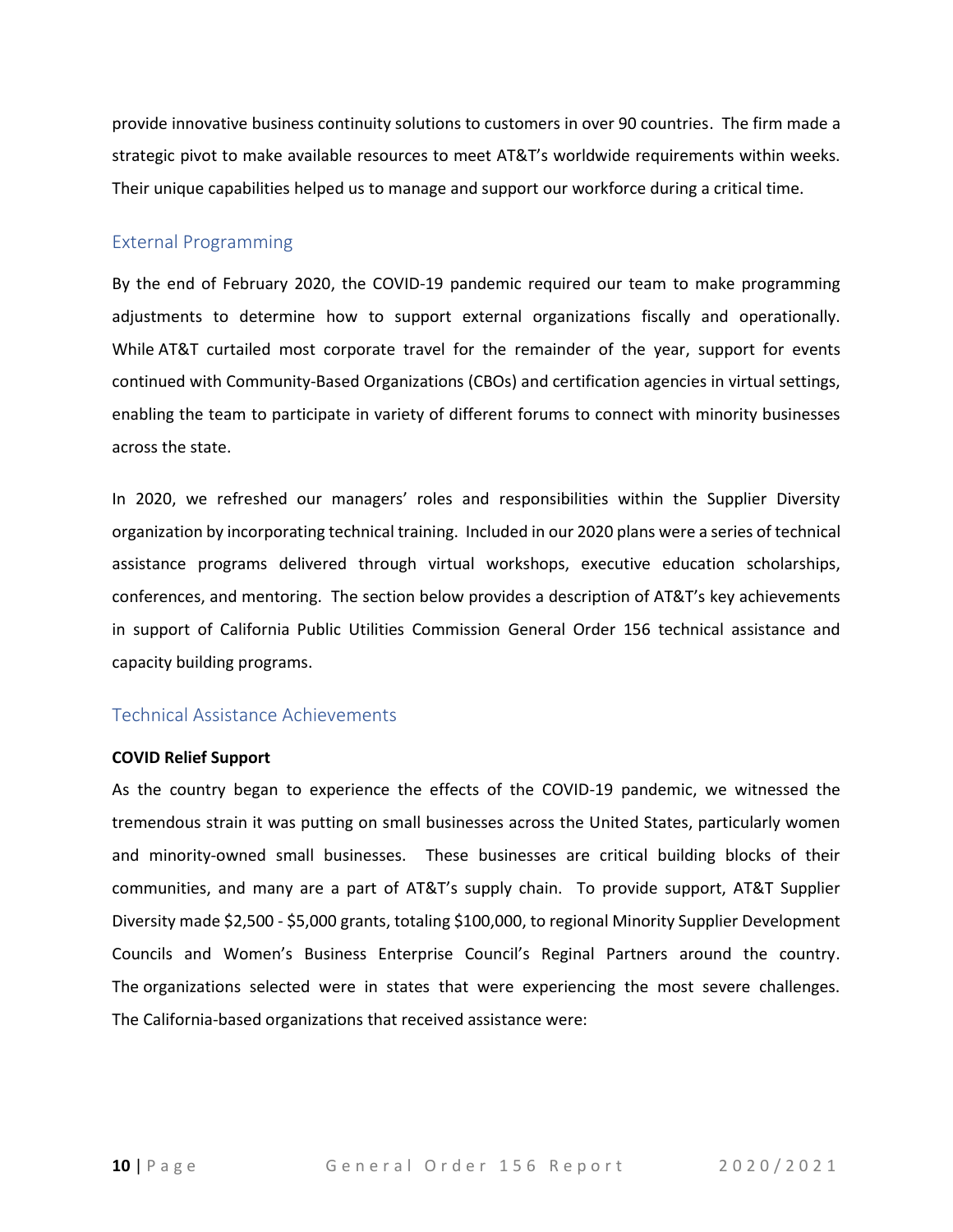- Southern California Minority Supplier Development Council (SCMSDC)
- Western Region Minority Supplier Development Council (WRMSDC)
- Women's Business Enterprise Council (WBEC) Pacific
- Women's Business Enterprise Council (WBEC) West

Certification processes are necessary for diverse companies to work with corporations and other companies seeking diversity in their supplier relationships. Grants helped women-owned and minority-owned business with \$1M or less in annual sales revenues defray certification and re-certification costs. Each local chapter administered the distribution of funds in order to optimize the benefit to their members.

#### **Diversity Conferences & Workshops**

By March 2020, virtual events became the standard offering for Community Based Organizations and Minority Councils, which enabled AT&T to connect with the minority business community. While transitioning to these new platforms was not an easy task for most, AT&T employees were accustomed to a virtual world and easily transitioned into this unique setting.

AT&T Supplier Diversity is proud to report that 31% of our event participation was out of California, with another 23% in national platforms. Also 42% of the California forums encapsulated educational workshops to help advance MBEs technical capacity and support their efforts to either secure a future contract within our corporation or another corporate supply chain.

#### **Virtual Workshops**

In collaboration with leaders from minority advocacy organizations and peers from the Joint Utilities, AT&T either led or participated in 10 virtual educational workshops last year. These web-based forums engaged groups ranging from intimate settings (10 diverse businesses) to full broadcasts supporting over 800 attendees.

#### **Joint Utilities Webinars**

As the pandemic gained momentum, new requirements mobilized corporate supply chains to seek suppliers that provided products and services to mitigate the virus' transmission and enable companies to maintain operations, continue serving customers, and provide a safe environment for employees. In a relatively short time, Personal Protective Equipment (PPE) and other pandemic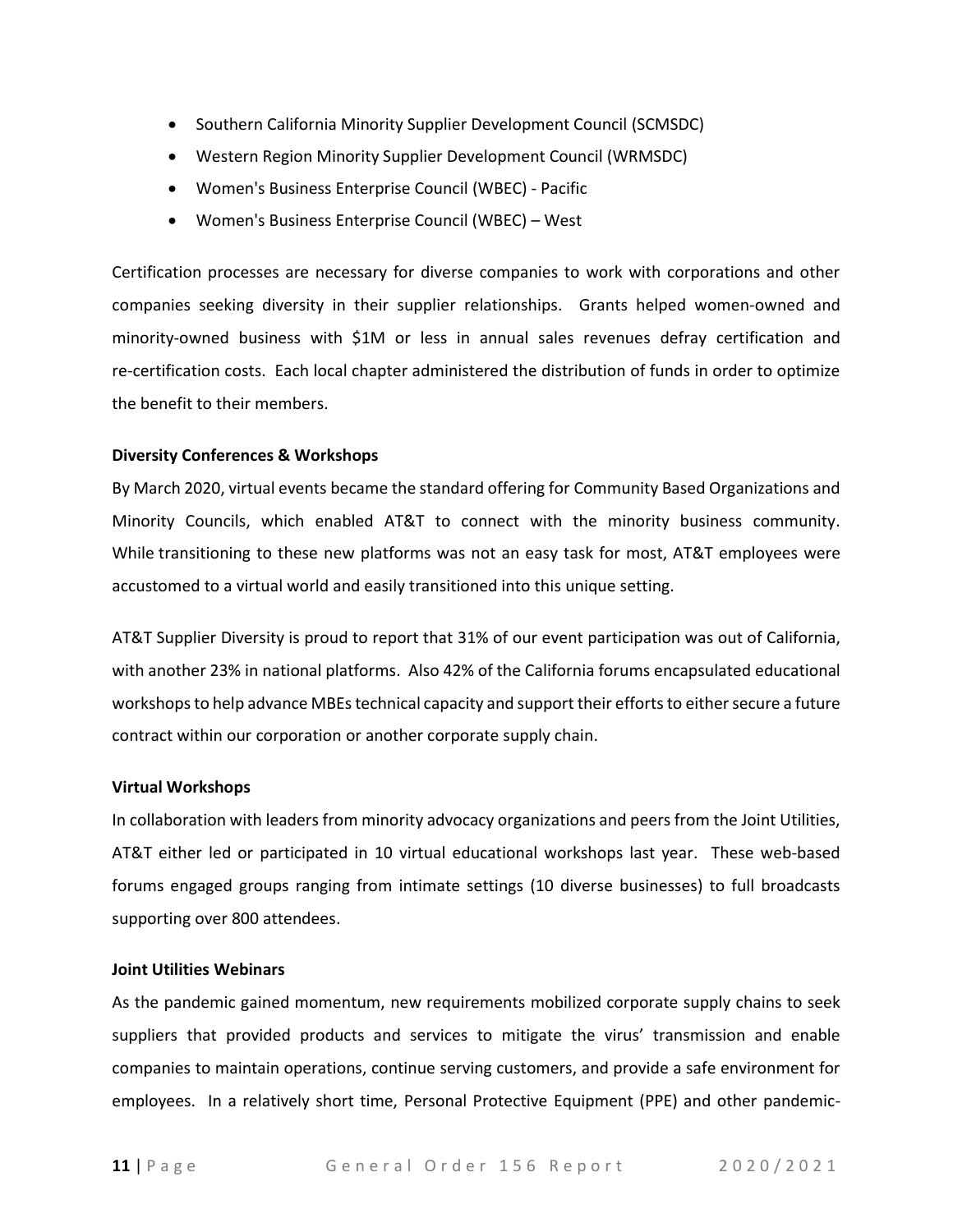related supplies became difficult to acquire, causing many corporations to seek out businesses with the ability to fulfill their operational needs and meet COVID-19 local, state, and federal mandates.

AT&T joined forces with a handful of Supplier Diversity professionals from the California Joint Utilities (JUs) to deliver a series of webinars to attract new suppliers. Last year, AT&T collaborated with some of the largest utilities in California to conduct four virtual workshops for diverse suppliers to understand our COVID-19 sourcing requirements, explain how our respective organizations were supporting the community, and next-steps to connect with our respective teams. These sessions generated over 1,000 attendees and enabled AT&T to refer 50 California businesses for sourcing opportunities.

#### **Supplier Preparedness Workshops**

The number one priority of our Supplier Diversity program is to match minority suppliers with corporate contracting opportunities. While AT&T's Global Supply Chain executes thousands of agreements annually, securing a contract with a complex corporation such as ours often requires patience and a systematic approach.

To demystify our sourcing processes, the team sought community engagement opportunities to provide navigation tips to potential suppliers. During 2020, we delivered six supplier preparedness workshops that covered topics such as:

- Elements of an effective communication document
- Operational landscape and upcoming projects at AT&T
- How to find corporate contracting opportunities
- Sharing diversity success stories
- The strategic advantage supplier diversity brings to AT&T
- Demonstrating your value to a global supply chain

With the vast number of diverse businesses in California, delivering educational workshops has been a practical and effective approach to support the minority business community and assist in connecting with future suppliers. Last year's seminars engaged over 1,300 businesses from California and around the nation.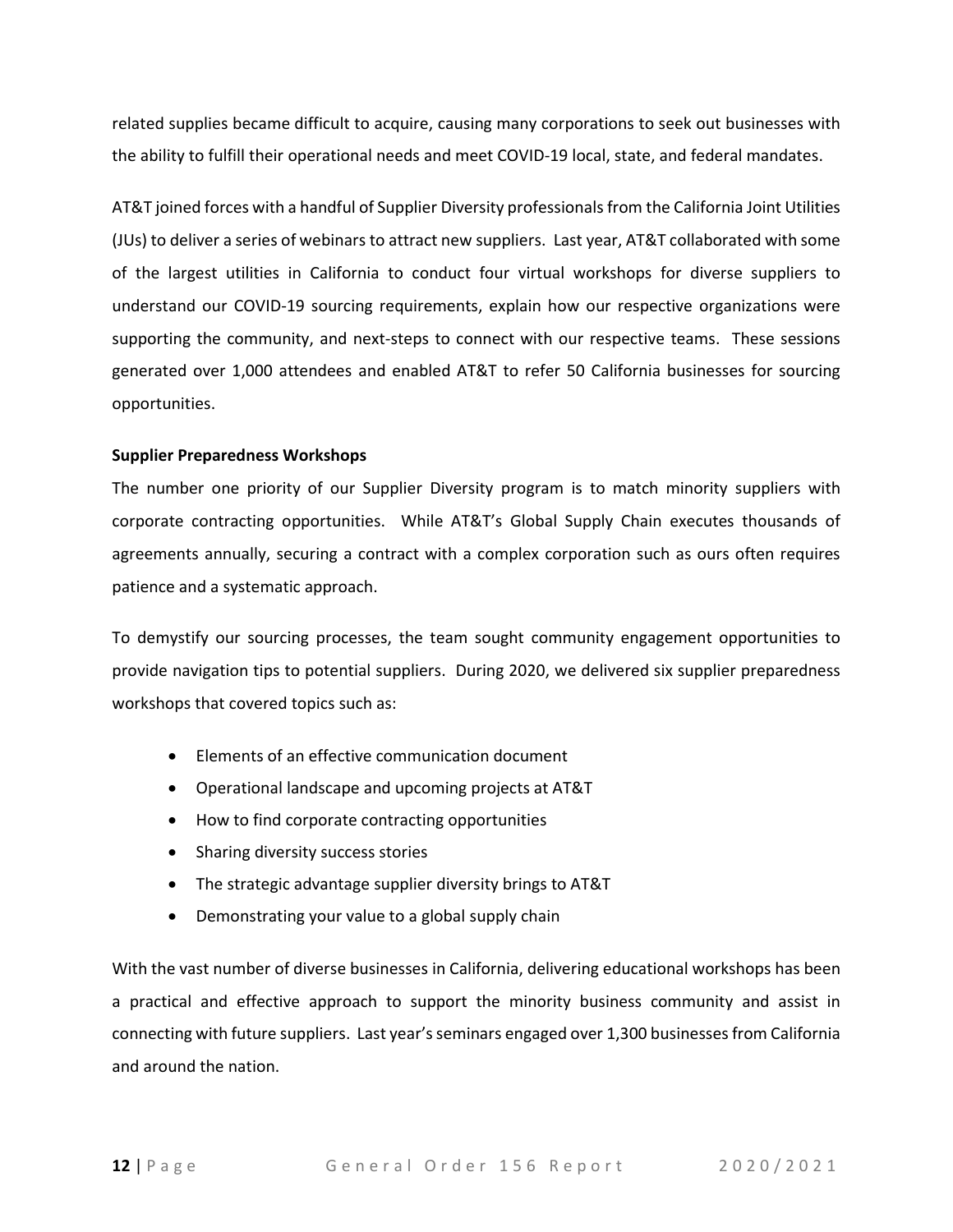#### **Minority Conferences**

Diverse business conferences experienced a slight decline compared to previous years; however, over 50% of AT&T's event engagements were conducted in California to connect with local minority organizations. Listed below is a snapshot of the top 2020 meetings supported by AT&T Supplier Diversity:

- Western Regional Minority Supplier Development (WRMSDC) Council Prime Time 2/20/2020
- Virtual Supplier Sessions with Utilities 4/9/2020 & 4/23/2020
- WRMSDC COVID Opportunities 4/22/2020
- WBEC West CEO Success Community Virtual Engagement 4/30/2020
- NGLCC Sip & Pitch  $-5/15/2020$  &  $7/17/2020$
- WBEC Pacific Matchmaker 6/25/2020
- Disability: IN Annual Conference 7/13-16/2020
- WRMSDC Matchmaker 8/27/2020
- African American Utility Educational Series 9/4/2020
- Southern CA MSDC B3 Conference & Expo 9/17/2020
- U.S. Hispanic Chamber of Commerce National Convection 9/28-29/2020
- 2020 Veterans in Business National Conference 10/12-13/2020
- National Minority Supplier Development Council National Conference 10/26-29/2020
- Asian Business Association of Orange County (ABAOC) BizCon 11/5/2020
- NGLCC Communities of Color Matchmaker 11/10/2020
- CPUC Matchmaking/Virtual Conference 12/1-2/2020

#### **AT&T Environmental Health & Safety Workshop**

In October 2020, the Supplier Diversity team sought to increase Environmental Health & Safety (EH&S) engagement by arranging a one-day virtual summit event. The goal of the event was to raise awareness of opportunities within AT&T's environmental program, stimulate the interest of diverse suppliers within the EH&S business unit and drive efforts to achieve a larger pool of competitive suppliers to align with our corporate goal of increasing spend with minority businesses.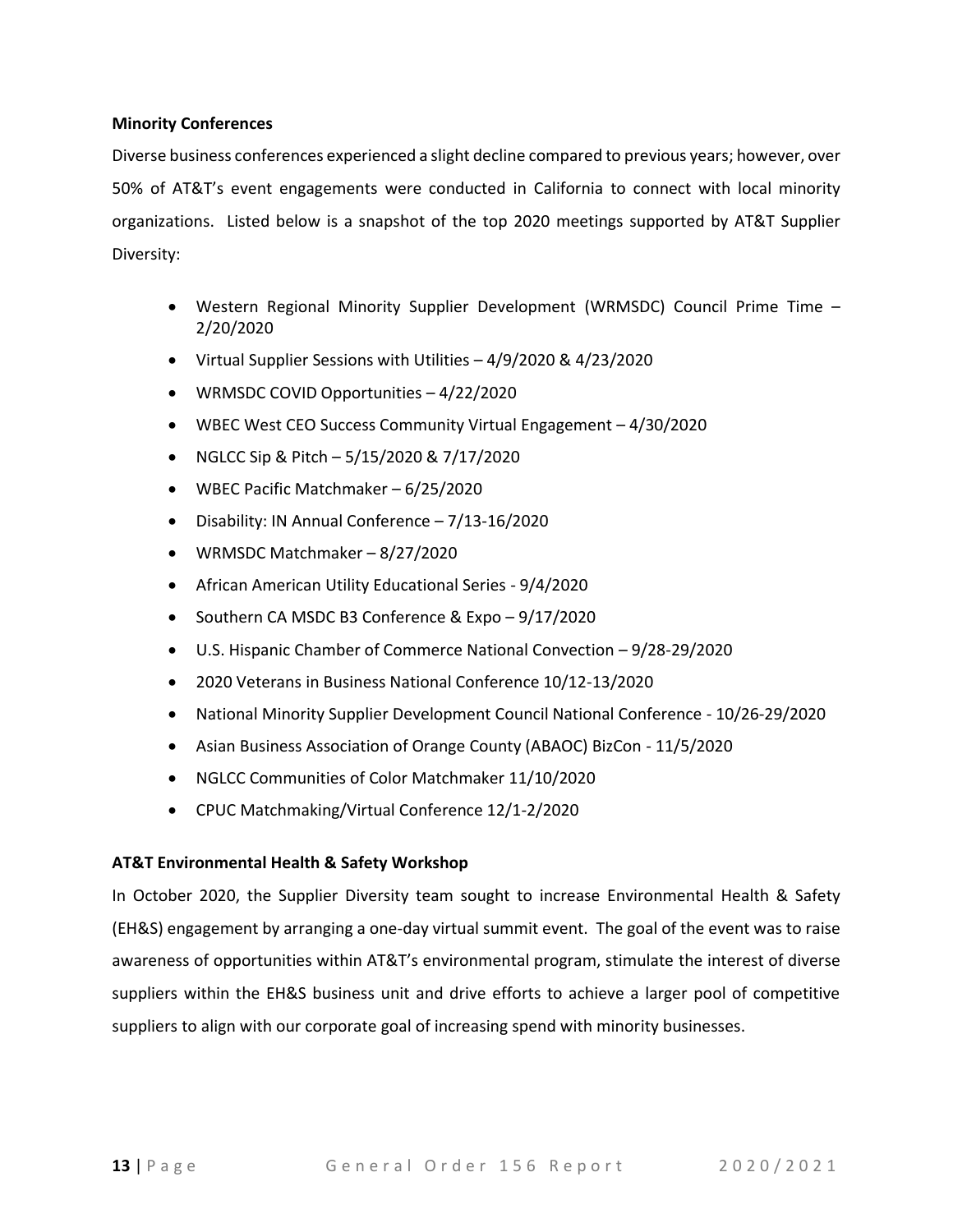Senior managers from EH&S, in collaboration with the Supplier Diversity team, launched a nationwide search to invite the top minority businesses from around the country to attend this conference. The agenda commenced with a webinar to introduce the diverse suppliers to the stakeholders and identify EH&S near-term projects. Following the webinar, AT&T representatives invited suppliers to a virtual matchmaker session to bridge MBE connections for upcoming corporate projects. AT&T hired a M/DVBE technology firm to manage the virtual summit by pairing suppliers based on NAICs codes provided by EH&S stakeholders with diverse suppliers registered. The meetings were 15-minute video appointments between matchmaking participants and an EH&S business unit member or a supplier diversity advocate.

Most of the supplier participants represented storage tank testing, maintenance and repair, emergency planning expertise, air permitting, regulated waste, app development, and environmental site assessments. With the assistance of key stakeholders, the virtual summit successfully introduced 18 new diverse businesses to the EH&S pool of suppliers (primarily from California).

#### **LGBT Engagement**

AT&T is proud of our accomplishments with the Lesbian, Gay, Bisexual and Transgender community. Engaging with the Lesbian, Gay, Bisexual, Transgendered (LGBT) business community continued to be a key objective for the Supplier Diversity team. The certified population of LGBT businesses includes a significant number of firms in the professional services arena. Although this is area currently presents limited opportunities, the Supplier Diversity team successfully identified and engaged high potential prospects. Several of these suppliers were recommended for RFPs, as well as formal and informal mentoring opportunities. Guided by our California .04% LGBT procurement goal, the team was able to accomplish the following:

- Attend ten virtual LGBT community events
- Vetted 62 LGBT companies, 19% from California
- Referred seven LGBTBEs for RFPs; two awards (1 Clearinghouse supplier)
- Enlist influential decision makers (*Primes and AT&T Business Units*) to participate in matchmaking sessions
- Formally mentor two California NGLCC certified businesses
- Secured 22 high potential LGBT suppliers for future projects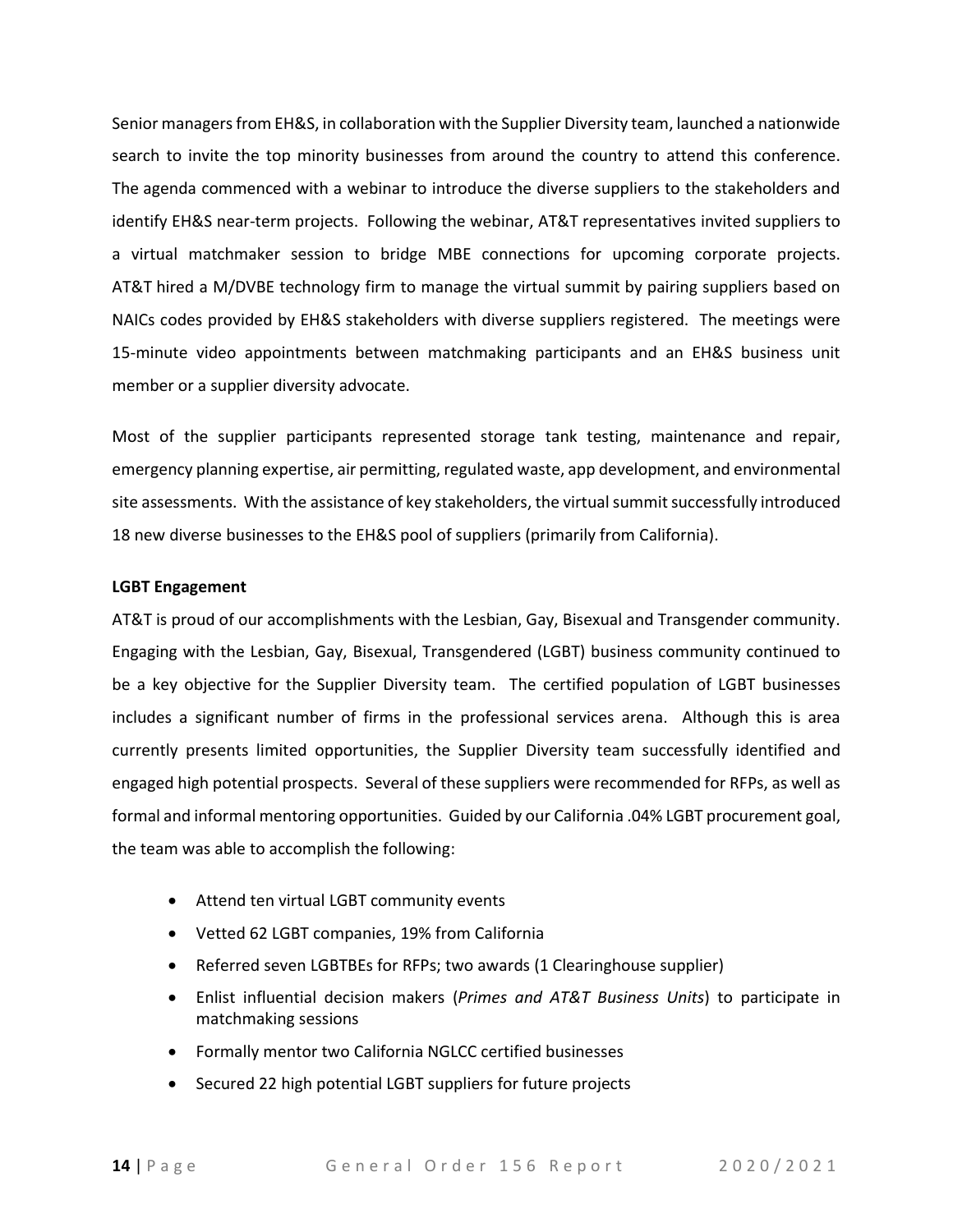- Sponsored NGLCC's Community of Color initiative
- Executed two Master Service Agreements with new LGBT businesses (one in CA); one of which was in the corporate real estate space and the other in mobile phone accessories (retail)
- Continuous collaboration with select California LGBT leaders
- AT&T Supplier Portal 5% are LGBTBEs, 18% located in California

In addition to broader community efforts, AT&T participated and had an active role with fellow GO 156 Joint Utility (JU) peers in developing an LGBTBE spend target. The evaluation process took several months and by the end of the year, the JUs collectively provided the CPUC Business and Consumer Outreach organization with a recommended LGBT attainment goal.

#### **AT&T Real Estate Organization**

AT&T's Real Estate Organization (REO) includes Design & Construction and Property Management. REO manages all of AT&T's real estate-related needs, including property management and maintenance, office space, fire safety, building security, design, and construction, and more.

In 2020, the REO team conducted a Request for Proposal (RFP) for General Contractors within the western region. A total of 13 companies, both diverse and non-diverse, participated in the RFP process. The team selected five vendors to support the region. After RFP, all five final selections for Tier-1 General Contractors were diverse firms resulting in 100% diverse representation from the western region.

Specific to our retail store outlets in 2020, AT&T included diverse companies in projects that supported decommissioning of certain AT&T stores across the country. The Supplier Diversity team introduced a new minority supplier to the contracting organization, and this California- based contractor was awarded 58 retail decommissioning projects. AT&T anticipates a steady cadence of contracting opportunities throughout 2021 in the area of design and construction for California minority businesses, including landscaping and electrical services projects for parts of Sacramento and Central Valley areas.

The Property Management team sought suppliers to provide janitorial, security guards, and facility maintenance to our central offices and retail locations. Last year, a California diverse company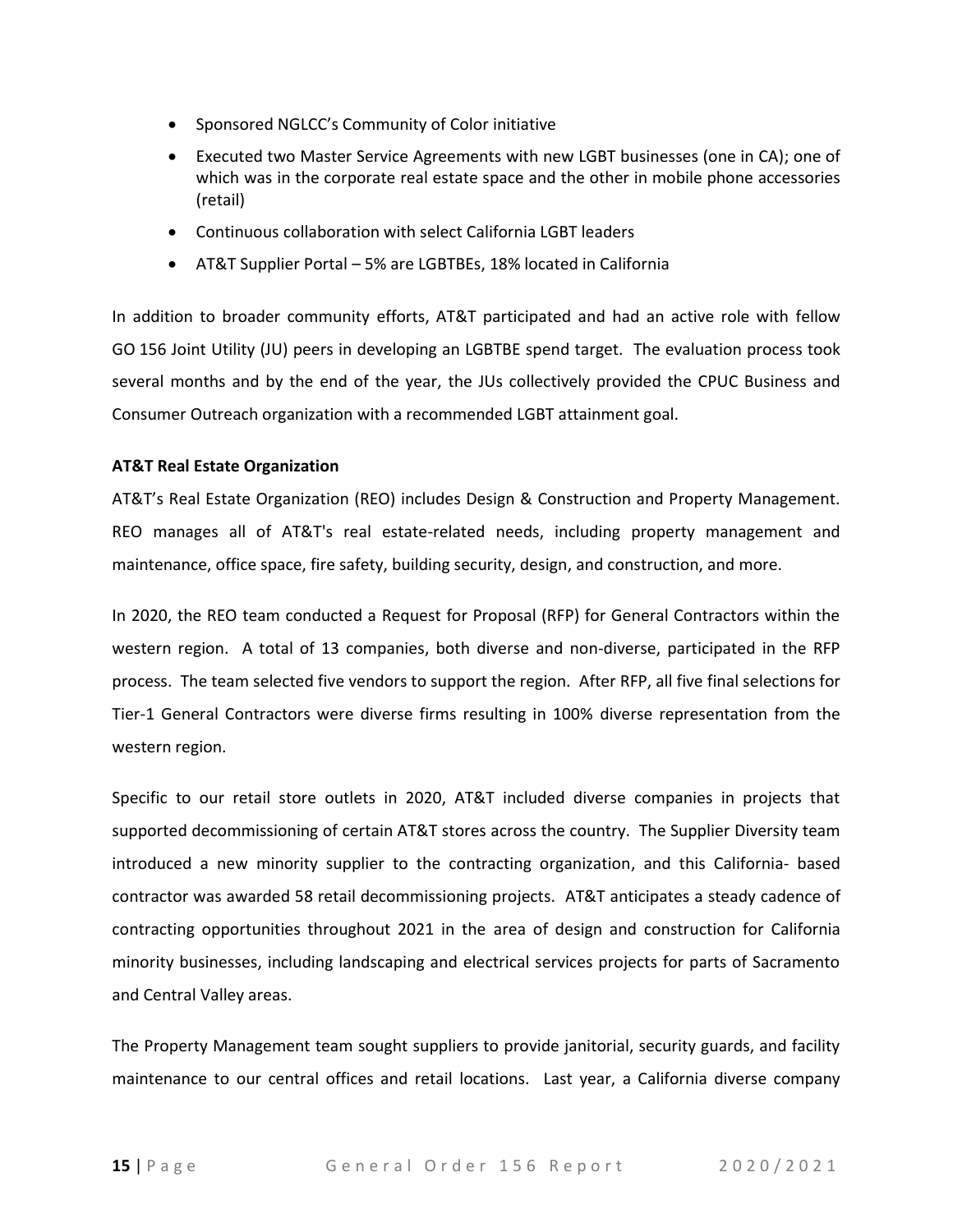supporting a section of the region was awarded additional territory. AT&T facilitates the growth of our existing diverse suppliers by expanding their scope within our supply chain and enables the ability for them to thrive as they master scalability while maintaining quality in performance.

Historically, diverse results for the Real Estate Organization have been very stable in both Tier-1, and Tier-2 spend for AT&T's Supplier Diversity program. We anticipate this category will remain an active space for current and prospective California-based diverse suppliers.

#### **Executive Education**

Supplier executive education has been a longstanding initiative within the AT&T Supplier Diversity Program. While the COVID-19 pandemic disrupted some of our programmatic plans, we remained steadfast in awarding scholarships to diverse suppliers for some of the best executive education programs in the United States.

**WBENC WeTHRIVE** - With the uncertainty and unprecedented economic changes due to the COVID-19 crisis, AT&T Supplier Diversity immediately connected with WBENC and funded three Women Business Enterprises (WBE) to attend a new program, "How to Develop a Flexible and Nimble Organization in Times of Uncertainty and Crisis," launched in mid-July 2020. The sponsored WBEs participated in a 2-month virtual program based on their unique business challenges across three tracks (Survive, Grow and Thrive). The program courses were Leadership & Communication, Financial Management, Business Strategy, Operations & Human Resources, and Marketing & Sales.

The demographics of the 2020 WeTHRIVE program included a diverse group of participants nationwide:

| <b>WeThrive Participants</b> | ℅   |
|------------------------------|-----|
| <b>Black</b>                 | 23% |
| Asian                        | 10% |
| Hispanic                     | 7%  |
| California                   | 9%  |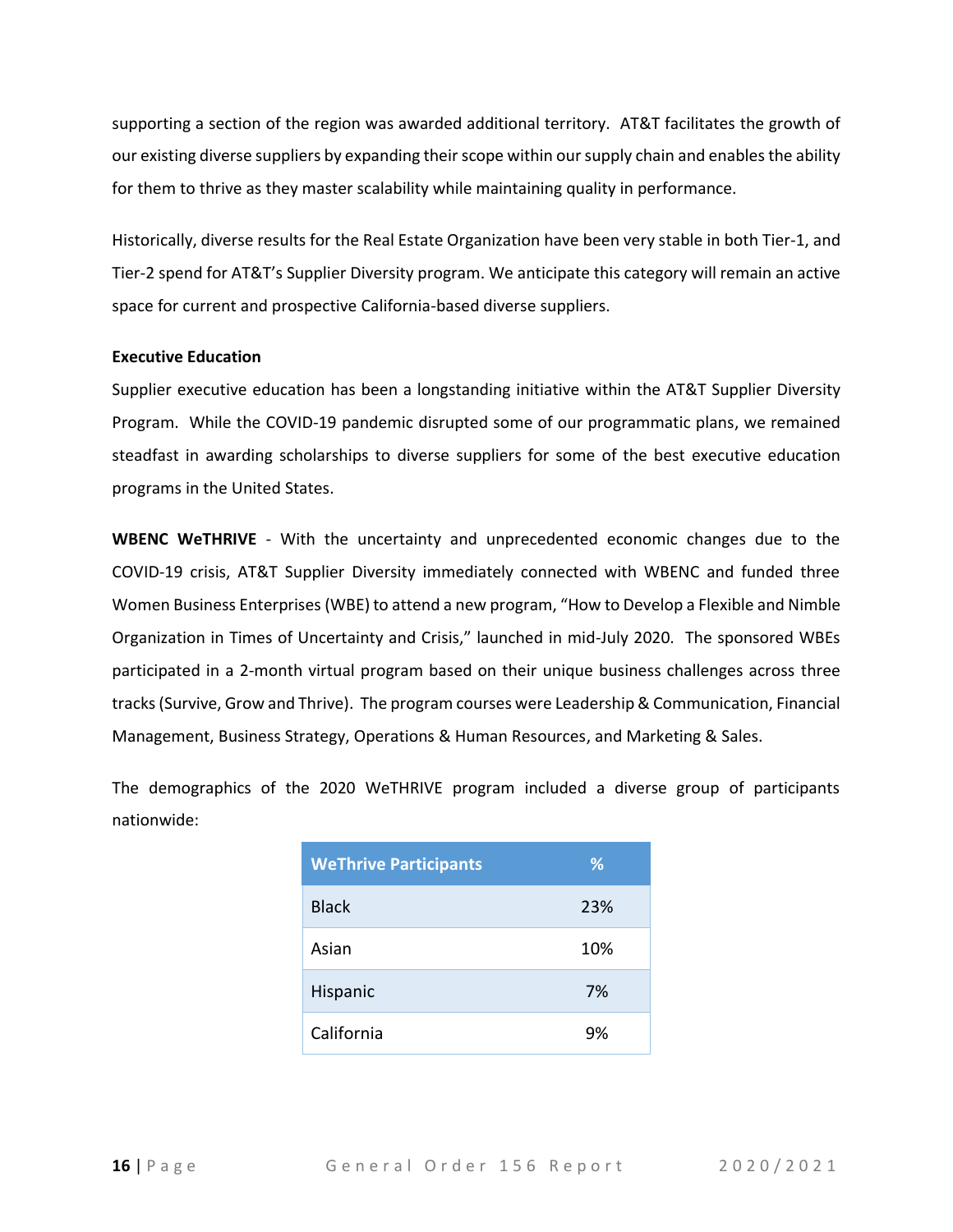**AT&T Business Growth Acceleration Program** - In 2020, AT&T successfully continued the Business Growth Acceleration Program (BGAP) and sponsored diverse business owners to attend our national mentorship and education program, 10% from California. The five-month program offered virtual sessions on strategic growth planning, leadership, employee engagement and motivation drivers, innovation culture, business diversification, market research, finance, scenario planning, and technology for engagement and retention. In addition to the twelve two-hour sessions, participants were matched to an experienced mentor for five sessions.

The mix of virtual instruction and one-on-one mentorship was designed to transfer knowledge and change behavior, resulting in better business practices. The 2020 graduating class culminated with a final business plan presentation to assigned mentors and an AT&T panel that provided guidance and feedback in their respective categories. After the program, participants were assigned to a Sr. Supplier Diversity Sourcing Manager for further vetting and engagement for opportunities within AT&T.

#### **AWARDS**

AT&T was proud to be recognized for its Supplier Diversity program national, regional and local levels. These awards represent the commitment of our leadership, hard work of our employees and Supplier Diversity team. 2020 Awards and Recognition:

- DiversityInc Top Companies for Supplier Diversity
- Women's Business Enterprise National Council (WBENC) America's Top Corporation for Women Business Enterprises
- OmniKal America's Top 50 Corporation for Multi-Cultural Business Opportunities
- Greater Women's Business Council (GWBC) Top Corporation for Women Business Enterprises
- Hispanic Network Magazine Best of the Best for Latino Businesses
- Black BOE Journal Best of the Best for Top Supplier Diversity Program
- Minority Business News USA Magazine All-Stars of Supplier Diversity
- Minority Business News USA Magazine Best of the Best for Supplier Diversity
- Association of Supply Chain Management (ASCM) Diversity & Inclusion Champion Award
- Western Region Minority Supplier Development Council (WRMSDC) The Warrior Award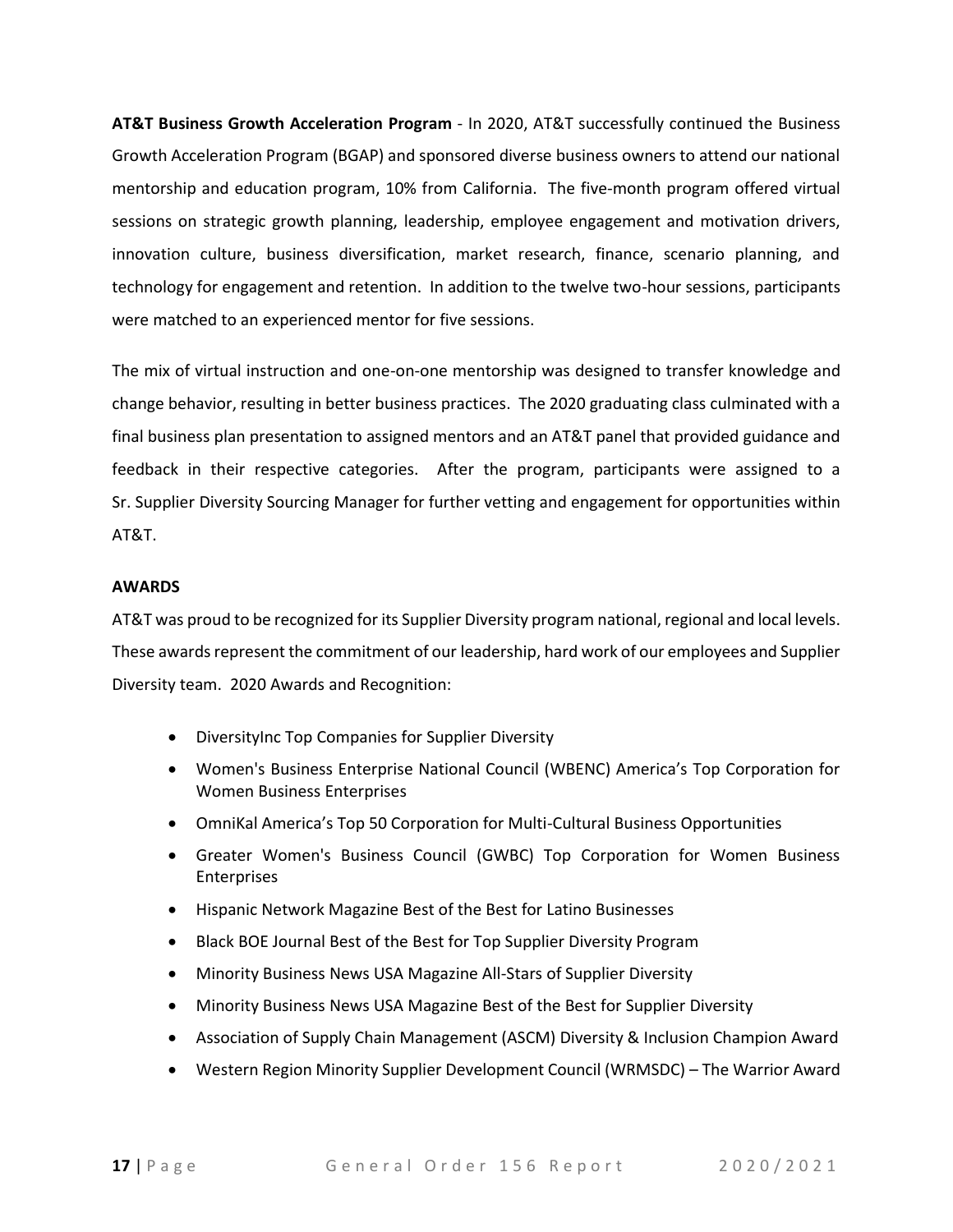# <span id="page-19-0"></span>9.1.2 WMDVLGBTBE Annual Results by Ethnicity

**2020**

### **AT&T Combined Companies Summary of Diverse Supplier Purchase Table**

|                                        | <b>AT&amp;T COMBINED COMPANIES</b><br><b>WMDVLGBTBE Annual Results by Ethnicity</b>                                                                                                                                                                                                        |               |                             |                                                      |       |  |
|----------------------------------------|--------------------------------------------------------------------------------------------------------------------------------------------------------------------------------------------------------------------------------------------------------------------------------------------|---------------|-----------------------------|------------------------------------------------------|-------|--|
|                                        |                                                                                                                                                                                                                                                                                            |               | 2020                        |                                                      |       |  |
|                                        |                                                                                                                                                                                                                                                                                            | <b>Direct</b> | Sub                         | Total \$                                             | %     |  |
| <b>Minority Male</b>                   | Asian Pacific American                                                                                                                                                                                                                                                                     | \$65,614,388  | \$63,662,629                | \$129,277,017                                        | 1.69% |  |
|                                        | African American                                                                                                                                                                                                                                                                           | \$352,083,369 | \$57,026,043                | \$409,109,412                                        | 5.36% |  |
|                                        | Hispanic American                                                                                                                                                                                                                                                                          | \$379,321,155 | \$80,078,116                | \$459,399,271                                        | 6.01% |  |
|                                        | Native American                                                                                                                                                                                                                                                                            | \$2,116,696   | \$4,660,799                 | \$6,777,495                                          | 0.09% |  |
|                                        | Multi-Ethnic American                                                                                                                                                                                                                                                                      | \$0           | \$3,688,943                 | \$3,688,943                                          | 0.05% |  |
|                                        | <b>Total Minority Male</b>                                                                                                                                                                                                                                                                 |               |                             | \$799.135.607 \$209.116.531 \$1.008.252.138 13.20%   |       |  |
| <b>Minority Female</b>                 | Asian Pacific American                                                                                                                                                                                                                                                                     | \$29,518,585  | \$2,205,236                 | \$31,723,821                                         | 0.42% |  |
|                                        | African American                                                                                                                                                                                                                                                                           | \$1,258,923   | \$0                         | \$1,258,923                                          | 0.02% |  |
|                                        | Hispanic American                                                                                                                                                                                                                                                                          | \$24,658,657  | \$1,936,617                 | \$26,595,274                                         | 0.35% |  |
|                                        | Native American                                                                                                                                                                                                                                                                            | \$217,658     | \$0                         | \$217,658                                            | 0.00% |  |
|                                        | Multi-Ethnic American                                                                                                                                                                                                                                                                      | \$0           | \$0                         | \$0                                                  | 0.00% |  |
|                                        | <b>Total Minority Female</b>                                                                                                                                                                                                                                                               | \$55,653,823  | \$4,141,853                 | \$59,795,677                                         | 0.78% |  |
|                                        |                                                                                                                                                                                                                                                                                            |               |                             |                                                      |       |  |
|                                        | <b>Total Minority Business Enterprise (MBE)</b>                                                                                                                                                                                                                                            |               |                             | \$854,789,430 \$213,258,385 \$1,068,047,815 13.98%   |       |  |
| <b>Women Business Enterprise (WBE)</b> |                                                                                                                                                                                                                                                                                            |               | \$392,656,291 \$135,248,334 | \$527,904,625                                        | 6.91% |  |
|                                        | Lesbian, Gay, Bisexual, Transgender Business Enterprise (LGBTBE)                                                                                                                                                                                                                           | \$829         | \$155.811                   | \$156,640 0.002%                                     |       |  |
|                                        | <b>Disabled Veteran Business Enterprise (DVBE)</b>                                                                                                                                                                                                                                         | \$12,576,271  | \$4,720,425                 | \$17,296,697                                         | 0.23% |  |
| Other $8(a)^*$                         |                                                                                                                                                                                                                                                                                            | \$99,497      | \$0                         | \$99,497 0.001%                                      |       |  |
| <b>TOTAL WMDVLGBTBE</b>                |                                                                                                                                                                                                                                                                                            |               |                             | \$1,260,122,318 \$353,382,955 \$1,613,505,273 21.13% |       |  |
| Net Procurement**                      | \$7,637,662,168                                                                                                                                                                                                                                                                            |               |                             |                                                      |       |  |
| NOTE:                                  | * FIRM S CLASSIFIED AS 8(a) OF SM ALL BUSINESS ADM INISTRATION INCLUDES NON-WM DVLGBTBE<br>** NET PROCUREMENT INCLUDES PURCHASE ORDER, NON-PURCHASE ORDER, AND CREDIT CARD DOLLARS<br>Direct - DIRECT PROCUREM ENT<br>Sub - SUBCONTRACTOR PROCUREMENT<br>%- PERCENTAGE OF NET PROCUREM ENT |               |                             |                                                      |       |  |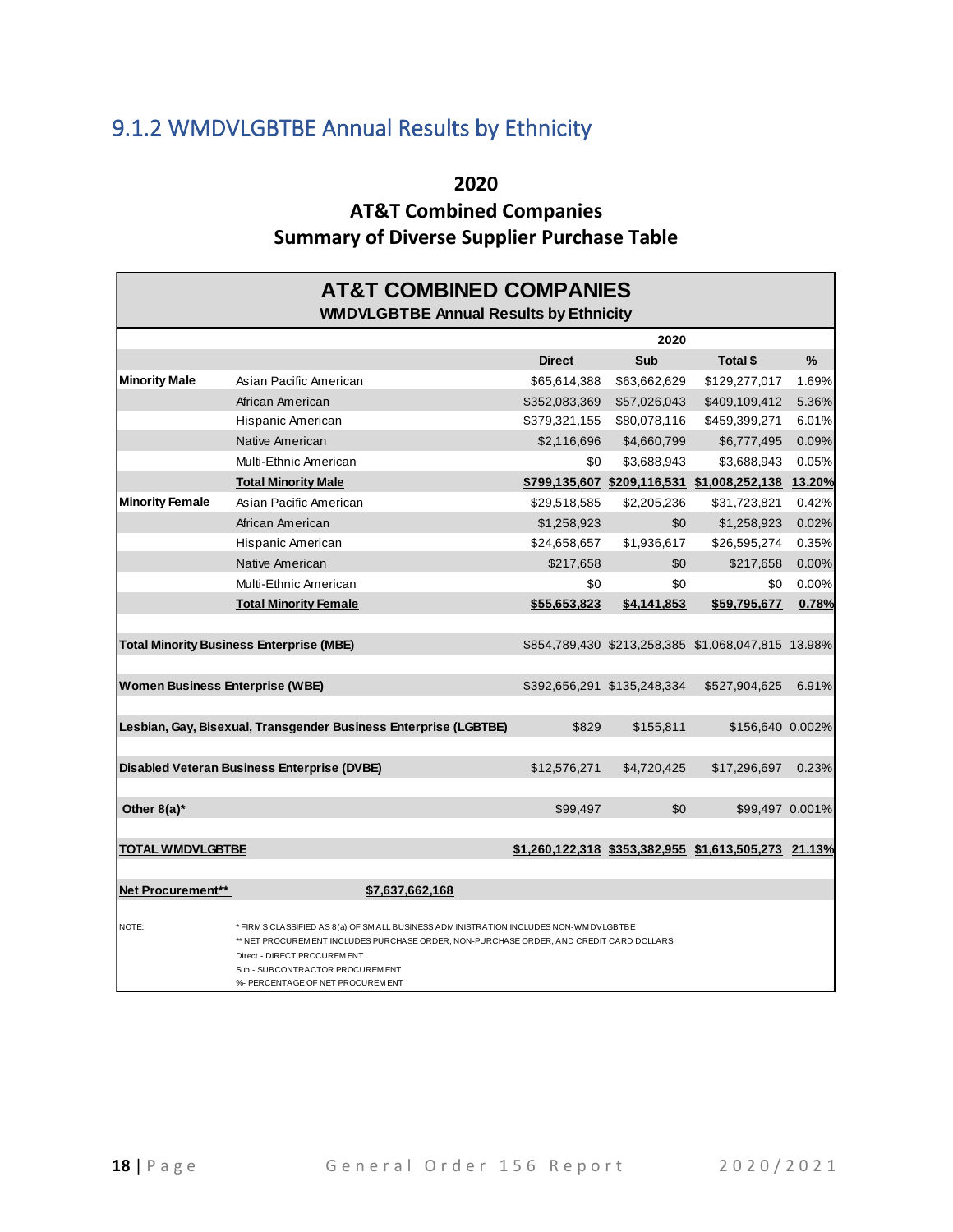### **AT&T California Summary of Diverse Supplier Purchase Table**

| <b>AT&amp;T WEST - California</b><br><b>WMDVLGBTBE Annual Results by Ethnicity</b>                                                                                                                                                                                                                |                                                                  |               |              |                                           |                 |
|---------------------------------------------------------------------------------------------------------------------------------------------------------------------------------------------------------------------------------------------------------------------------------------------------|------------------------------------------------------------------|---------------|--------------|-------------------------------------------|-----------------|
|                                                                                                                                                                                                                                                                                                   |                                                                  |               | 2020         |                                           |                 |
|                                                                                                                                                                                                                                                                                                   |                                                                  | <b>Direct</b> | Sub          | Total \$                                  | %               |
| <b>Minority Male</b>                                                                                                                                                                                                                                                                              | Asian Pacific American                                           | \$31,024,603  | \$20,209,718 | \$51,234,321                              | 2.65%           |
|                                                                                                                                                                                                                                                                                                   | African American                                                 | \$57,302,867  | \$18,102,933 | \$75,405,800                              | 3.90%           |
|                                                                                                                                                                                                                                                                                                   | Hispanic American                                                | \$109,402,730 |              | \$25,420,819 \$134,823,550                | 6.97%           |
|                                                                                                                                                                                                                                                                                                   | Native American                                                  | \$1,388,796   | \$1,479,572  | \$2,868,368                               | 0.15%           |
|                                                                                                                                                                                                                                                                                                   | Multi-Ethnic American                                            | \$0           | \$1,171,056  | \$1,171,056                               | 0.06%           |
|                                                                                                                                                                                                                                                                                                   | <b>Total Minority Male</b>                                       | \$199,118,996 |              | \$66,384,098 \$265,503,094                | 13.72%          |
| <b>Minority Female</b>                                                                                                                                                                                                                                                                            | Asian Pacific American                                           | \$15,058,537  | \$700,053    | \$15,758,590                              | 0.81%           |
|                                                                                                                                                                                                                                                                                                   | African American                                                 | \$663,382     | \$0          | \$663,382                                 | 0.03%           |
|                                                                                                                                                                                                                                                                                                   | Hispanic American                                                | \$17,907,784  | \$614,780    | \$18,522,564                              | 0.96%           |
|                                                                                                                                                                                                                                                                                                   | Native American                                                  | \$143,575     | \$0          | \$143,575                                 | 0.01%           |
|                                                                                                                                                                                                                                                                                                   | Multi-Ethnic American                                            | \$0           | \$0          | \$0                                       | 0.00%           |
|                                                                                                                                                                                                                                                                                                   | <b>Total Minority Female</b>                                     | \$33,773,278  | \$1,314,832  | \$35,088,110                              | 1.81%           |
|                                                                                                                                                                                                                                                                                                   |                                                                  |               |              |                                           |                 |
|                                                                                                                                                                                                                                                                                                   | <b>Total Minority Business Enterprise (MBE)</b>                  | \$232,892,274 |              | \$67,698,930 \$300,591,204                | 15.53%          |
|                                                                                                                                                                                                                                                                                                   |                                                                  |               |              |                                           |                 |
| <b>Women Business Enterprise (WBE)</b>                                                                                                                                                                                                                                                            |                                                                  | \$126,481,964 |              | \$42,934,619 \$169,416,584                | 8.75%           |
|                                                                                                                                                                                                                                                                                                   |                                                                  |               |              |                                           |                 |
|                                                                                                                                                                                                                                                                                                   | Lesbian, Gay, Bisexual, Transgender Business Enterprise (LGBTBE) | \$542         | \$49,462     | \$50,004                                  | 0.003%          |
|                                                                                                                                                                                                                                                                                                   |                                                                  |               |              |                                           |                 |
|                                                                                                                                                                                                                                                                                                   | Disabled Veteran Business Enterprise (DVBE)                      | \$11,170,059  | \$1,498,500  | \$12,668,559                              | 0.65%           |
|                                                                                                                                                                                                                                                                                                   |                                                                  |               |              |                                           |                 |
| Other $8(a)^*$                                                                                                                                                                                                                                                                                    |                                                                  | \$9,605       | \$0          |                                           | \$9,605 0.0005% |
|                                                                                                                                                                                                                                                                                                   |                                                                  |               |              |                                           |                 |
| <b>TOTAL WMDVLGBTBE</b>                                                                                                                                                                                                                                                                           |                                                                  |               |              | \$370,554,444 \$112,181,512 \$482,735,956 | 24.94%          |
|                                                                                                                                                                                                                                                                                                   |                                                                  |               |              |                                           |                 |
| Net Procurement**                                                                                                                                                                                                                                                                                 | \$1.935.530.620                                                  |               |              |                                           |                 |
| NOTE:<br>* FIRM S CLASSIFIED AS 8(a) OF SMALL BUSINESS ADM INISTRATION INCLUDES NON-WM DVLGBTBE<br>** NET PROCUREM ENT INCLUDES PURCHASE ORDER, NON-PURCHASE ORDER, AND CREDIT CARD DOLLARS<br>Direct - DIRECT PROCUREMENT<br>Sub - SUBCONTRACTOR PROCUREMENT<br>%- PERCENTAGE OF NET PROCUREMENT |                                                                  |               |              |                                           |                 |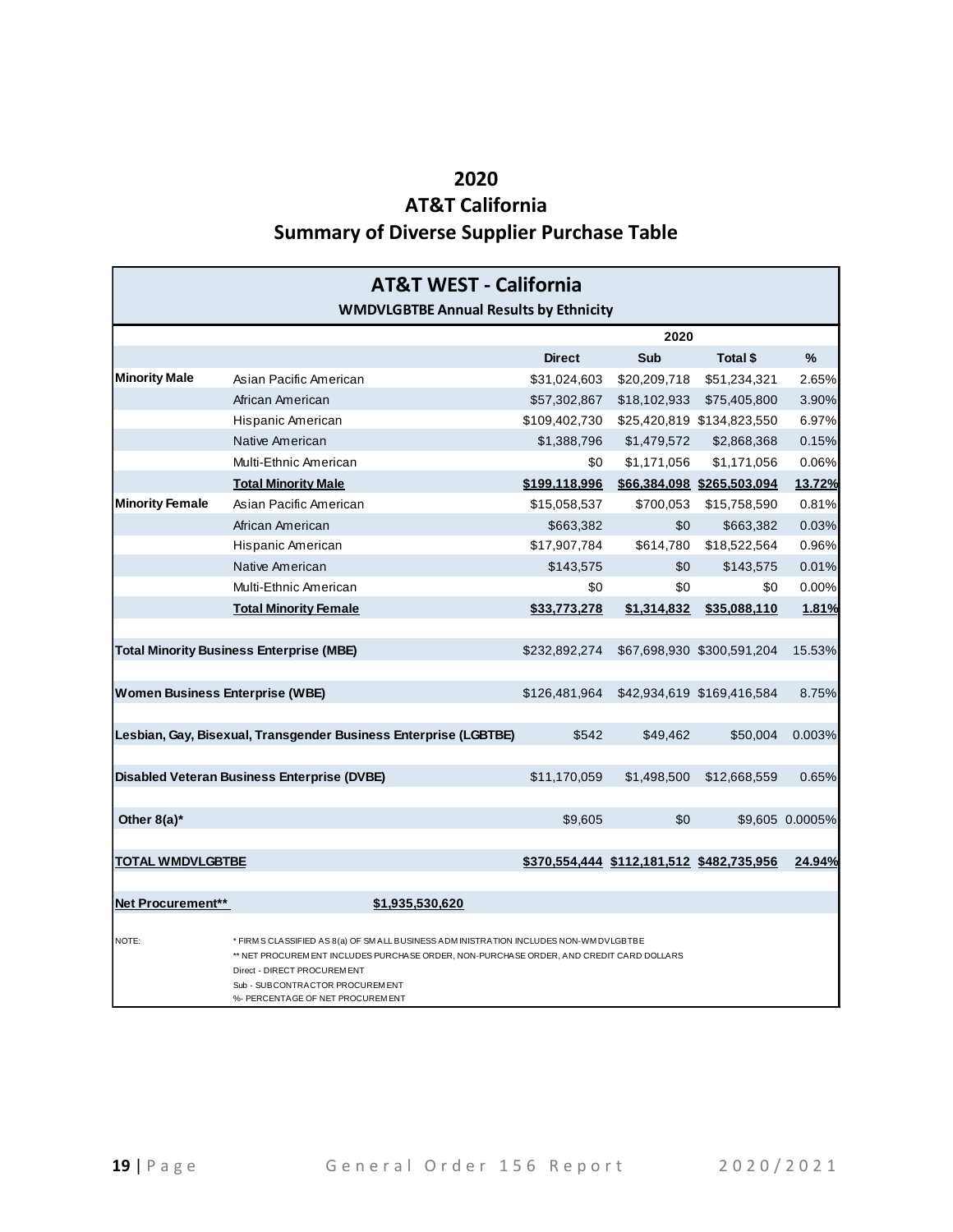### **AT&T Mobility of California Summary of Diverse Supplier Purchase Table**

| <b>AT&amp;T Mobility - California</b><br><b>WMDVLGBTBE Annual Results by Ethnicity</b>                                                                                                                                                                                                              |                                                                  |               |                                           |                                           |                 |  |  |
|-----------------------------------------------------------------------------------------------------------------------------------------------------------------------------------------------------------------------------------------------------------------------------------------------------|------------------------------------------------------------------|---------------|-------------------------------------------|-------------------------------------------|-----------------|--|--|
|                                                                                                                                                                                                                                                                                                     |                                                                  | 2020          |                                           |                                           |                 |  |  |
|                                                                                                                                                                                                                                                                                                     |                                                                  | <b>Direct</b> | Sub                                       | Total \$                                  | $\frac{9}{6}$   |  |  |
| <b>Minority Male</b>                                                                                                                                                                                                                                                                                | Asian Pacific American                                           | \$18,144,723  | \$37,157,971                              | \$55,302,694                              | 1.14%           |  |  |
|                                                                                                                                                                                                                                                                                                     | African American                                                 | \$255,331,703 |                                           | \$33,284,395 \$288,616,097                | 5.94%           |  |  |
|                                                                                                                                                                                                                                                                                                     | Hispanic American                                                | \$238,270,902 |                                           | \$46,739,199 \$285,010,102                | 5.87%           |  |  |
|                                                                                                                                                                                                                                                                                                     | Native American                                                  | \$622,077     | \$2,720,369                               | \$3,342,446                               | 0.07%           |  |  |
|                                                                                                                                                                                                                                                                                                     | Multi-Ethnic American                                            | \$0           | \$2,153,126                               | \$2,153,126                               | 0.04%           |  |  |
|                                                                                                                                                                                                                                                                                                     | <b>Total Minority Male</b>                                       |               | \$512,369,405 \$122,055,060 \$634,424,465 |                                           | 13.07%          |  |  |
| <b>Minority Female</b>                                                                                                                                                                                                                                                                              | Asian Pacific American                                           | \$7,878,817   | \$1,287,130                               | \$9,165,947                               | 0.19%           |  |  |
|                                                                                                                                                                                                                                                                                                     | African American                                                 | \$389,237     | \$0                                       | \$389,237                                 | 0.01%           |  |  |
|                                                                                                                                                                                                                                                                                                     | Hispanic American                                                | \$1,870,551   | \$1,130,345                               | \$3,000,897                               | 0.06%           |  |  |
|                                                                                                                                                                                                                                                                                                     | Native American                                                  | \$30,571      | \$0                                       | \$30,571                                  | 0.00%           |  |  |
|                                                                                                                                                                                                                                                                                                     | Multi-Ethnic American                                            | \$0           | \$0                                       | \$0                                       | 0.00%           |  |  |
|                                                                                                                                                                                                                                                                                                     | <b>Total Minority Female</b>                                     | \$10,169,176  | \$2,417,476                               | \$12,586,652                              | 0.26%           |  |  |
|                                                                                                                                                                                                                                                                                                     | <b>Total Minority Business Enterprise (MBE)</b>                  |               | \$522,538,581 \$124,472,536 \$647,011,117 |                                           | 13.33%          |  |  |
| <b>Women Business Enterprise (WBE)</b>                                                                                                                                                                                                                                                              |                                                                  | \$222,546,319 |                                           | \$78,940,404 \$301,486,723                | 6.21%           |  |  |
|                                                                                                                                                                                                                                                                                                     | Lesbian, Gay, Bisexual, Transgender Business Enterprise (LGBTBE) | \$118         | \$90,942                                  | \$91,061                                  | 0.002%          |  |  |
|                                                                                                                                                                                                                                                                                                     | <b>Disabled Veteran Business Enterprise (DVBE)</b>               | \$516,895     | \$2,755,171                               | \$3,272,066                               | 0.07%           |  |  |
| Other $8(a)^*$                                                                                                                                                                                                                                                                                      |                                                                  | \$7,558       | \$0                                       |                                           | \$7,558 0.0002% |  |  |
| <b>TOTAL WMDVLGBTBE</b>                                                                                                                                                                                                                                                                             |                                                                  |               |                                           | \$745,609,471 \$206,259,053 \$951,868,524 | 19.61%          |  |  |
| Net Procurement**                                                                                                                                                                                                                                                                                   | \$4,854,774,541                                                  |               |                                           |                                           |                 |  |  |
| NOTE:<br>* FIRM S CLASSIFIED AS 8(a) OF SM ALL BUSINESS ADM INISTRATION INCLUDES NON-WM DV LGBTBE<br>** NET PROCUREMENT INCLUDES PURCHASE ORDER, NON-PURCHASE ORDER, AND CREDIT CARD DOLLARS<br>Direct - DIRECT PROCUREM ENT<br>Sub - SUBCONTRACTOR PROCUREMENT<br>%- PERCENTAGE OF NET PROCUREMENT |                                                                  |               |                                           |                                           |                 |  |  |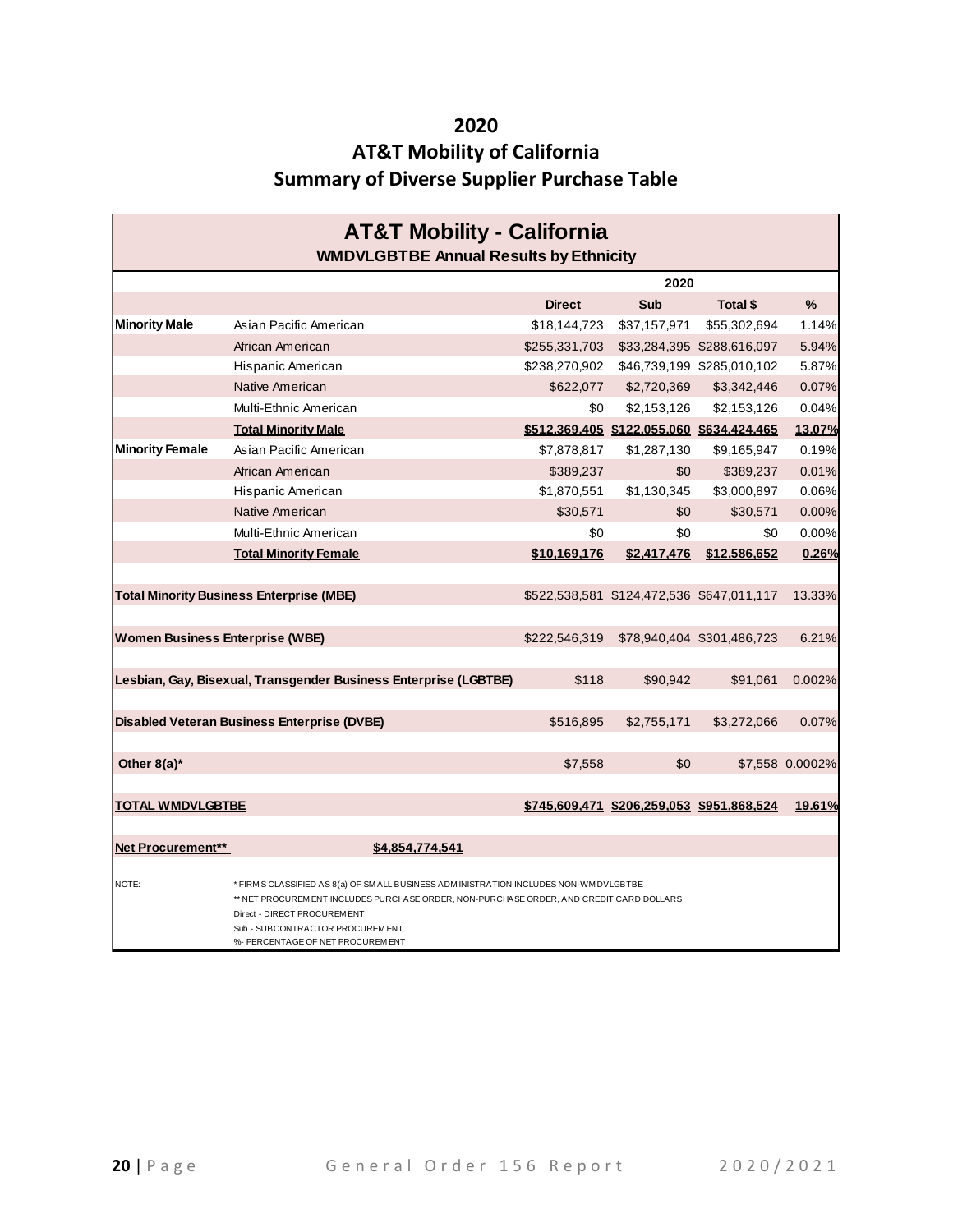### **AT&T Communications of California Summary of Diverse Supplier Purchase Table**

| <b>AT&amp;T Communications of California</b><br><b>WMDVLGBTBE Annual Results by Ethnicity</b> |                                                                                                                                                                                                                                                                                            |               |                           |                                                 |       |  |  |
|-----------------------------------------------------------------------------------------------|--------------------------------------------------------------------------------------------------------------------------------------------------------------------------------------------------------------------------------------------------------------------------------------------|---------------|---------------------------|-------------------------------------------------|-------|--|--|
|                                                                                               |                                                                                                                                                                                                                                                                                            |               | 2020                      |                                                 |       |  |  |
|                                                                                               |                                                                                                                                                                                                                                                                                            | <b>Direct</b> | <b>Sub</b>                | Total \$                                        | $\%$  |  |  |
| <b>Minority Male</b>                                                                          | Asian Pacific American                                                                                                                                                                                                                                                                     | \$15,535,599  | \$5,789,368               | \$21,324,966                                    | 2.66% |  |  |
|                                                                                               | African American                                                                                                                                                                                                                                                                           | \$37,718,262  | \$5,185,848               | \$42,904,110                                    | 5.36% |  |  |
|                                                                                               | Hispanic American                                                                                                                                                                                                                                                                          |               | \$28,068,360 \$7,282,163  | \$35,350,524                                    | 4.41% |  |  |
|                                                                                               | Native American                                                                                                                                                                                                                                                                            | \$102,342     | \$423,845                 | \$526,187                                       | 0.07% |  |  |
|                                                                                               | Multi-Ethnic American                                                                                                                                                                                                                                                                      | \$0           | \$335,466                 | \$335,466                                       | 0.04% |  |  |
|                                                                                               | <b>Total Minority Male</b>                                                                                                                                                                                                                                                                 |               |                           | \$81,424,563 \$19,016,690 \$100,441,254 12.54%  |       |  |  |
| <b>Minority Female</b>                                                                        | Asian Pacific American                                                                                                                                                                                                                                                                     | \$6,042,459   | \$200,540                 | \$6,242,999                                     | 0.78% |  |  |
|                                                                                               | African American                                                                                                                                                                                                                                                                           | \$182,373     | \$0                       | \$182,373                                       | 0.02% |  |  |
|                                                                                               | Hispanic American                                                                                                                                                                                                                                                                          | \$4,700,914   | \$176,113                 | \$4,877,027                                     | 0.61% |  |  |
|                                                                                               | Native American                                                                                                                                                                                                                                                                            | \$38,461      | \$0                       | \$38,461                                        | 0.00% |  |  |
|                                                                                               | Multi-Ethnic American                                                                                                                                                                                                                                                                      | \$0           | \$0                       | \$0                                             | 0.00% |  |  |
|                                                                                               | <b>Total Minority Female</b>                                                                                                                                                                                                                                                               | \$10,964,207  | \$376,653                 | \$11,340,860                                    | 1.42% |  |  |
|                                                                                               |                                                                                                                                                                                                                                                                                            |               |                           |                                                 |       |  |  |
|                                                                                               | <b>Total Minority Business Enterprise (MBE)</b>                                                                                                                                                                                                                                            |               |                           | \$92,388,770 \$19,393,343 \$111,782,114 13.96%  |       |  |  |
|                                                                                               |                                                                                                                                                                                                                                                                                            |               |                           |                                                 |       |  |  |
| <b>Women Business Enterprise (WBE)</b>                                                        |                                                                                                                                                                                                                                                                                            |               | \$41,479,280 \$12,299,246 | \$53,778,526                                    | 6.71% |  |  |
|                                                                                               |                                                                                                                                                                                                                                                                                            |               |                           |                                                 |       |  |  |
|                                                                                               | Lesbian, Gay, Bisexual, Transgender Business Enterprise (LGBTBE)                                                                                                                                                                                                                           | \$149         | \$14,169                  | \$14,318 0.002%                                 |       |  |  |
|                                                                                               |                                                                                                                                                                                                                                                                                            |               |                           |                                                 |       |  |  |
|                                                                                               | <b>Disabled Veteran Business Enterprise (DVBE)</b>                                                                                                                                                                                                                                         | \$868,471     | \$429,267                 | \$1,297,738                                     | 0.16% |  |  |
|                                                                                               |                                                                                                                                                                                                                                                                                            |               |                           |                                                 |       |  |  |
| Other $8(a)^*$                                                                                |                                                                                                                                                                                                                                                                                            | \$81,987      | \$0                       | \$81,987                                        | 0.01% |  |  |
|                                                                                               |                                                                                                                                                                                                                                                                                            |               |                           |                                                 |       |  |  |
| TOTAL WMDVLGBTBE                                                                              |                                                                                                                                                                                                                                                                                            |               |                           | \$134,818,658 \$32,136,026 \$166,954,683 20.84% |       |  |  |
|                                                                                               |                                                                                                                                                                                                                                                                                            |               |                           |                                                 |       |  |  |
| Net Procurement**                                                                             | \$800,952,598                                                                                                                                                                                                                                                                              |               |                           |                                                 |       |  |  |
| NOTE:                                                                                         | * FIRM S CLASSIFIED AS 8(a) OF SM ALL BUSINESS ADM INISTRATION INCLUDES NON-WM DVLGBTBE<br>** NET PROCUREM ENT INCLUDES PURCHASE ORDER, NON-PURCHASE ORDER, AND CREDIT CARD DOLLARS<br>Direct - DIRECT PROCUREMENT<br>Sub - SUBCONTRACTOR PROCUREM ENT<br>%- PERCENTAGE OF NET PROCUREMENT |               |                           |                                                 |       |  |  |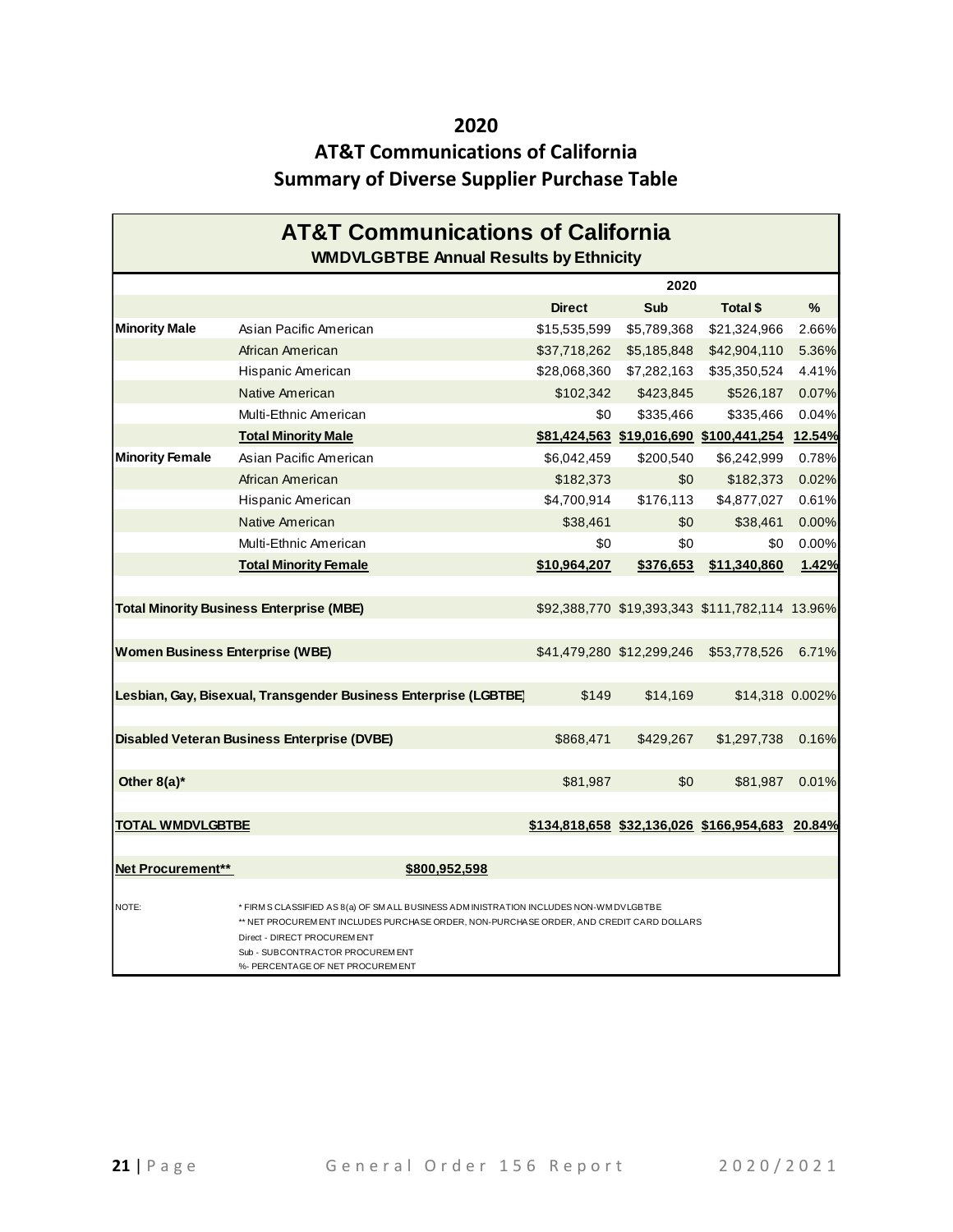### **AT&T Long Distance - California Summary of Diverse Supplier Purchase Table**

| <b>AT&amp;T Long Distance - California</b><br><b>WMDVLGBTBE Annual Results by Ethnicity</b> |                                                                                                                          |               |                         |                                             |                |  |  |
|---------------------------------------------------------------------------------------------|--------------------------------------------------------------------------------------------------------------------------|---------------|-------------------------|---------------------------------------------|----------------|--|--|
|                                                                                             |                                                                                                                          | 2020          |                         |                                             |                |  |  |
|                                                                                             |                                                                                                                          | <b>Direct</b> | Sub                     | Total \$                                    | $\%$           |  |  |
| <b>Minority Male</b>                                                                        | Asian Pacific American                                                                                                   | \$909,463     | \$505,572               | \$1,415,035                                 | 3.05%          |  |  |
|                                                                                             | African American                                                                                                         | \$1,730,537   | \$452,868               | \$2,183,405                                 | 4.71%          |  |  |
|                                                                                             | Hispanic American                                                                                                        | \$3,579,161   | \$635,934               | \$4,215,096                                 | 9.08%          |  |  |
|                                                                                             | Native American                                                                                                          | \$3.481       | \$37,013                | \$40,494                                    | 0.09%          |  |  |
|                                                                                             | Multi-Ethnic American                                                                                                    | \$0           | \$29,295                | \$29,295                                    | 0.06%          |  |  |
|                                                                                             | <b>Total Minority Male</b>                                                                                               |               | \$6,222,643 \$1,660,683 | \$7,883,326 16.99%                          |                |  |  |
| <b>Minority Female</b>                                                                      | Asian Pacific American                                                                                                   | \$538,772     | \$17,513                | \$556,285                                   | 1.20%          |  |  |
|                                                                                             | African American                                                                                                         | \$23,931      | \$0                     | \$23,931                                    | 0.05%          |  |  |
|                                                                                             | Hispanic American                                                                                                        | \$179,408     | \$15,380                | \$194,787                                   | 0.42%          |  |  |
|                                                                                             | Native American                                                                                                          | \$5,051       | \$0                     | \$5,051                                     | 0.01%          |  |  |
|                                                                                             | Multi-Ethnic American                                                                                                    | \$0           | \$0                     | \$0                                         | 0.00%          |  |  |
|                                                                                             | <b>Total Minority Female</b>                                                                                             | \$747,162     | \$32,892                | \$780,054                                   | 1.68%          |  |  |
|                                                                                             |                                                                                                                          |               |                         |                                             |                |  |  |
|                                                                                             | <b>Total Minority Business Enterprise (MBE)</b>                                                                          |               | \$6,969,805 \$1,693,576 | \$8,663,380 18.67%                          |                |  |  |
|                                                                                             |                                                                                                                          |               |                         |                                             |                |  |  |
| <b>Women Business Enterprise (WBE)</b>                                                      |                                                                                                                          |               | \$2,148,727 \$1,074,065 | \$3,222,792                                 | 6.95%          |  |  |
|                                                                                             |                                                                                                                          |               |                         |                                             |                |  |  |
|                                                                                             | Lesbian, Gay, Bisexual, Transgender Business Enterprise (LGBTBE)                                                         | \$20          | \$1,237                 |                                             | \$1,257 0.003% |  |  |
|                                                                                             |                                                                                                                          |               |                         |                                             |                |  |  |
|                                                                                             | Disabled Veteran Business Enterprise (DVBE)                                                                              | \$20.847      | \$37,487                | \$58,334                                    | 0.13%          |  |  |
|                                                                                             |                                                                                                                          |               |                         |                                             |                |  |  |
| Other $8(a)^*$                                                                              |                                                                                                                          | \$346         | \$0                     |                                             | \$346 0.001%   |  |  |
|                                                                                             |                                                                                                                          |               |                         |                                             |                |  |  |
| <u>TOTAL WMDVLGBTBE</u>                                                                     |                                                                                                                          |               |                         | \$9,139,745 \$2,806,364 \$11,946,109 25.74% |                |  |  |
|                                                                                             |                                                                                                                          |               |                         |                                             |                |  |  |
| Net Procurement**                                                                           | \$46,404,409                                                                                                             |               |                         |                                             |                |  |  |
|                                                                                             |                                                                                                                          |               |                         |                                             |                |  |  |
| NOTE:                                                                                       | * FIRMS CLASSIFIED AS 8(a) OF SMALL BUSINESS ADMINISTRATION INCLUDES NON-WM DVLGBTBE                                     |               |                         |                                             |                |  |  |
|                                                                                             | ** NET PROCUREM ENT INCLUDES PURCHASE ORDER, NON-PURCHASE ORDER, AND CREDIT CARD DOLLARS<br>Direct - DIRECT PROCUREM ENT |               |                         |                                             |                |  |  |
|                                                                                             | Sub - SUBCONTRACTOR PROCUREMENT                                                                                          |               |                         |                                             |                |  |  |
|                                                                                             | %- PERCENTAGE OF NET PROCUREM ENT                                                                                        |               |                         |                                             |                |  |  |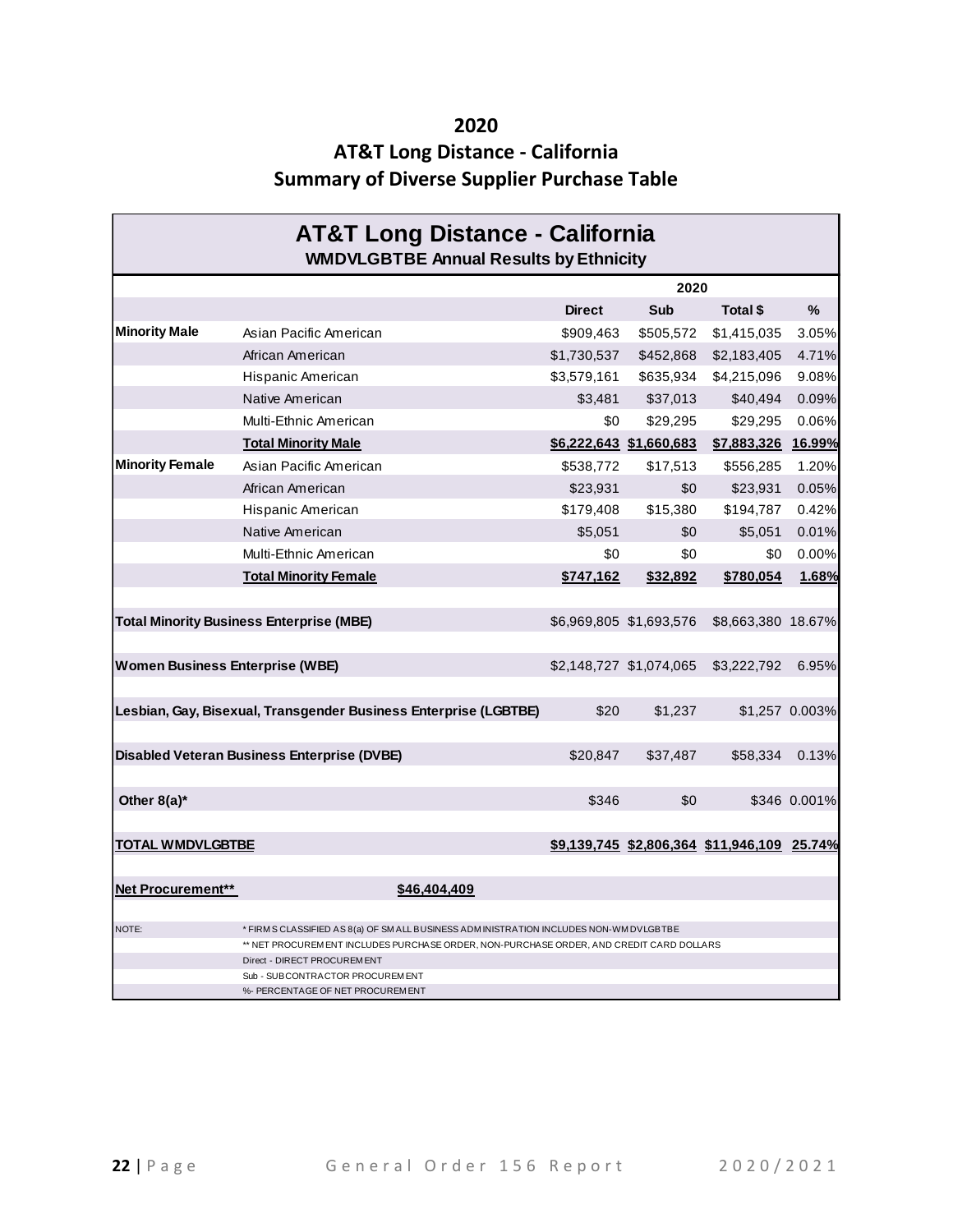### **2020 AT&T Combined Companies Direct Spend Table**

| <b>AT&amp;T COMBINED COMPANIES</b><br>2020                                 |                                                                                                                                                                                                                                                                                       |               |     |                                    |     |              |                          |                |
|----------------------------------------------------------------------------|---------------------------------------------------------------------------------------------------------------------------------------------------------------------------------------------------------------------------------------------------------------------------------------|---------------|-----|------------------------------------|-----|--------------|--------------------------|----------------|
|                                                                            | <b>WMDVLGBTBE Direct Procurement by Product and Service Categories</b>                                                                                                                                                                                                                |               |     |                                    |     |              |                          |                |
|                                                                            |                                                                                                                                                                                                                                                                                       |               |     | <b>Services</b><br><b>Products</b> |     | <u>Total</u> |                          |                |
|                                                                            |                                                                                                                                                                                                                                                                                       |               | \$  | %                                  | \$  | %            | \$                       | $\%$           |
| <b>Minority Male</b>                                                       | Asian Pacific American                                                                                                                                                                                                                                                                | <b>Direct</b> | \$0 | 0.00%                              | \$0 | 0.00%        | \$65,614,388             | 0.86%          |
|                                                                            | African American                                                                                                                                                                                                                                                                      | Direct        | \$0 | 0.00%                              | \$0 | 0.00%        | \$352,083,369            | 4.61%          |
|                                                                            | Hispanic American                                                                                                                                                                                                                                                                     | Direct        | \$0 | 0.00%                              | \$0 | 0.00%        | \$379,321,155            | 4.97%          |
|                                                                            | Native American                                                                                                                                                                                                                                                                       | <b>Direct</b> | \$0 | 0.00%                              | \$0 | 0.00%        | \$2,116,696              | 0.03%          |
|                                                                            | Multi-Ethnic American                                                                                                                                                                                                                                                                 | <b>Direct</b> | \$0 | 0.00%                              | \$0 | 0.00%        | \$0                      | 0.00%          |
|                                                                            |                                                                                                                                                                                                                                                                                       | Direct        | \$0 | 0.00%                              | \$0 | 0.00%        | \$799,135,607            | 10.46%         |
| <b>Minority Female</b>                                                     | <b>Total Minority Male</b>                                                                                                                                                                                                                                                            |               |     |                                    |     |              |                          |                |
|                                                                            | Asian Pacific American                                                                                                                                                                                                                                                                | <b>Direct</b> | \$0 | 0.00%                              | \$0 | 0.00%        | \$29,518,585             | 0.39%          |
|                                                                            | African American                                                                                                                                                                                                                                                                      | Direct        | \$0 | 0.00%                              | \$0 | 0.00%        | \$1,258,923              | 0.02%          |
|                                                                            | Hispanic American                                                                                                                                                                                                                                                                     | Direct        | \$0 | 0.00%                              | \$0 | 0.00%        | \$24,658,657             | 0.32%          |
|                                                                            | Native American                                                                                                                                                                                                                                                                       | Direct        | \$0 | 0.00%                              | \$0 | 0.00%        | \$217,658                | 0.00%          |
|                                                                            | Multi-Ethnic American                                                                                                                                                                                                                                                                 | <b>Direct</b> | \$0 | 0.00%                              | \$0 | 0.00%        | \$0                      | 0.00%          |
|                                                                            | <b>Total Minority Female</b>                                                                                                                                                                                                                                                          | Direct        | \$0 | 0.00%                              | \$0 | 0.00%        | \$55,653,823             | 0.73%          |
| <b>Total Minority Business Enterprise (MBE)</b>                            |                                                                                                                                                                                                                                                                                       | Direct        | \$0 | $0.00\%$                           | \$0 | 0.00%        | \$854,789,430            | 11.19%         |
| Women Business Enterprise (WBE)                                            |                                                                                                                                                                                                                                                                                       | Direct        | \$0 | 0.00%                              | \$0 | 0.00%        | \$392,656,291            | 5.14%          |
| Lesbian, Gay, Bisexual, Transgender<br><b>Business Enterprise (LGBTBE)</b> |                                                                                                                                                                                                                                                                                       | Direct        | \$0 | $0.00\%$                           | \$0 | 0.00%        |                          | \$829 0.00001% |
|                                                                            |                                                                                                                                                                                                                                                                                       |               |     |                                    |     |              |                          |                |
| Disabled Veteran Business Enterprise (DVBE)                                |                                                                                                                                                                                                                                                                                       | Direct        | \$0 | 0.00%                              | \$0 | 0.00%        | \$12,576,271             | 0.16%          |
| Other $8(a)^*$                                                             |                                                                                                                                                                                                                                                                                       | Direct        | \$0 | $0.00\%$                           | \$0 | 0.00%        | \$99,497                 | 0.00%          |
|                                                                            |                                                                                                                                                                                                                                                                                       |               |     |                                    |     |              |                          |                |
| <b>TOTAL WMDVLGBTBE</b>                                                    |                                                                                                                                                                                                                                                                                       | Direct        | \$0 | 0.00%                              | \$0 |              | $0.00\%$ \$1,260,122,318 | 16.50%         |
| <b>Total Product Procurement</b>                                           |                                                                                                                                                                                                                                                                                       | \$0           |     |                                    |     |              |                          |                |
|                                                                            |                                                                                                                                                                                                                                                                                       |               |     |                                    |     |              |                          |                |
| <b>Total Service Procurement</b>                                           |                                                                                                                                                                                                                                                                                       | \$0           |     |                                    |     |              |                          |                |
| Net Procurement**                                                          | \$7,637,662,168                                                                                                                                                                                                                                                                       |               |     |                                    |     |              |                          |                |
| <b>Total Number of</b>                                                     | 287                                                                                                                                                                                                                                                                                   |               |     |                                    |     |              |                          |                |
| <b>WMDVLGBTBEs that</b>                                                    |                                                                                                                                                                                                                                                                                       |               |     |                                    |     |              |                          |                |
| <b>Received Direct Spend</b>                                               |                                                                                                                                                                                                                                                                                       |               |     |                                    |     |              |                          |                |
|                                                                            |                                                                                                                                                                                                                                                                                       |               |     |                                    |     |              |                          |                |
| NOTE:                                                                      | * FIRMS CLASSIFIED AS 8(a) OF SMALL BUSINESS ADMINISTRATION INCLUDES NON-WMDVLGBTBE<br>** NET PROCUREMENT INCLUDES PURCHASE ORDER, NON-PURCHASE ORDER, AND CREDIT CARD DOLLARS<br>Direct - DIRECT PROCUREMENT<br>Sub - SUBCONTRACTOR PROCUREMENT<br>% - PERCENTAGE OF NET PROCUREMENT |               |     |                                    |     |              |                          |                |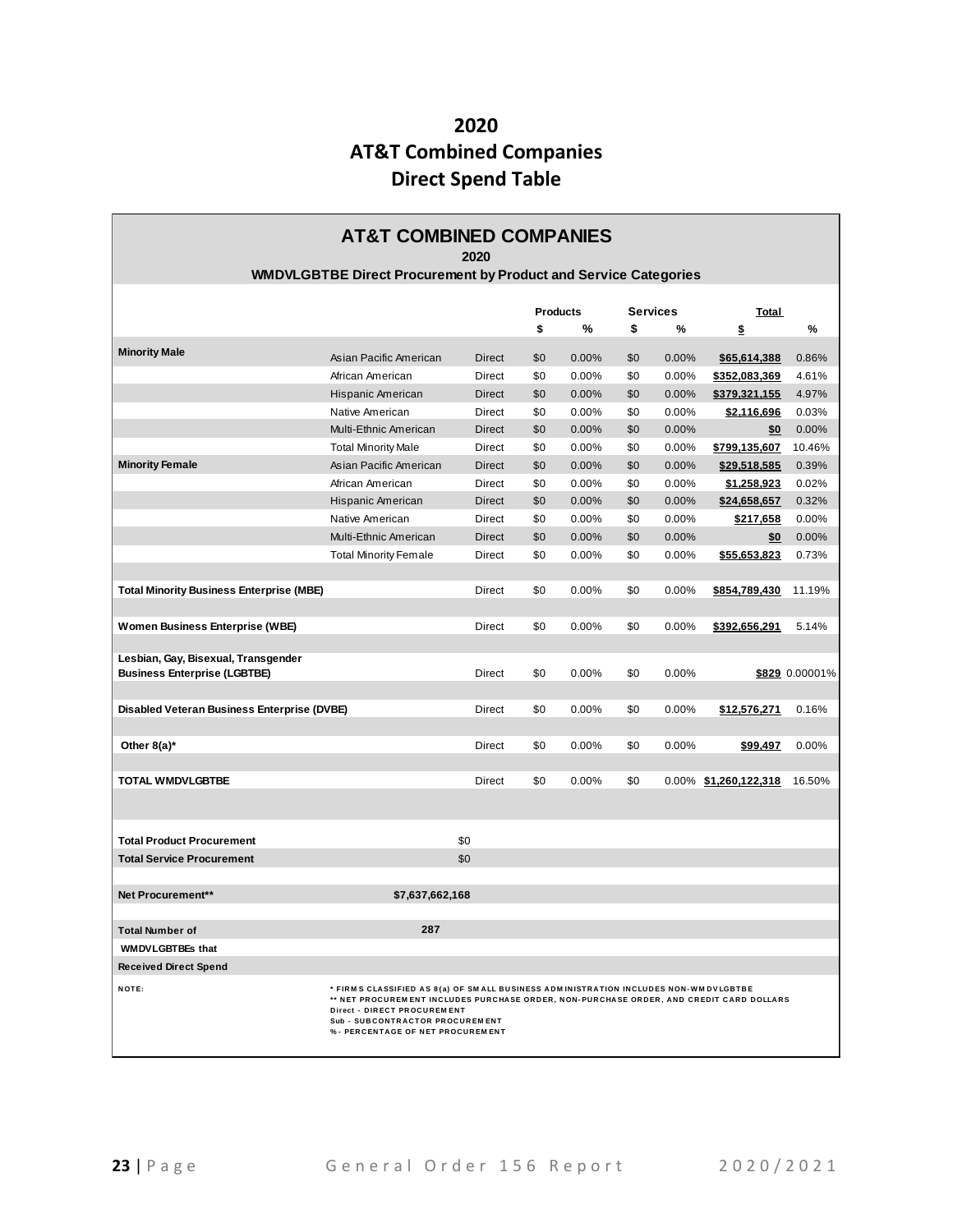### **2020 AT&T Combined Companies Indirect Spend Table**

| <b>AT&amp;T COMBINED COMPANIES</b>                                        |                                                                        |     |     |    |                            |                                     |  |                                          |        |  |  |
|---------------------------------------------------------------------------|------------------------------------------------------------------------|-----|-----|----|----------------------------|-------------------------------------|--|------------------------------------------|--------|--|--|
| 2020                                                                      |                                                                        |     |     |    |                            |                                     |  |                                          |        |  |  |
|                                                                           | WMDVLGBTBE Subcontractor Procurement by Product and Service Categories |     |     |    |                            |                                     |  |                                          |        |  |  |
|                                                                           |                                                                        |     |     |    |                            |                                     |  |                                          | Total  |  |  |
|                                                                           |                                                                        |     |     | \$ | %                          | <b>Products Services</b><br>\$<br>% |  | \$                                       | %      |  |  |
|                                                                           |                                                                        |     |     |    |                            |                                     |  |                                          |        |  |  |
| <b>Minority Male</b>                                                      | Asian Pacific American                                                 |     | Sub |    | \$0 0.00% \$0 0.00%        |                                     |  | \$63,662,629                             | 0.83%  |  |  |
|                                                                           | African American                                                       |     | Sub |    | \$0 0.00% \$0 0.00%        |                                     |  | \$57,026,043                             | 0.75%  |  |  |
|                                                                           | Hispanic American                                                      |     | Sub |    | \$0 0.00% \$0 0.00%        |                                     |  | \$80,078,116                             | 1.05%  |  |  |
|                                                                           | Native American                                                        |     |     |    | Sub \$0 0.00% \$0 0.00%    |                                     |  | \$4,660,799                              | 0.06%  |  |  |
|                                                                           | Multi-Ethnic American                                                  |     |     |    | Sub \$0 0.00% \$0 0.00%    |                                     |  | \$3,688,943                              | 0.05%  |  |  |
|                                                                           | <b>Total Minority Male</b>                                             |     | Sub |    |                            |                                     |  | \$0 0.00% \$0 0.00% \$209,116,531        | 2.74%  |  |  |
| <b>Minority Female</b>                                                    | Asian Pacific American                                                 |     |     |    | Sub \$0 0.00% \$0 0.00%    |                                     |  | \$2,205,236                              | 0.03%  |  |  |
|                                                                           | African American                                                       |     |     |    | Direct \$0 0.00% \$0 0.00% |                                     |  | \$0                                      | 0.00%  |  |  |
|                                                                           | Hispanic American                                                      |     |     |    | Direct \$0 0.00% \$0 0.00% |                                     |  | \$1,936,617                              | 0.03%  |  |  |
|                                                                           | Native American                                                        |     |     |    | Direct \$0 0.00% \$0 0.00% |                                     |  | \$0                                      | 0.00%  |  |  |
|                                                                           | Multi-Ethnic American                                                  |     |     |    | Direct \$0 0.00% \$0 0.00% |                                     |  | \$0                                      | 0.00%  |  |  |
|                                                                           | <b>Total Minority Female</b>                                           |     |     |    | Direct \$0 0.00% \$0 0.00% |                                     |  | \$4.141.853                              | 0.05%  |  |  |
|                                                                           |                                                                        |     |     |    |                            |                                     |  |                                          |        |  |  |
| <b>Total Minority Business Enterprise (MBE)</b>                           |                                                                        |     |     |    |                            |                                     |  | Direct \$0 0.00% \$0 0.00% \$213,258,385 | 2.79%  |  |  |
|                                                                           |                                                                        |     |     |    |                            |                                     |  |                                          |        |  |  |
| <b>Women Business Enterprise (WBE)</b>                                    |                                                                        |     |     |    |                            |                                     |  | Direct \$0 0.00% \$0 0.00% \$135,248,334 | 1.77%  |  |  |
|                                                                           |                                                                        |     |     |    |                            |                                     |  |                                          |        |  |  |
| Lesbian, Gay, Bisexual, Transgender                                       |                                                                        |     |     |    |                            |                                     |  |                                          |        |  |  |
| <b>Business Enterprise (LGBTBE)</b>                                       |                                                                        |     |     |    | Direct \$0 0.00% \$0 0.00% |                                     |  | \$155,811                                | 0.002% |  |  |
|                                                                           |                                                                        |     |     |    |                            |                                     |  |                                          |        |  |  |
| Disabled Veteran Business Enterprise (DVBE)                               |                                                                        |     |     |    | Direct \$0 0.00% \$0 0.00% |                                     |  | \$4,720,425                              | 0.06%  |  |  |
|                                                                           |                                                                        |     |     |    |                            |                                     |  |                                          |        |  |  |
| Other $8(a)^*$                                                            |                                                                        |     |     |    | Direct \$0 0.00% \$0 0.00% |                                     |  | \$0                                      | 0.00%  |  |  |
|                                                                           |                                                                        |     |     |    |                            |                                     |  |                                          |        |  |  |
| <b>TOTAL WMDVLGBTBE</b>                                                   |                                                                        |     |     |    |                            |                                     |  | Direct \$0 0.00% \$0 0.00% \$353,382,955 | 4.63%  |  |  |
|                                                                           |                                                                        |     |     |    |                            |                                     |  |                                          |        |  |  |
|                                                                           |                                                                        |     |     |    |                            |                                     |  |                                          |        |  |  |
| <b>Total Product Procurement</b>                                          |                                                                        | \$0 |     |    |                            |                                     |  |                                          |        |  |  |
| <b>Total Service Procurement</b>                                          |                                                                        | \$0 |     |    |                            |                                     |  |                                          |        |  |  |
|                                                                           |                                                                        |     |     |    |                            |                                     |  |                                          |        |  |  |
| Net Procurement**                                                         | \$7,637,662,168                                                        |     |     |    |                            |                                     |  |                                          |        |  |  |
|                                                                           |                                                                        |     |     |    |                            |                                     |  |                                          |        |  |  |
| <b>Total Number of</b>                                                    | <b>N/A</b>                                                             |     |     |    |                            |                                     |  |                                          |        |  |  |
| <b>WMDVLGBTBEs that</b>                                                   |                                                                        |     |     |    |                            |                                     |  |                                          |        |  |  |
| Received Indirect Spend*                                                  |                                                                        |     |     |    |                            |                                     |  |                                          |        |  |  |
|                                                                           | <b>Sub - SUBCONTRACTOR PROCUREMENT</b>                                 |     |     |    |                            |                                     |  |                                          |        |  |  |
|                                                                           | % - PERCENTAGE OF NET PROCUREMENT                                      |     |     |    |                            |                                     |  |                                          |        |  |  |
|                                                                           |                                                                        |     |     |    |                            |                                     |  |                                          |        |  |  |
| * Tier-2 results are an allocation of the national subcontracting results |                                                                        |     |     |    |                            |                                     |  |                                          |        |  |  |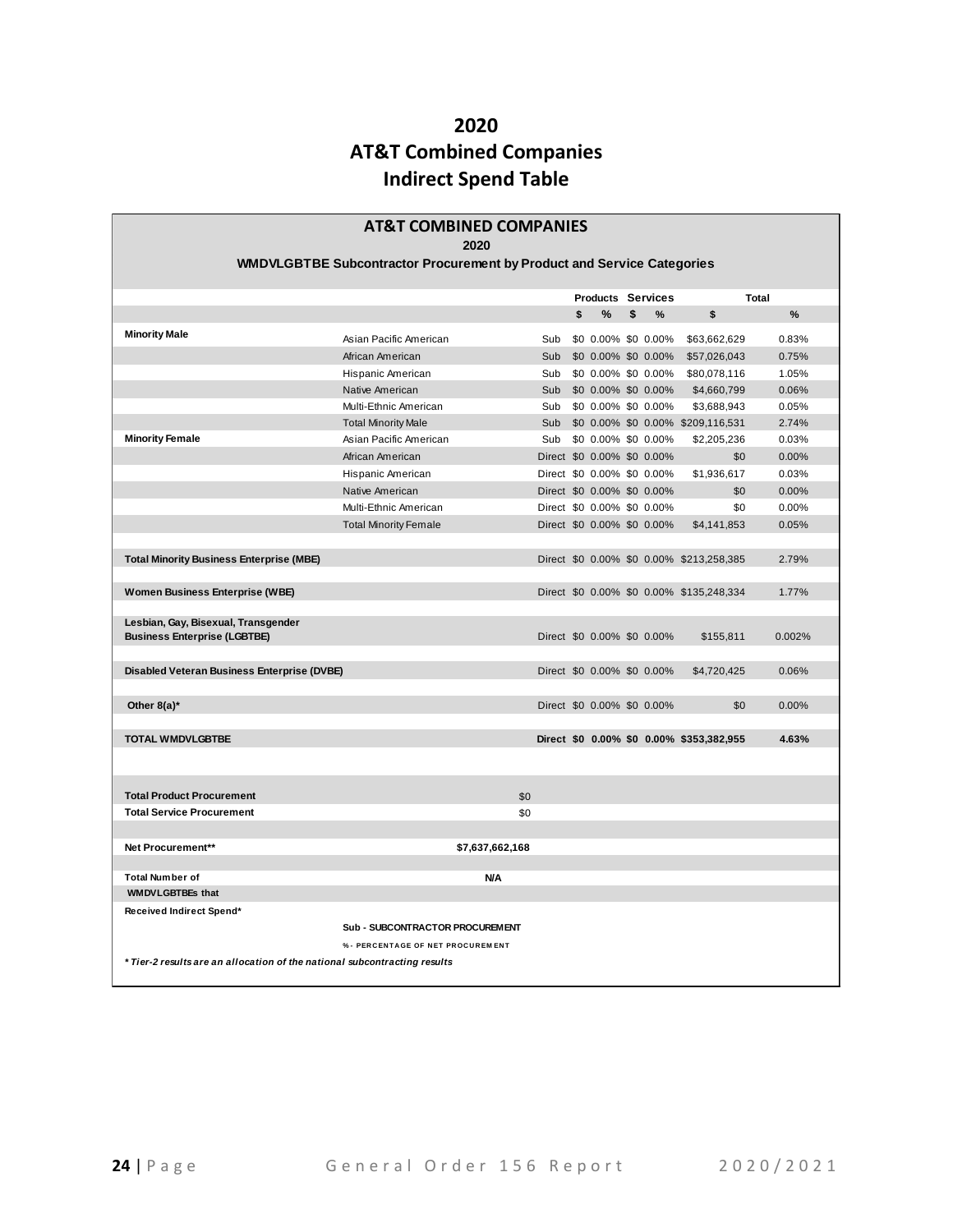### **2020 AT&T Combined Companies Procurement by Standard Industrial Codes**

|                                                                                                     | <b>AT&amp;T COMBINED COMPANIES</b><br>WMDVLGBTBE Procurement by Standard Industrial Categories<br>2020                      |                                 |                       |                                                                                                                                                                                                                                                                                                                       |                      |                          |                      |                        |              |                     |              |                                                  |                                               |                                                                                   |                                                       |                |                         |                 |
|-----------------------------------------------------------------------------------------------------|-----------------------------------------------------------------------------------------------------------------------------|---------------------------------|-----------------------|-----------------------------------------------------------------------------------------------------------------------------------------------------------------------------------------------------------------------------------------------------------------------------------------------------------------------|----------------------|--------------------------|----------------------|------------------------|--------------|---------------------|--------------|--------------------------------------------------|-----------------------------------------------|-----------------------------------------------------------------------------------|-------------------------------------------------------|----------------|-------------------------|-----------------|
|                                                                                                     |                                                                                                                             | Asian Pacific American          |                       | African American                                                                                                                                                                                                                                                                                                      |                      | <b>Hispanic American</b> |                      | <b>Native American</b> |              | <b>Multi-Ethnic</b> |              | Minority<br><b>Business</b><br><b>Enterprise</b> | Women<br><b>Business</b><br><b>Enterprise</b> | Lesbian, Gay,<br>Bisexual,<br>Transgender<br><b>Business</b><br><b>Enterprise</b> | Disabled<br>Veterans<br><b>Business</b><br>Enterprise | Other $8(a)**$ | Total                   | Total           |
| <b>SIC Category</b>                                                                                 |                                                                                                                             | Male                            | Female                | Male                                                                                                                                                                                                                                                                                                                  | Female               | Male                     | Female               | Male                   | Female       | Male                | Female       | (MBE)                                            | (WBE)                                         | (LGBTBE)                                                                          | (DVBE)                                                |                | <b>WMDVLGBTBE</b>       | <b>Dollars</b>  |
| <b>SIC 15: Building Construction</b><br><b>General Contractors And</b><br><b>Operative Builders</b> | \$                                                                                                                          | \$271,129                       | \$37,211              | \$9,699,476                                                                                                                                                                                                                                                                                                           | \$43,096             | \$20,719,680             | \$10,632,275         | <b>\$111</b>           | \$0          | \$0                 | \$0          | \$41,402,978                                     | \$16,955,489                                  | \$156,640                                                                         | \$11,421,576                                          | \$238          | \$69,936,922            | \$406.514.538   |
|                                                                                                     | $\%$                                                                                                                        | 0.07%                           | 0.01%                 | 2.39%                                                                                                                                                                                                                                                                                                                 | 0.01%                | 5.10%                    | 2.62%                | 0.00%                  | 0.00%        | 0.00%               | 0.00%        | 10.18%                                           | 4.17%                                         | 0.04%                                                                             | 2.81%                                                 | 0.00%          | 17.20%                  |                 |
| SIC 17: Construction Special Trade<br>Contractors                                                   | s.                                                                                                                          | \$7,114,616                     | \$2,393,615           | \$12,190,161                                                                                                                                                                                                                                                                                                          | \$908                | \$6,710,802              | \$1,472,860          | \$1,935,458            | \$0          | \$0                 | \$0          | \$31,818,420                                     | \$53,381,464                                  | \$0                                                                               | \$3,089,939                                           | \$70,804       | \$88.360.628            | \$1,074,485,645 |
|                                                                                                     | $\%$                                                                                                                        | 0.66%                           | 0.22%                 | 1.13%                                                                                                                                                                                                                                                                                                                 | 0.00%                | 0.62%                    | 0.14%                | 0.18%                  | 0.00%        | 0.00%               | 0.00%        | 2.96%                                            | 4.97%                                         | 0.00%                                                                             | 0.29%                                                 | 0.01%          | 8.22%                   |                 |
| SIC 35: Industrial And Commercial<br><b>Machinery And Computer</b><br>Equipment                     | \$                                                                                                                          | \$1,240,882                     | \$13,834,367          | \$12,824,928                                                                                                                                                                                                                                                                                                          | \$0                  | \$519,836                | \$11,748             | \$7,931                | \$0          | \$0                 | \$0          | \$28,439,692                                     | \$26,380,981                                  | \$0                                                                               | \$3,529                                               | \$0            | \$54,824,203            | \$342,023,802   |
|                                                                                                     | %                                                                                                                           | 0.36%                           | 4.04%                 | 3.75%                                                                                                                                                                                                                                                                                                                 | 0.00%                | 0.15%                    | 0.00%                | 0.00%                  | 0.00%        | 0.00%               | 0.00%        | 8.32%                                            | 7.71%                                         | 0.00%                                                                             | 0.00%                                                 | 0.00%          | 16.03%                  |                 |
| SIC 36: Electronic & Other<br>Electrical Equipment/Components,<br><b>Except Computer Equip.</b>     |                                                                                                                             | \$43,310,000                    | \$4,833,907           | \$340,702,863                                                                                                                                                                                                                                                                                                         | \$0                  | \$397,461,182            | \$5,580,541          | \$4,786,127            | \$217,679    | \$3,688,943         | \$0          | \$800,581,242 \$411,571,521                      |                                               | \$0                                                                               | \$2,390,984                                           | \$13,448       | \$1,214,557,195         | \$4,276,680,322 |
|                                                                                                     | %                                                                                                                           | 1.01%                           | 0.11%                 | 7.97%                                                                                                                                                                                                                                                                                                                 | 0.00%                | 9.29%                    | 0.13%                | 0.11%                  | 0.01%        | 0.09%               | 0.00%        | 18.72%                                           | 9.62%                                         | 0.00%                                                                             | 0.06%                                                 | 0.00%          | 28.40%                  |                 |
| <b>SIC 47: Transportation Services</b>                                                              | \$                                                                                                                          | \$0                             | \$15,949              | \$1,234,672                                                                                                                                                                                                                                                                                                           | \$0                  | \$13,592,678             | \$0                  | \$32,143               | \$0          | \$0                 | \$0          | \$14,875,442                                     | \$75,694                                      | \$0                                                                               | \$0                                                   | \$0            | \$14,951,136            | \$68,696,548    |
|                                                                                                     | $\%$                                                                                                                        | 0.00%                           | 0.02%                 | 1.80%                                                                                                                                                                                                                                                                                                                 | 0.00%                | 19.79%                   | 0.00%                | 0.05%                  | 0.00%        | 0.00%               | 0.00%        | 21.65%                                           | 0.11%                                         | 0.00%                                                                             | 0.00%                                                 | 0.00%          | 21.76%                  |                 |
| SIC 50: Wholesale Trade-durable<br>Goods                                                            | <b>s</b>                                                                                                                    | \$0                             | \$0                   | \$0                                                                                                                                                                                                                                                                                                                   | \$0                  | \$0                      | \$0                  | \$0                    | \$0          | \$0                 | \$0          | \$0                                              | \$35,629                                      | \$0                                                                               | \$0                                                   | \$0            | \$35,629                | \$3.282.422     |
|                                                                                                     | %                                                                                                                           | 0.00%                           | 0.00%                 | 0.00%                                                                                                                                                                                                                                                                                                                 | 0.00%                | 0.00%                    | 0.00%                | 0.00%                  | 0.00%        | 0.00%               | 0.00%        | 0.00%                                            | 1.09%                                         | 0.00%                                                                             | 0.00%                                                 | 0.00%          | 1.09%                   |                 |
| SIC 51: Wholesale Trade-non-<br>durable Goods                                                       | s.<br>$\frac{9}{6}$                                                                                                         | \$0                             | \$0                   | \$0                                                                                                                                                                                                                                                                                                                   | \$0                  | \$0                      | \$0                  | \$0                    | \$0          | \$0                 | \$0          | \$0                                              | \$0                                           | \$0                                                                               | \$0                                                   | \$0            | \$0                     | \$0             |
| SIC 55: Automotive Dealers And<br><b>Gasoline Service Stations</b>                                  | s                                                                                                                           | \$0                             | \$0                   | \$25,246,544                                                                                                                                                                                                                                                                                                          | \$0                  | \$75,689                 | \$318,227            | \$0                    | \$0          | \$0                 | \$0          | \$25,640,460                                     | \$22,748                                      | \$0                                                                               | \$0                                                   | \$0            | \$25,663,208            | \$81.067.452    |
| SIC 73: Business Services                                                                           | %<br>s.                                                                                                                     | 0.00%<br>\$75,246,836           | 0.00%<br>\$10,467,579 | 31.14%<br>\$6,397,381                                                                                                                                                                                                                                                                                                 | 0.00%<br>\$1,214,919 | 0.09%<br>\$18,661,678    | 0.39%<br>\$8,474,647 | 0.00%<br>\$16,872      | 0.00%<br>\$0 | 0.00%<br>\$0        | 0.00%<br>\$0 | 31.63%<br>\$120,479,912                          | 0.03%<br>\$14,421,966                         | 0.00%<br>\$0                                                                      | 0.00%<br>\$390,668                                    | 0.00%<br>\$319 | 31.66%<br>\$135,292,865 | \$1,208,650,675 |
|                                                                                                     | $\%$                                                                                                                        | 6.23%                           | 0.87%                 | 0.53%                                                                                                                                                                                                                                                                                                                 | 0.10%                | 1.54%                    | 0.70%                | 0.00%                  | 0.00%        | 0.00%               | 0.00%        | 9.97%                                            | 1.19%                                         | 0.00%                                                                             | 0.03%                                                 | 0.00%          | 11.19%                  |                 |
| SIC 81: Legal                                                                                       | s.                                                                                                                          | \$809,327                       | \$0                   | \$271,470                                                                                                                                                                                                                                                                                                             | \$0                  | \$1,235,502              | \$0                  | \$0                    | \$0          | \$0                 | \$0          | \$2,316,299                                      | \$259,984                                     | \$0                                                                               |                                                       | \$0            | \$2,576.283             | \$39.807.707    |
|                                                                                                     | $\%$                                                                                                                        | 2.03%                           | 0.00%                 | 0.68%                                                                                                                                                                                                                                                                                                                 | 0.00%                | 3.10%                    | 0.00%                | 0.00%                  | 0.00%        | 0.00%               | 0.00%        | 5.82%                                            | 0.65%                                         | 0.00%                                                                             | 0.00%                                                 | 0.00%          | 6.47%                   |                 |
| SIC 87: Engineering, Accounting,<br>Research, Management, And<br><b>Related Services</b>            | s.                                                                                                                          | \$1,284,228                     | \$141,193             | \$541,917                                                                                                                                                                                                                                                                                                             | \$0                  | \$422,224                | \$104,976            |                        |              | \$0                 | \$0          | \$2,493,370                                      | \$4,799,149                                   | \$0                                                                               | \$0                                                   | \$14,687       | \$7,307,206             | \$136,453,057   |
|                                                                                                     | $\%$                                                                                                                        | 0.94%                           | 0.10%                 | 0.40%                                                                                                                                                                                                                                                                                                                 | 0.00%                | 0.31%                    | 0.08%                | 0.00%                  | 0.00%        | 0.00%               | 0.00%        | 1.83%                                            | 3.52%                                         | 0.00%                                                                             | 0.00%                                                 | 0.01%          | 5.36%                   |                 |
| <b>GROSS PRODUCTS/SERVICES</b><br><b>PROCUREMENT</b>                                                |                                                                                                                             | \$129,277,017                   | \$31,723,821          | \$409,109,412                                                                                                                                                                                                                                                                                                         | \$1,258,923          | \$459,399,271            | \$26,595,274         | \$6,777,495            | \$217,658    | \$3,688,943         | \$0          | \$1,068,047,815 \$527,904,625                    |                                               | \$156,640                                                                         | \$17,296,697                                          | \$99,497       | \$1.613.505.273         | \$7,637,662,168 |
|                                                                                                     | %                                                                                                                           | 1.69%                           | 0.42%                 | 5.36%                                                                                                                                                                                                                                                                                                                 | 0.02%                | 6.01%                    | 0.35%                | 0.09%                  | 0.00%        | 0.05%               | 0.00%        | 13.98%                                           | 6.91%                                         | 0.002%                                                                            | 0.23%                                                 | 0.001%         | 21.13%                  |                 |
|                                                                                                     | <b>Total Product Procurement</b><br>n/a<br><b>Total Service Procurement</b><br>n/a<br>\$7,637,662,168<br>Net Procurement*** |                                 |                       |                                                                                                                                                                                                                                                                                                                       |                      |                          |                      |                        |              |                     |              |                                                  |                                               |                                                                                   |                                                       |                |                         |                 |
|                                                                                                     |                                                                                                                             | % - PERCENTAGE OF TOTAL DOLLARS |                       | NOTE *FIRMS WITH MULIT MINORITY OWNERSHIP STATUS<br>** FIRMS CLASSIFIED AS 8(a) OF SMALL BUSINESS ADMINISTRATION INCLUDES NON-WMDVLGBTBE<br>*** NET PROCUREM ENT INCLUDES PURCHASE ORDER, NON-PURCHASE ORDER, AND CREDIT CARD DOLLARS<br>TOTAL DOLLARS - TOTAL PROCUREMENT DOLLAR AMOUNT IN THE SPECIFIC SIC CATEGORY |                      |                          |                      |                        |              |                     |              |                                                  |                                               |                                                                                   |                                                       |                |                         |                 |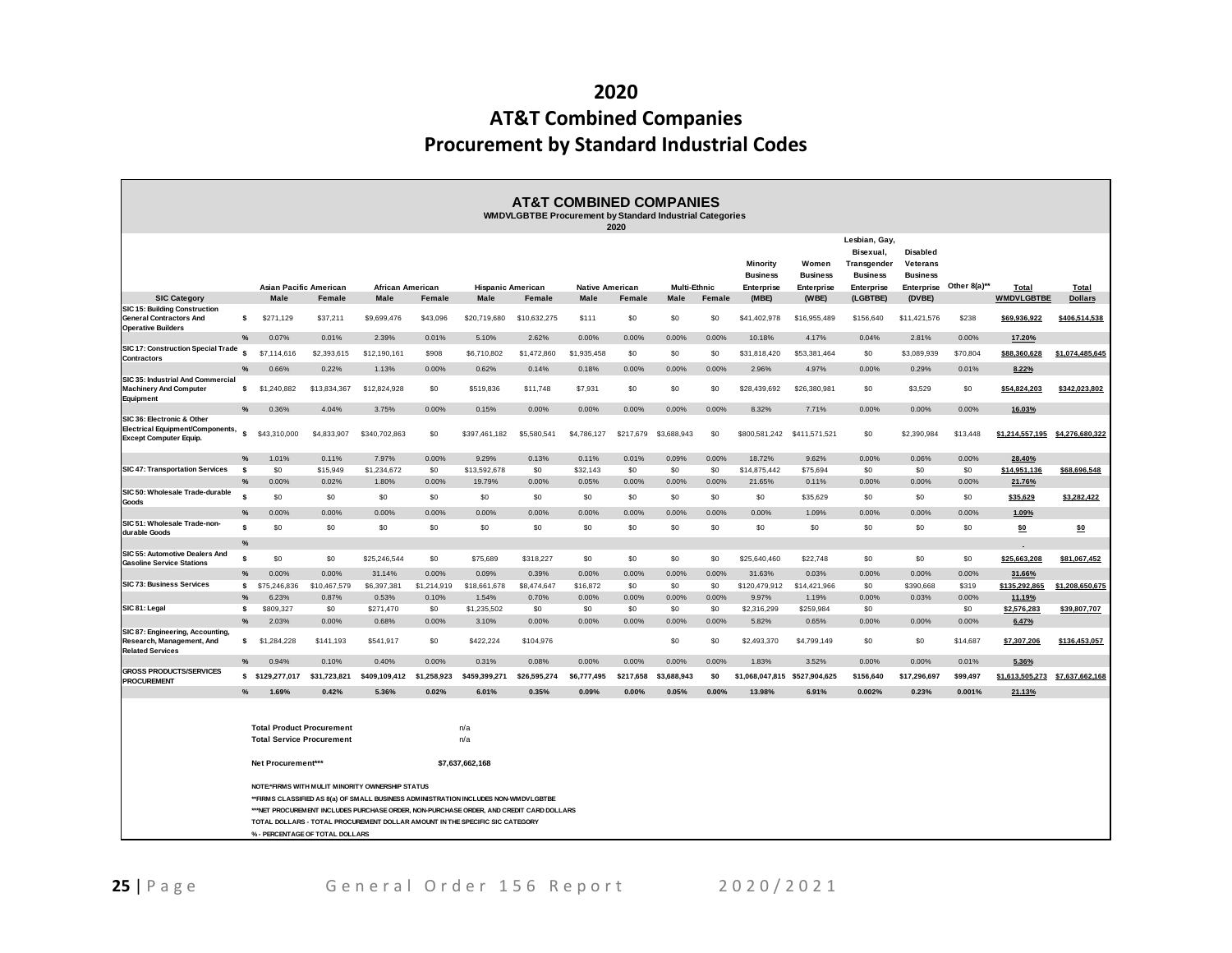### **2020 AT&T Combined Companies Supplier Clearinghouse Data**

|                       | <b>AT&amp;T COMBINED COMPANIES</b>                                                                                                    |                 |                |                |                |                                      |               |               |               |                |                |                    |  |
|-----------------------|---------------------------------------------------------------------------------------------------------------------------------------|-----------------|----------------|----------------|----------------|--------------------------------------|---------------|---------------|---------------|----------------|----------------|--------------------|--|
|                       | 2020                                                                                                                                  |                 |                |                |                |                                      |               |               |               |                |                |                    |  |
|                       | Number of WMDVLGBTBE Suppliers and Revenue Reported to the Clearinghouse                                                              |                 |                |                |                |                                      |               |               |               |                |                |                    |  |
|                       |                                                                                                                                       |                 |                |                |                |                                      |               |               |               |                |                |                    |  |
|                       | Data on Number of Suppliers                                                                                                           |                 |                |                |                |                                      |               |               |               |                |                |                    |  |
|                       | <b>Revenue Reported to CHS</b>                                                                                                        |                 |                |                |                | AT&T COMBINED COMPANIES 2020 SUMMARY |               |               |               |                |                |                    |  |
| # WMDVLGBTBEs         | <b>MBE</b>                                                                                                                            | <b>WBE</b>      | <b>LGBTBE</b>  | <b>DVBE</b>    | Other $8(a)^*$ | <b>Grand Total</b>                   | <b>MBE</b>    | <b>WBE</b>    | <b>LGBTBE</b> | <b>DVBE</b>    | Other $8(a)^*$ | <b>Grand Total</b> |  |
| Under \$1 million     | 18                                                                                                                                    | 19              | 1              | 8              | n/a            | 46                                   | 18            | 19            |               | 8              |                | 50                 |  |
| Under \$5 million     | 25                                                                                                                                    | 41              | $\mathbf{0}$   | $\mathbf{1}$   | n/a            | 67                                   | 25            | 41            | $\mathbf{0}$  | $\mathbf{1}$   | $\mathbf{0}$   | 67                 |  |
| Under \$10 million    | 15                                                                                                                                    | 23              | 0              | 0              | n/a            | 38                                   | 15            | 23            | 0             | $\bf{0}$       | $\bf{0}$       | 38                 |  |
| Above \$10 million    | 77                                                                                                                                    | 53              | $\bullet$      | $\overline{2}$ | n/a            | 132                                  | 77            | 53            | $\mathbf{0}$  | $\overline{2}$ | $\bullet$      | 132                |  |
| <b>TOTAL</b>          | <b>135</b>                                                                                                                            | 136             | 1              | <u>11</u>      | n/a            | 283                                  | 135           | 136           | 1             | 11             | 4              | 287                |  |
|                       |                                                                                                                                       |                 |                |                |                |                                      |               |               |               |                |                |                    |  |
|                       |                                                                                                                                       |                 |                |                |                |                                      |               |               |               |                |                |                    |  |
|                       | <b>Revenue and Payment Data</b>                                                                                                       |                 |                |                |                |                                      |               |               |               |                |                |                    |  |
|                       | <b>Revenue Reported to CHS</b>                                                                                                        |                 |                |                |                | AT&T COMBINED COMPANIES 2020 SUMMARY |               |               |               |                |                |                    |  |
| <b>WMDVLGBTBE \$M</b> | <b>MBE</b>                                                                                                                            | <b>WBE</b>      | <b>LGBTBE</b>  | <b>DVBE</b>    | Other $8(a)^*$ | <b>Grand Total</b>                   | <b>MBE</b>    | <b>WBE</b>    | <b>LGBTBE</b> | <b>DVBE</b>    | Other $8(a)^*$ | <b>Grand Total</b> |  |
| Under \$1 million     | \$53,098,606                                                                                                                          | \$59,111,422    | S0             | S <sub>0</sub> | n/a            | \$112,210,028                        | \$4,106,521   | \$3,437,962   | \$829         | \$1,748,142    | \$99,497       | \$9,392,950        |  |
| Under \$5 million     | \$72,503,612                                                                                                                          | \$77,301,894    | \$0            | \$0            | n/a            | \$149,805,506                        | \$8,364,572   | \$9,191,109   | \$0           | \$159,984      | \$0            | \$17,715,665       |  |
| Under \$10 million    | \$117,070,369                                                                                                                         | \$844,653,001   | SO.            | S <sub>0</sub> | n/a            | \$961,723,370                        | \$115,461,965 | \$48,909,917  | \$0           | S <sub>0</sub> | S <sub>0</sub> | \$164,371,882      |  |
| Above \$10 million    | \$21,650,060,925                                                                                                                      | \$6,518,521,119 | S <sub>0</sub> | \$26,120,638   | n/a            | \$28,194,702,681                     | \$726,856,372 | \$331,117,304 | \$0           | \$10,668,146   | \$0            | \$1,068,641,821    |  |
| <b>TOTAL</b>          | \$21,892,733,512 \$7,499,587,434                                                                                                      |                 | \$0            | \$26,120,638   | n/a            | \$29,418,441,584                     | \$854,789,430 | \$392,656,291 | \$829         | \$12,576,271   | \$99,497       | \$1,260,122,318    |  |
|                       | Other 8(a): * FIRMS CLASSIFIED AS 8(a) OF SMALL BUSINESS ADMINISTRATION INCLUDES NON-WMDVLGBTBE<br><b>CHS: SUPPLIER CLEARINGHOUSE</b> |                 |                |                |                |                                      |               |               |               |                |                |                    |  |
|                       |                                                                                                                                       |                 |                |                |                | .                                    |               |               |               |                |                |                    |  |

Notes: 1) Information regarding the number of WMDVLGBTBE suppliers who have the majority of their workforce in California is not readily available to AT&T 2) CHS databases do not contain revenue data for Other 8(a) suppliers. These have been classified Under \$1 million.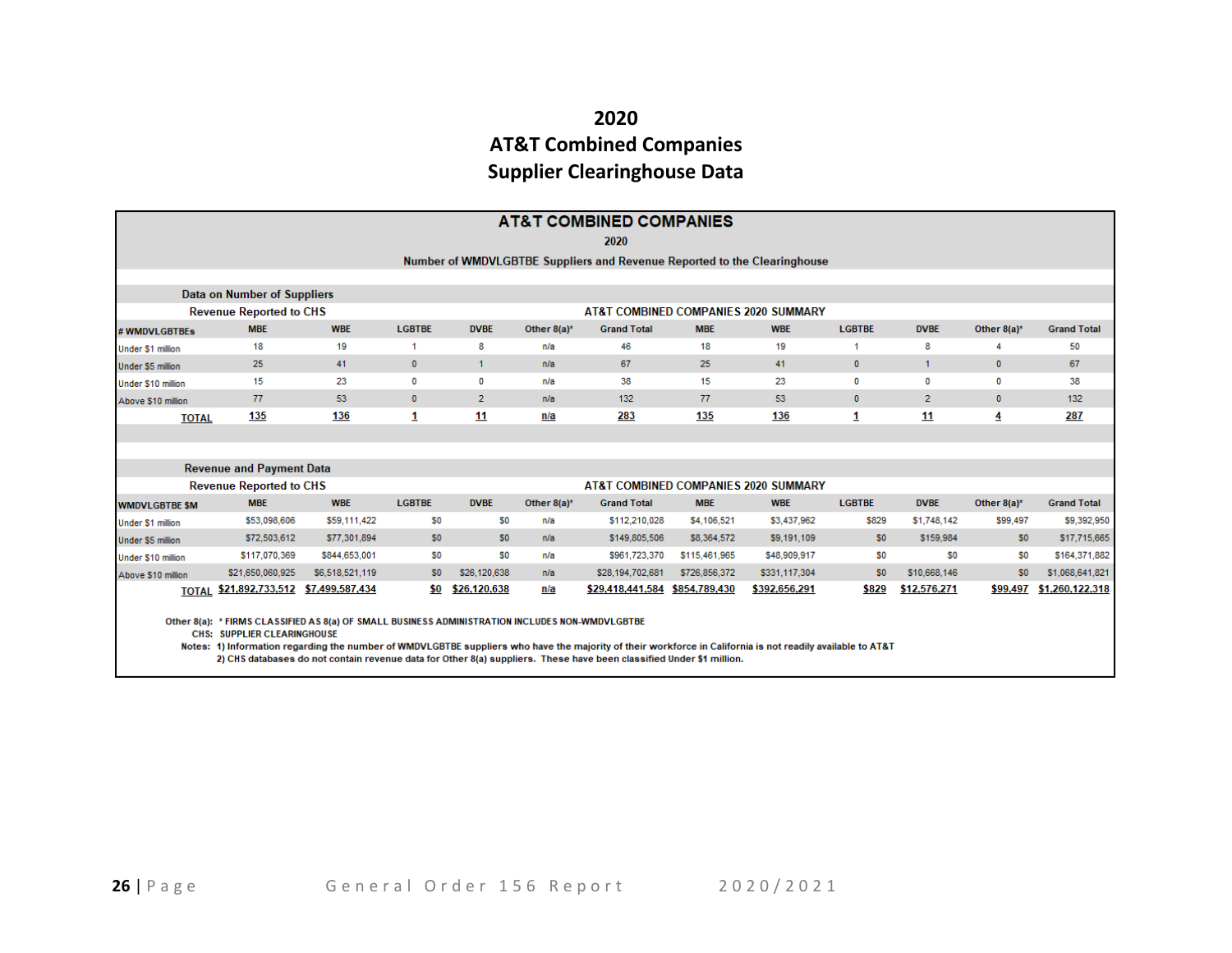# <span id="page-28-0"></span>9.1.3 Supplier Diversity Program Expense Tables

### **2020 AT&T Combined Companies Program Expenses**

<span id="page-28-1"></span>

|                                                                                                                                                                                                                                                                    | <b>AT&amp;T COMBINED COMPANIES</b> |               |  |  |  |  |  |  |
|--------------------------------------------------------------------------------------------------------------------------------------------------------------------------------------------------------------------------------------------------------------------|------------------------------------|---------------|--|--|--|--|--|--|
|                                                                                                                                                                                                                                                                    | 2020 Report                        |               |  |  |  |  |  |  |
| <b>WMDVLGBTBE Program Expenses</b>                                                                                                                                                                                                                                 |                                    |               |  |  |  |  |  |  |
|                                                                                                                                                                                                                                                                    |                                    |               |  |  |  |  |  |  |
|                                                                                                                                                                                                                                                                    | <b>Expense Category</b>            | Year (Actual) |  |  |  |  |  |  |
|                                                                                                                                                                                                                                                                    | Wages                              | \$346,449     |  |  |  |  |  |  |
|                                                                                                                                                                                                                                                                    | <b>Other Employee Expenses</b>     | \$1,139       |  |  |  |  |  |  |
|                                                                                                                                                                                                                                                                    | Program Expenses                   | \$55,538      |  |  |  |  |  |  |
|                                                                                                                                                                                                                                                                    | <b>Reporting Expenses</b>          | \$0           |  |  |  |  |  |  |
|                                                                                                                                                                                                                                                                    | Training                           | \$0           |  |  |  |  |  |  |
|                                                                                                                                                                                                                                                                    | Consultants                        | \$202,764     |  |  |  |  |  |  |
|                                                                                                                                                                                                                                                                    | Other                              | \$0           |  |  |  |  |  |  |
|                                                                                                                                                                                                                                                                    | TOTAL                              | \$605,890     |  |  |  |  |  |  |
| Note: Program expenses for CPUC filling represent 19% of total AT&T Supplier Diversity<br>program expenses. This allocation includes only the AT&T companies registered in California<br>and part of this filling, but not all AT&T Inc. operations in California. |                                    |               |  |  |  |  |  |  |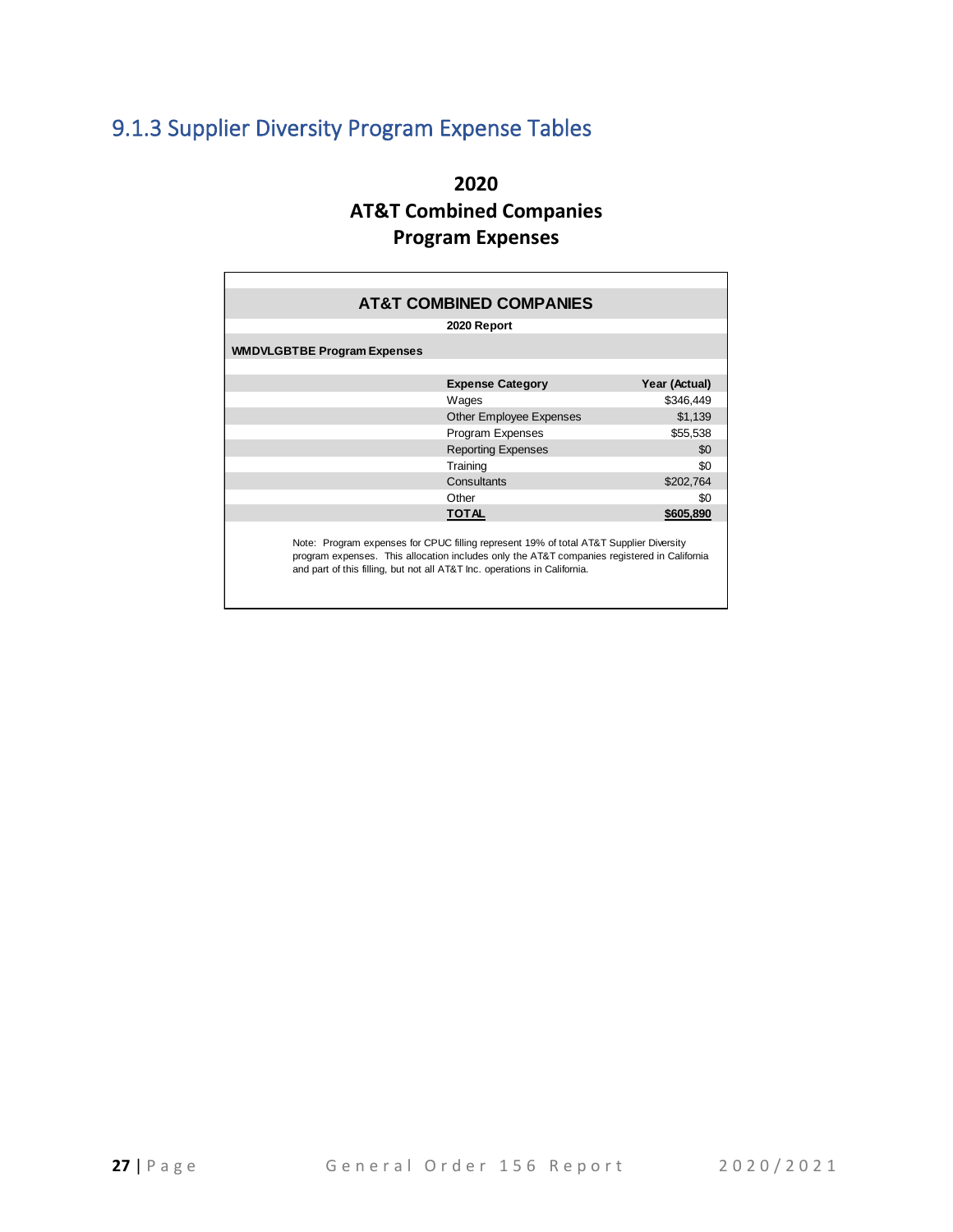### 9.1.4 WMDVLGBTBE Results & Goals

**2020 AT&T Combined Companies Progress Toward Goal**

| <b>AT&amp;T COMBINED COMPANIES</b>  |                                     |            |  |  |  |  |  |  |  |
|-------------------------------------|-------------------------------------|------------|--|--|--|--|--|--|--|
| 2020                                |                                     |            |  |  |  |  |  |  |  |
|                                     | <b>WMDVLGBTBE Results and Goals</b> |            |  |  |  |  |  |  |  |
|                                     |                                     |            |  |  |  |  |  |  |  |
| Category                            | 2020 Results                        | 2020 Goals |  |  |  |  |  |  |  |
| <b>Minority Men</b>                 | 13.20%                              | 11.00%     |  |  |  |  |  |  |  |
| <b>Minority Women</b>               | 0.78%                               | 4.00%      |  |  |  |  |  |  |  |
| <b>Minority Business Enterprise</b> | 13.98%                              | 15.00%     |  |  |  |  |  |  |  |
| <b>Women Business Enterprise</b>    | 6.91%                               | 5.00%      |  |  |  |  |  |  |  |
| (LGBTQ)                             | 0.002%                              | 0.04%      |  |  |  |  |  |  |  |
| <b>Disabled Veteran Business</b>    | 0.23%                               | 1.50%      |  |  |  |  |  |  |  |
| <b>TOTAL WMDVLGBTBE</b>             | 21.13%                              | 21.54%     |  |  |  |  |  |  |  |
|                                     |                                     |            |  |  |  |  |  |  |  |
| % - PERCENTAGE OF NET PROCUREMENT   |                                     |            |  |  |  |  |  |  |  |

### **2020 AT&T California Progress Toward Goal**

| <b>AT&amp;T WEST - California</b>           |              |            |  |  |  |  |  |  |  |
|---------------------------------------------|--------------|------------|--|--|--|--|--|--|--|
| 2020<br><b>WMDVLGBTBE Results and Goals</b> |              |            |  |  |  |  |  |  |  |
|                                             |              |            |  |  |  |  |  |  |  |
| <b>Category</b>                             | 2020 Results | 2020 Goals |  |  |  |  |  |  |  |
| <b>Minority Men</b>                         | 13.72%       | 11.00%     |  |  |  |  |  |  |  |
| <b>Minority Women</b>                       | 1.81%        | 4.00%      |  |  |  |  |  |  |  |
| <b>Minority Business</b>                    | 15.53%       | 15.00%     |  |  |  |  |  |  |  |
| <b>Women Business</b>                       | 8.75%        | 5.00%      |  |  |  |  |  |  |  |
| (LGBTQ)                                     | 0.003%       | 0.04%      |  |  |  |  |  |  |  |
| <b>Disabled Veteran</b>                     | 0.65%        | 1.50%      |  |  |  |  |  |  |  |
| <b>TOTAL WMDVLGBTBE</b>                     | 24.94%       | 21.54%     |  |  |  |  |  |  |  |
| % - PERCENTAGE OF NET PROCUREMENT           |              |            |  |  |  |  |  |  |  |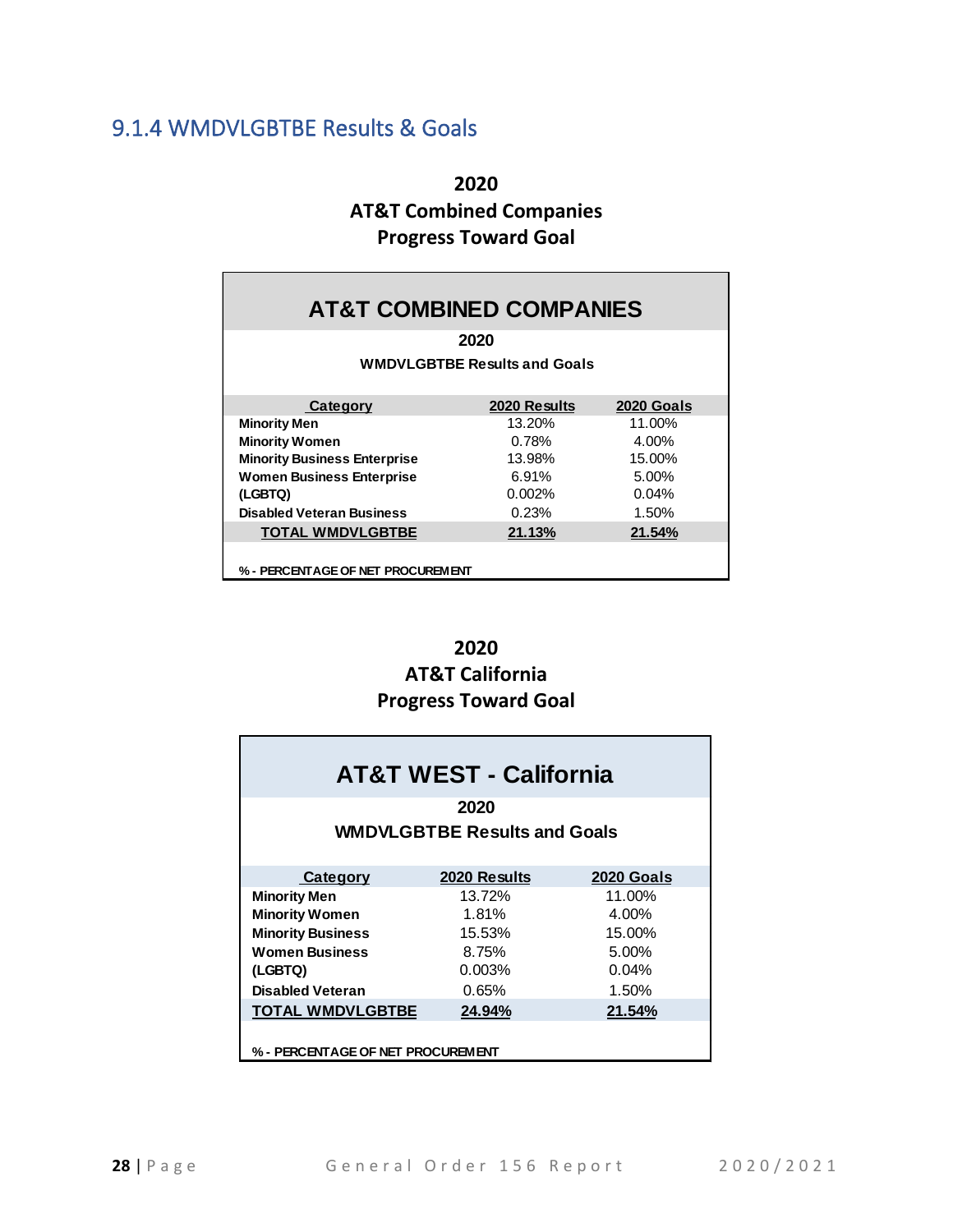### **2020 AT&T Mobility of California Progress Toward Goal**

| <b>AT&amp;T Mobility - California</b>       |              |            |  |  |  |  |  |  |  |
|---------------------------------------------|--------------|------------|--|--|--|--|--|--|--|
| 2020<br><b>WMDVLGBTBE Results and Goals</b> |              |            |  |  |  |  |  |  |  |
|                                             |              |            |  |  |  |  |  |  |  |
| Category                                    | 2020 Results | 2020 Goals |  |  |  |  |  |  |  |
| <b>Minority Men</b>                         | 13.07%       | 11.00%     |  |  |  |  |  |  |  |
| <b>Minority Women</b>                       | 0.26%        | 4.00%      |  |  |  |  |  |  |  |
| <b>Minority Business Enterprise</b>         | 13.33%       | 15.00%     |  |  |  |  |  |  |  |
| <b>Women Business Enterprise</b>            | 6.21%        | 5.00%      |  |  |  |  |  |  |  |
| (LGBTQ)                                     | 0.002%       | 0.04%      |  |  |  |  |  |  |  |
| <b>Disabled Veteran Business</b>            | $0.07\%$     | 1.50%      |  |  |  |  |  |  |  |
| <b>TOTAL WMDVLGBTBE</b>                     | 19.61%       | 21.54%     |  |  |  |  |  |  |  |
| % - PERCENTAGE OF NET PROCUREMENT           |              |            |  |  |  |  |  |  |  |

**2020 AT&T Communications of California Progress Toward Goal**

| <b>AT&amp;T Communications of California</b> |              |            |  |  |  |  |  |  |  |
|----------------------------------------------|--------------|------------|--|--|--|--|--|--|--|
| 2020<br><b>WMDVLGBTBE Results and Goals</b>  |              |            |  |  |  |  |  |  |  |
| Category                                     | 2020 Results | 2020 Goals |  |  |  |  |  |  |  |
| <b>Minority Men</b>                          | 12.54%       | 11.00%     |  |  |  |  |  |  |  |
| <b>Minority Women</b>                        | 1.42%        | 4.00%      |  |  |  |  |  |  |  |
| <b>Minority Business Enterprise</b>          | 13.96%       | 15.00%     |  |  |  |  |  |  |  |
| <b>Women Business Enterprise</b>             | 6.71%        | 5.00%      |  |  |  |  |  |  |  |
| (LGBTQ)                                      | 0.002%       | $0.00\%$   |  |  |  |  |  |  |  |
| <b>Disabled Veteran Business</b>             | 0.16%        | 1.50%      |  |  |  |  |  |  |  |
| <b>TOTAL WMDVLGBTBE</b>                      | 20.84%       | 21.50%     |  |  |  |  |  |  |  |
| % - PERCENTAGE OF NET PROCUREMENT            |              |            |  |  |  |  |  |  |  |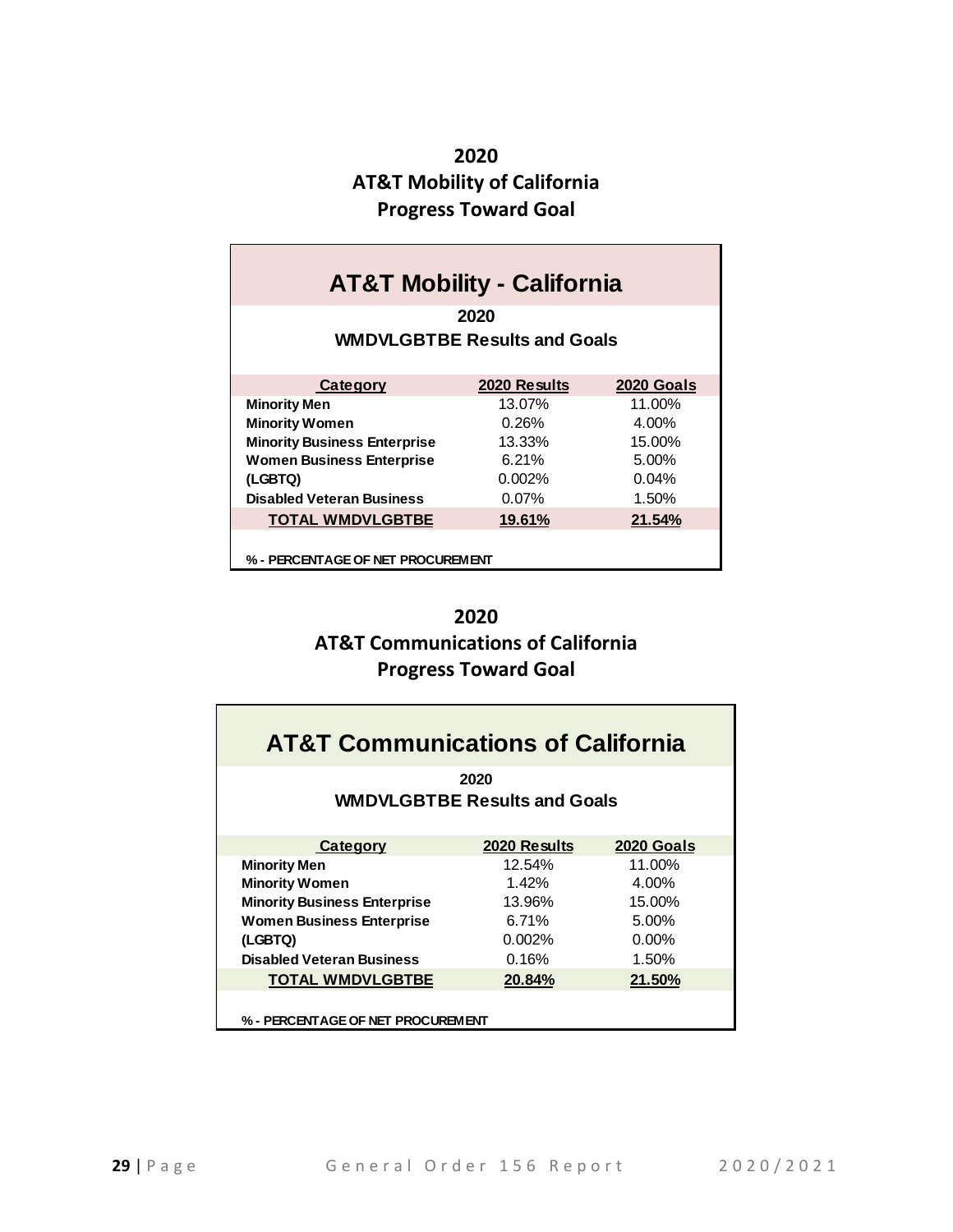### **2020 AT&T Long Distance - California Progress Toward Goal**

| <b>AT&amp;T Long Distance - California</b>  |              |                   |  |  |  |  |  |  |  |  |
|---------------------------------------------|--------------|-------------------|--|--|--|--|--|--|--|--|
| 2020<br><b>WMDVLGBTBE Results and Goals</b> |              |                   |  |  |  |  |  |  |  |  |
| <b>Category</b>                             | 2020 Results | <b>2020 Goals</b> |  |  |  |  |  |  |  |  |
| <b>Minority Men</b>                         | 16.99%       | 11.00%            |  |  |  |  |  |  |  |  |
| <b>Minority Women</b>                       | 1.68%        | 4.00%             |  |  |  |  |  |  |  |  |
| <b>Minority Business Enterprise</b>         | 18.67%       | 15.00%            |  |  |  |  |  |  |  |  |
| <b>Women Business Enterprise</b>            | 6.95%        | 5.00%             |  |  |  |  |  |  |  |  |
| (LGBTQ)                                     | 0.003%       | $0.00\%$          |  |  |  |  |  |  |  |  |
| <b>Disabled Veteran Business</b>            | 0.13%        | 1.50%             |  |  |  |  |  |  |  |  |
| <b>TOTAL WMDVLGBTBE</b>                     | 25.74%       | 21.50%            |  |  |  |  |  |  |  |  |
| % - PERCENTAGE OF NET PROCUREMENT           |              |                   |  |  |  |  |  |  |  |  |

# <span id="page-31-0"></span>9.1.5 Description of Prime Contractor Utilization of WMDVLGBTBE **Subcontractors**

#### **AT&T Prime Supplier Program & AT&T Virtual Matchmaking on Demand (VMOD)**

AT&T has been a longstanding leader in supplier diversity by identifying and promoting diverse businesses for contract opportunities. AT&T's national Prime Supplier program has been instrumental in helping AT&T's primary suppliers increase the use of certified minority, women, service-disabled veteran and veteran, and LGBTQ+- owned businesses in their supply chain.

Supplier diversity managers collaborate with Prime Suppliers to create meaningful goals and develop detailed plans to utilize diverse suppliers for Tier 2 opportunities. Diversity managers monitor the Prime Suppliers' performance, identify those underperforming against their goals and implement creative action plans to drive increased use of diverse suppliers. Diversity managers also meet with Procurement Directors on a bi-annual basis to implement subcontracting improvement strategies.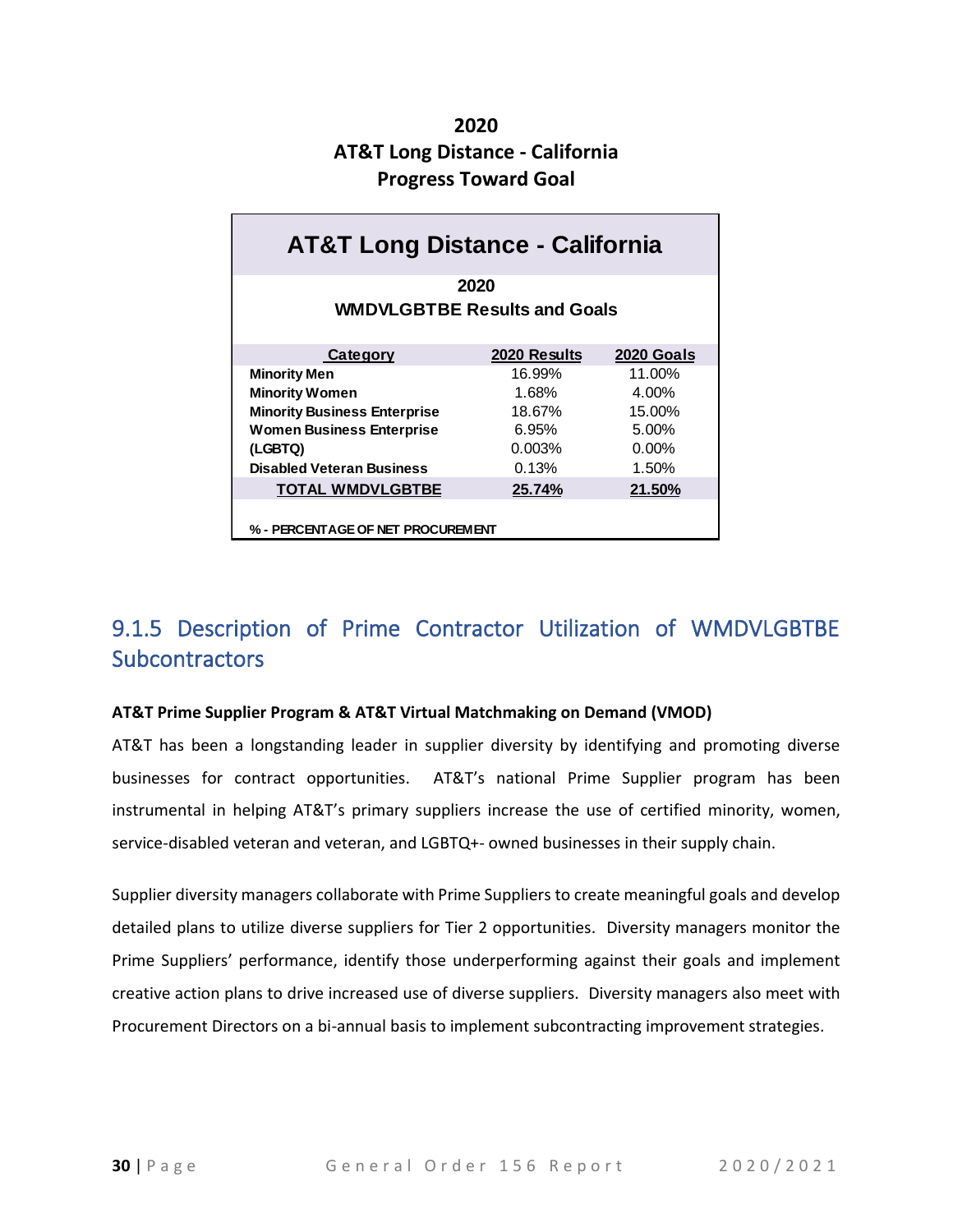AT&T did not conduct any physical matchmaking activities in 2020 due to the COVID-19 pandemic. Instead, AT&T invested in enhancements to AT&T's Virtual Matchmaking on Demand (VMOD) tool to better facilitate virtual meetings between Prime Suppliers and vetted diverse suppliers. The enhanced tool supports mobile interactions since many physical offices remain closed. This tool provides a significant return on investment to Prime and Diverse suppliers because it reduces the initial time spent sourcing potential MBE candidates and the need for face-to-face meetings. 2020 reported results were:

- 294 Prime Suppliers and 1,469 Diverse Suppliers Registered
- California‐based businesses represent nearly 20% of all VMOD Portal businesses.

As a result of these efforts, AT&T Prime Suppliers spent **\$323 million** in subcontracting to California M/W/DV/LGBTE businesses in 2020. Additional program achievements for the year were:

- \$2.4B in national Tier-2 subcontracting spend
- Over 100 suppliers exceeded AT&T's 21.5% diversity inclusion goal
- 1,491 diverse subcontractors utilized by Prime Suppliers

### **2020 AT&T Combined Companies Prime Contractor Utilization table**

|                   |                                                                                                                                                                                                                                                                                           |                           | <b>AT&amp;T COMBINED COMPANIES</b>                                   |                                                 |                                                                                        |                                                                                      |                |                                   |
|-------------------|-------------------------------------------------------------------------------------------------------------------------------------------------------------------------------------------------------------------------------------------------------------------------------------------|---------------------------|----------------------------------------------------------------------|-------------------------------------------------|----------------------------------------------------------------------------------------|--------------------------------------------------------------------------------------|----------------|-----------------------------------|
|                   |                                                                                                                                                                                                                                                                                           |                           | Summary of Prime Contractor Utilization of WMDVLGBTBE Subcontractors |                                                 |                                                                                        |                                                                                      |                |                                   |
|                   | <b>Minority</b><br>Male                                                                                                                                                                                                                                                                   | <b>Minority</b><br>Female | <b>Minority</b><br><b>Business</b><br>Enterprise<br>(MBE)            | Women<br><b>Business</b><br>Enterprise<br>(WBE) | Lesbian, Gay,<br>Bisexual,<br>Transgender<br><b>Business</b><br>Enterprise<br>(LGBTBE) | <b>Disabled</b><br><b>Veterans</b><br><b>Business</b><br><b>Enterprise</b><br>(DVBE) | Other $8(a)^*$ | <b>TOTAL</b><br><b>WMDVLGBTBE</b> |
| Direct \$         | \$799,135,607                                                                                                                                                                                                                                                                             | \$55,653,823              | \$854,789,430                                                        | \$392,656,291                                   | \$829                                                                                  | \$12,576,271                                                                         | \$99,497       | \$1,260,122,318                   |
| Subcontracting \$ | \$209,116,531                                                                                                                                                                                                                                                                             | \$4,141,853               | \$213,258,385                                                        | \$135,248,334                                   | \$155,811                                                                              | \$4,720,425                                                                          | \$0            | \$353,382,955                     |
| Total \$          | \$1,008,252,138                                                                                                                                                                                                                                                                           | \$59,795,677              | \$1,068,047,815                                                      | \$527,904,625                                   | \$156,640                                                                              | \$17,296,697                                                                         | \$99,497       | \$1,613,505,273                   |
|                   |                                                                                                                                                                                                                                                                                           |                           |                                                                      |                                                 |                                                                                        |                                                                                      |                |                                   |
| Direct %          | 10.46%                                                                                                                                                                                                                                                                                    | 0.73%                     | 11.19%                                                               | 5.14%                                           | $0.00\%$                                                                               | 0.16%                                                                                | 0.00%          | 16.50%                            |
| Subcontracting %  | 2.74%                                                                                                                                                                                                                                                                                     | 0.05%                     | 2.79%                                                                | 1.77%                                           | 0.00%                                                                                  | 0.06%                                                                                | 0.00%          | 4.63%                             |
| Total %           | 13.20%                                                                                                                                                                                                                                                                                    | 0.78%                     | 13.98%                                                               | 6.91%                                           | 0.002%                                                                                 | 0.23%                                                                                | 0.001%         | 21.13%                            |
|                   |                                                                                                                                                                                                                                                                                           |                           |                                                                      |                                                 |                                                                                        |                                                                                      |                |                                   |
| Net Procurement** | \$7,637,662,168                                                                                                                                                                                                                                                                           |                           |                                                                      |                                                 |                                                                                        |                                                                                      |                |                                   |
|                   | NOTE: *FIRMS CLASSIFIED AS 8(a) OF SMALL BUSINESS ADMINISTRATION INCLUDES NON-WMDVLGBTBE<br>**NET PROCUREMENT INCLUDES PURCHASE ORDER, NON-PURCHASE ORDER, AND CREDIT CARD DOLLARS<br>% - PERCENTAGE OF NET PROCUREMENT<br>Direct - DIRECT PROCUREMENT<br>Sub - SUBCONTRACTOR PROCUREMENT |                           |                                                                      |                                                 |                                                                                        |                                                                                      |                |                                   |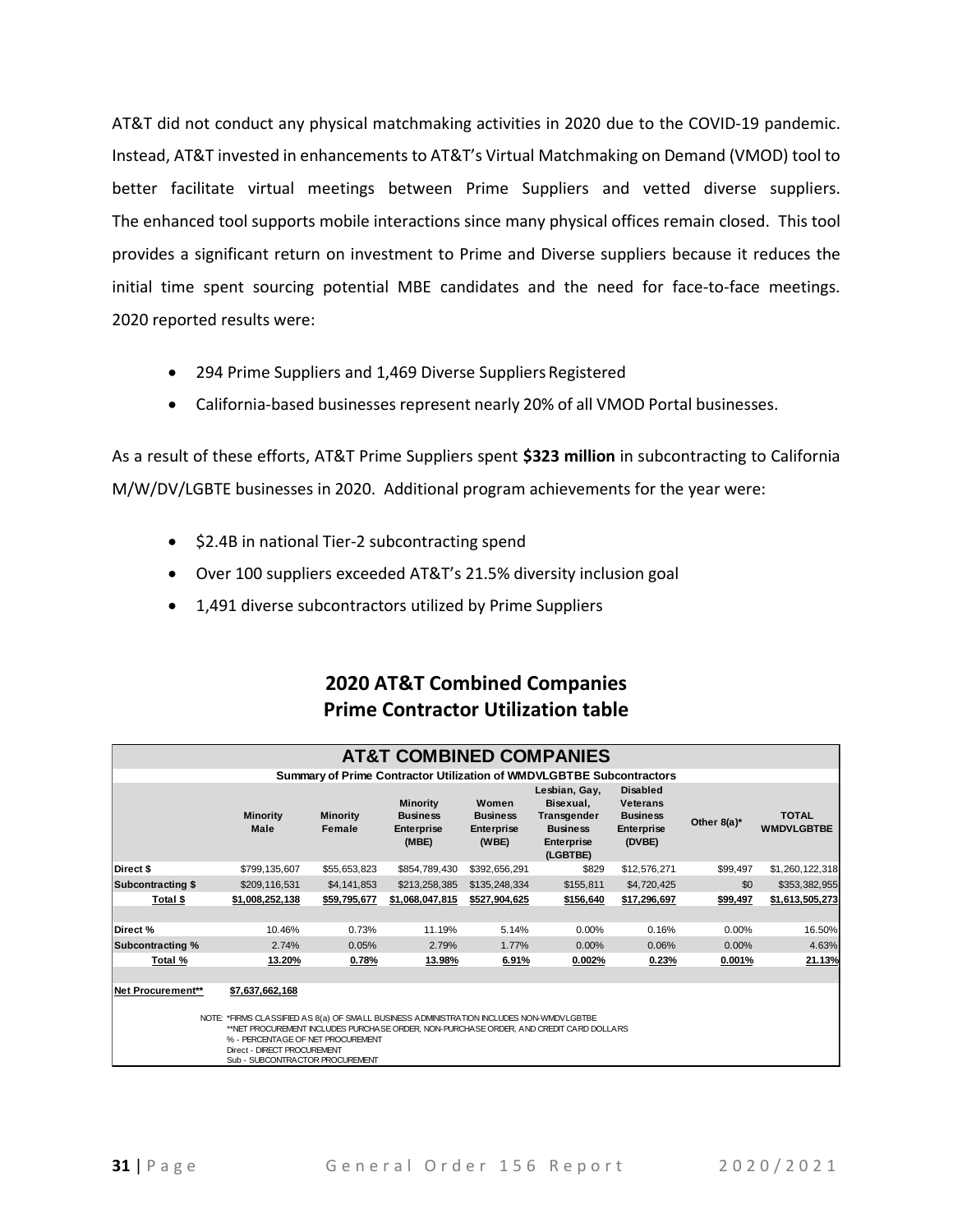### **2020 AT&T California Prime Contractor Utilization table**

|                   |                                                                                                                                                                                                                           |                           | <b>AT&amp;T WEST - California</b>                                |                                                 |                                                                                        |                                                                                      |                |                                   |  |  |  |
|-------------------|---------------------------------------------------------------------------------------------------------------------------------------------------------------------------------------------------------------------------|---------------------------|------------------------------------------------------------------|-------------------------------------------------|----------------------------------------------------------------------------------------|--------------------------------------------------------------------------------------|----------------|-----------------------------------|--|--|--|
|                   |                                                                                                                                                                                                                           |                           |                                                                  |                                                 | Summary of Prime Contractor Utilization of WMDVLGBTBE Subcontractors                   |                                                                                      |                |                                   |  |  |  |
|                   | <b>Minority</b><br>Male                                                                                                                                                                                                   | <b>Minority</b><br>Female | <b>Minority</b><br><b>Business</b><br><b>Enterprise</b><br>(MBE) | Women<br><b>Business</b><br>Enterprise<br>(WBE) | Lesbian, Gay,<br>Bisexual,<br>Transgender<br><b>Business</b><br>Enterprise<br>(LGBTBE) | <b>Disabled</b><br><b>Veterans</b><br><b>Business</b><br><b>Enterprise</b><br>(DVBE) | Other $8(a)^*$ | <b>TOTAL</b><br><b>WMDVLGBTBE</b> |  |  |  |
| Direct \$         | \$199,118,996                                                                                                                                                                                                             | \$33,773,278              | \$232,892,274                                                    | \$126,481,964                                   | \$542                                                                                  | \$11,170,059                                                                         | \$9,605        | \$370,554,444                     |  |  |  |
| Subcontracting \$ | \$66,384,098                                                                                                                                                                                                              | \$1,314,832               | \$67,698,930                                                     | \$42,934,619                                    | \$49,462                                                                               | \$1,498,500                                                                          | \$0            | \$112,181,512                     |  |  |  |
| Total \$          | \$265,503,094                                                                                                                                                                                                             | \$35,088,110              | \$300,591,204                                                    | \$169,416,584                                   | \$50,004                                                                               | \$12,668,559                                                                         | \$9,605        | \$482,735,956                     |  |  |  |
|                   |                                                                                                                                                                                                                           |                           |                                                                  |                                                 |                                                                                        |                                                                                      |                |                                   |  |  |  |
| Direct %          | 10.29%                                                                                                                                                                                                                    | 1.74%                     | 12.03%                                                           | 6.53%                                           | 0.00%                                                                                  | 0.58%                                                                                | 0.00%          | 19.14%                            |  |  |  |
| Subcontracting %  | 3.43%                                                                                                                                                                                                                     | 0.07%                     | 3.50%                                                            | 2.22%                                           | 0.00%                                                                                  | 0.08%                                                                                | 0.00%          | 5.80%                             |  |  |  |
| Total %           | 13.72%                                                                                                                                                                                                                    | 1.81%                     | 15.53%                                                           | 8.75%                                           | 0.003%                                                                                 | 0.65%                                                                                | 0.0005%        | 24.94%                            |  |  |  |
|                   |                                                                                                                                                                                                                           |                           |                                                                  |                                                 |                                                                                        |                                                                                      |                |                                   |  |  |  |
| Net Procurement** | \$1,935,530,620                                                                                                                                                                                                           |                           |                                                                  |                                                 |                                                                                        |                                                                                      |                |                                   |  |  |  |
|                   | NOTE: *FIRMS CLASSIFIED AS 8(a) OF SMALL BUSINESS ADMINISTRATION INCLUDES NON-WMDVLGBTBE<br>**NET PROCUREMENT INCLUDES PURCHA SE ORDER, NON-PURCHA SE ORDER, AND CREDIT CARD DOLLARS<br>% - PERCENTAGE OF NET PROCUREMENT |                           |                                                                  |                                                 |                                                                                        |                                                                                      |                |                                   |  |  |  |

% - PERCENTAGE OF NET PROCUREMENT Direct - DIRECT PROCUREMENT Sub - SUBCONTRACTOR PROCUREMENT

### **2020 AT&T Mobility Prime Contractor Utilization table**

|                                                                                                                                                                                                                                                                                           |                         |                           | <b>AT&amp;T Mobility - California</b>                     |                                                 |                                                                                        |                                                                                      |             |                                   |  |  |
|-------------------------------------------------------------------------------------------------------------------------------------------------------------------------------------------------------------------------------------------------------------------------------------------|-------------------------|---------------------------|-----------------------------------------------------------|-------------------------------------------------|----------------------------------------------------------------------------------------|--------------------------------------------------------------------------------------|-------------|-----------------------------------|--|--|
|                                                                                                                                                                                                                                                                                           |                         |                           |                                                           |                                                 | Summary of Prime Contractor Utilization of WMDVLGBTBE Subcontractors                   |                                                                                      |             |                                   |  |  |
|                                                                                                                                                                                                                                                                                           | <b>Minority</b><br>Male | <b>Minority</b><br>Female | <b>Minority</b><br><b>Business</b><br>Enterprise<br>(MBE) | Women<br><b>Business</b><br>Enterprise<br>(WBE) | Lesbian, Gay,<br>Bisexual,<br>Transgender<br><b>Business</b><br>Enterprise<br>(LGBTBE) | <b>Disabled</b><br><b>Veterans</b><br><b>Business</b><br><b>Enterprise</b><br>(DVBE) | Other 8(a)* | <b>TOTAL</b><br><b>WMDVLGBTBE</b> |  |  |
| Direct \$                                                                                                                                                                                                                                                                                 | \$512,369,405           | \$10,169,176              | \$522,538,581                                             | \$222,546,319                                   | \$118                                                                                  | \$516,895                                                                            | \$7,558     | \$745,609,471                     |  |  |
| Subcontracting \$                                                                                                                                                                                                                                                                         | \$122,055,060           | \$2,417,476               | \$124,472,536                                             | \$78,940,404                                    | \$90,942                                                                               | \$2,755,171                                                                          | \$0         | \$206,259,053                     |  |  |
| <u>Total \$</u>                                                                                                                                                                                                                                                                           | \$634,424,465           | \$12,586,652              | \$647,011,117                                             | \$301,486,723                                   | \$91,061                                                                               | \$3,272,066                                                                          | \$7,558     | \$951,868,524                     |  |  |
| Direct %                                                                                                                                                                                                                                                                                  | 10.55%                  | 0.21%                     | 10.76%                                                    | 4.58%                                           | $0.00\%$                                                                               | 0.01%                                                                                | 0.00%       | 15.36%                            |  |  |
| Subcontracting %                                                                                                                                                                                                                                                                          | 2.51%                   | 0.05%                     | 2.56%                                                     | 1.63%                                           | 0.00%                                                                                  | 0.06%                                                                                | 0.00%       | 4.25%                             |  |  |
| Total %                                                                                                                                                                                                                                                                                   | 13.07%                  | 0.26%                     | 13.33%                                                    | 6.21%                                           | 0.002%                                                                                 | 0.07%                                                                                | 0.0002%     | 19.61%                            |  |  |
|                                                                                                                                                                                                                                                                                           |                         |                           |                                                           |                                                 |                                                                                        |                                                                                      |             |                                   |  |  |
| Net Procurement**                                                                                                                                                                                                                                                                         | \$4,854,774,541         |                           |                                                           |                                                 |                                                                                        |                                                                                      |             |                                   |  |  |
| NOTE: *FIRMS CLASSIFIED AS 8(a) OF SMALL BUSINESS ADMINISTRATION INCLUDES NON-WMDVLGBTBE<br>**NET PROCUREMENT INCLUDES PURCHASE ORDER. NON-PURCHASE ORDER. AND CREDIT CARD DOLLARS<br>% - PERCENTAGE OF NET PROCUREMENT<br>Direct - DIRECT PROCUREMENT<br>Sub - SUBCONTRACTOR PROCUREMENT |                         |                           |                                                           |                                                 |                                                                                        |                                                                                      |             |                                   |  |  |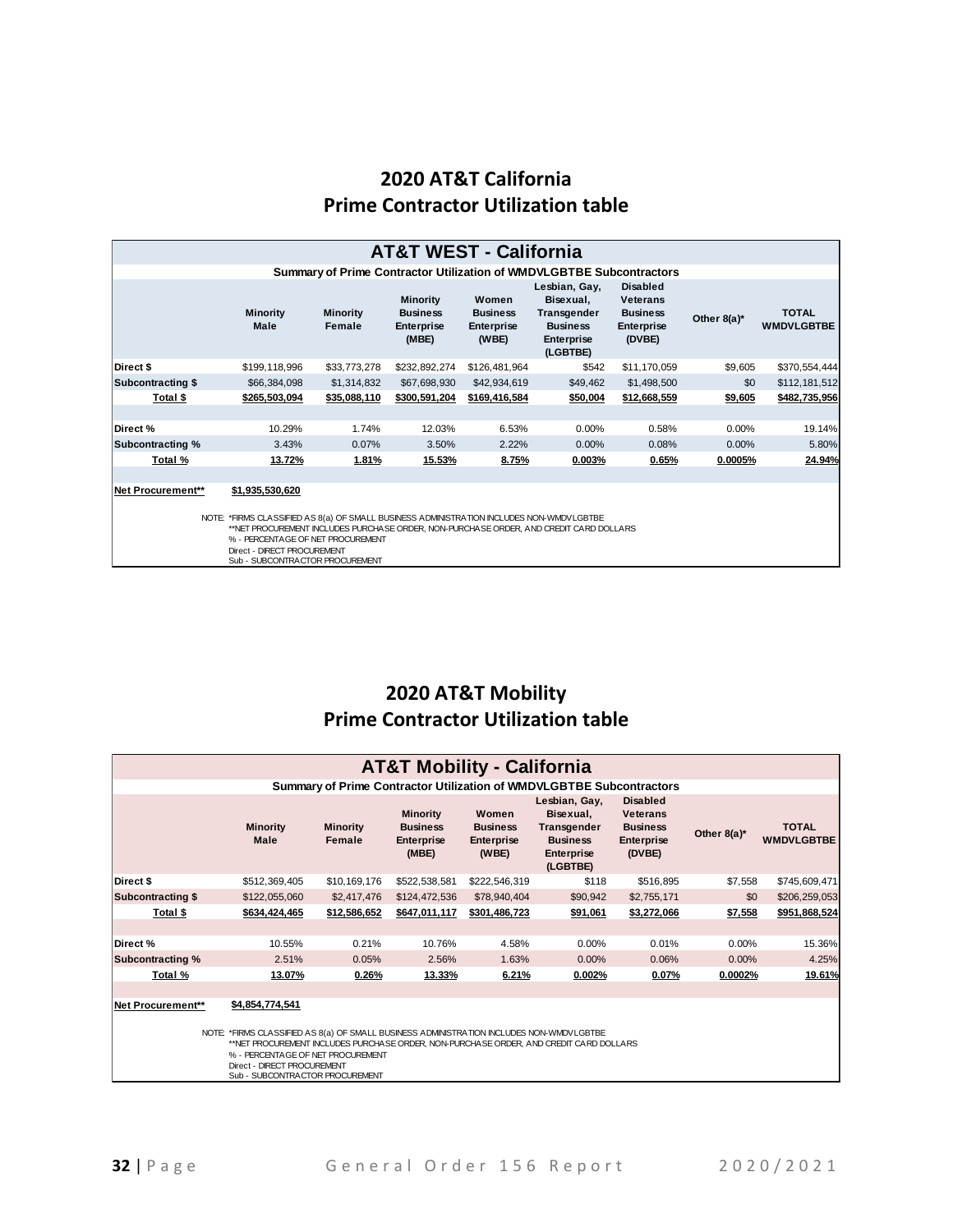### **2020 AT&T Communications of California Prime Contractor Utilization Table**

| <b>AT&amp;T Communications of California</b>                                                                                                                                                                                                                                                                                    |                         |                           |                                                           |                                                 |                                                                                               |                                                                                      |                |                                   |  |  |  |  |  |  |
|---------------------------------------------------------------------------------------------------------------------------------------------------------------------------------------------------------------------------------------------------------------------------------------------------------------------------------|-------------------------|---------------------------|-----------------------------------------------------------|-------------------------------------------------|-----------------------------------------------------------------------------------------------|--------------------------------------------------------------------------------------|----------------|-----------------------------------|--|--|--|--|--|--|
| Summary of Prime Contractor Utilization of WMDVLGBTBE Subcontractors                                                                                                                                                                                                                                                            |                         |                           |                                                           |                                                 |                                                                                               |                                                                                      |                |                                   |  |  |  |  |  |  |
|                                                                                                                                                                                                                                                                                                                                 | <b>Minority</b><br>Male | <b>Minority</b><br>Female | <b>Minority</b><br><b>Business</b><br>Enterprise<br>(MBE) | Women<br><b>Business</b><br>Enterprise<br>(WBE) | Lesbian, Gay,<br>Bisexual,<br>Transgender<br><b>Business</b><br><b>Enterprise</b><br>(LGBTBE) | <b>Disabled</b><br><b>Veterans</b><br><b>Business</b><br><b>Enterprise</b><br>(DVBE) | Other $8(a)^*$ | <b>TOTAL</b><br><b>WMDVLGBTBE</b> |  |  |  |  |  |  |
| Direct \$                                                                                                                                                                                                                                                                                                                       | \$81,424,563            | \$10.964.207              | \$92,388,770                                              | \$41.479.280                                    | \$149                                                                                         | \$868,471                                                                            | \$81,987       | \$134,818,658                     |  |  |  |  |  |  |
| Subcontracting \$                                                                                                                                                                                                                                                                                                               | \$19,016,690            | \$376,653                 | \$19,393,343                                              | \$12,299,246                                    | \$14,169                                                                                      | \$429,267                                                                            | \$0            | \$32,136,026                      |  |  |  |  |  |  |
| Total \$                                                                                                                                                                                                                                                                                                                        | \$100,441,254           | \$11,340,860              | \$111,782,114                                             | \$53,778,526                                    | \$14,318                                                                                      | \$1,297,738                                                                          | \$81,987       | \$166,954,683                     |  |  |  |  |  |  |
|                                                                                                                                                                                                                                                                                                                                 |                         |                           |                                                           |                                                 |                                                                                               |                                                                                      |                |                                   |  |  |  |  |  |  |
| Direct%                                                                                                                                                                                                                                                                                                                         | 10.17%                  | 1.37%                     | 11.53%                                                    | 5.18%                                           | 0.00%                                                                                         | 0.11%                                                                                | 0.01%          | 16.83%                            |  |  |  |  |  |  |
| Subcontracting %                                                                                                                                                                                                                                                                                                                | 2.37%                   | 0.05%                     | 2.42%                                                     | 1.54%                                           | 0.00%                                                                                         | 0.05%                                                                                | 0.00%          | 4.01%                             |  |  |  |  |  |  |
| Total %                                                                                                                                                                                                                                                                                                                         | 12.54%                  | 1.42%                     | 13.96%                                                    | 6.71%                                           | 0.002%                                                                                        | 0.16%                                                                                | 0.01%          | 20.84%                            |  |  |  |  |  |  |
|                                                                                                                                                                                                                                                                                                                                 |                         |                           |                                                           |                                                 |                                                                                               |                                                                                      |                |                                   |  |  |  |  |  |  |
| Net Procurement**<br>\$800,952,598<br>NOTE: *FIRMS CLASSIFIED AS 8(a) OF SMALL BUSINESS ADMINISTRATION INCLUDES NON-WMDVLGBTBE<br>**NET PROCUREMENT INCLUDES PURCHASE ORDER. NON-PURCHASE ORDER. AND CREDIT CARD DOLLARS<br>% - PERCENTAGE OF NET PROCUREMENT<br>Direct - DIRECT PROCUREMENT<br>Sub - SUBCONTRACTOR PROCUREMENT |                         |                           |                                                           |                                                 |                                                                                               |                                                                                      |                |                                   |  |  |  |  |  |  |

### **2020 AT&T Long Distance California Prime Contractor Utilization Table**

| <b>AT&amp;T Long Distance - California</b>                                                                                                                                                                                                                                                |                         |                           |                                                           |                                                 |                                                                                        |                                                                                      |                |                                   |  |  |  |  |  |  |
|-------------------------------------------------------------------------------------------------------------------------------------------------------------------------------------------------------------------------------------------------------------------------------------------|-------------------------|---------------------------|-----------------------------------------------------------|-------------------------------------------------|----------------------------------------------------------------------------------------|--------------------------------------------------------------------------------------|----------------|-----------------------------------|--|--|--|--|--|--|
| Summary of Prime Contractor Utilization of WMDVLGBTBE Subcontractors                                                                                                                                                                                                                      |                         |                           |                                                           |                                                 |                                                                                        |                                                                                      |                |                                   |  |  |  |  |  |  |
|                                                                                                                                                                                                                                                                                           | <b>Minority</b><br>Male | <b>Minority</b><br>Female | <b>Minority</b><br><b>Business</b><br>Enterprise<br>(MBE) | Women<br><b>Business</b><br>Enterprise<br>(WBE) | Lesbian, Gay,<br>Bisexual,<br>Transgender<br><b>Business</b><br>Enterprise<br>(LGBTBE) | <b>Disabled</b><br><b>Veterans</b><br><b>Business</b><br><b>Enterprise</b><br>(DVBE) | Other $8(a)^*$ | <b>TOTAL</b><br><b>WMDVLGBTBE</b> |  |  |  |  |  |  |
| Direct \$                                                                                                                                                                                                                                                                                 | \$6,222,643             | \$747,162                 | \$6,969,805                                               | \$2,148,727                                     | \$20                                                                                   | \$20,847                                                                             | \$346          | \$9,139,745                       |  |  |  |  |  |  |
| <b>Subcontracting \$</b>                                                                                                                                                                                                                                                                  | \$1,660,683             | \$32,892                  | \$1,693,576                                               | \$1,074,065                                     | \$1,237                                                                                | \$37,487                                                                             | \$0            | \$2,806,364                       |  |  |  |  |  |  |
| <u>Total \$</u>                                                                                                                                                                                                                                                                           | \$7,883,326             | \$780,054                 | \$8,663,380                                               | \$3,222,792                                     | \$1,257                                                                                | \$58,334                                                                             | \$346          | \$11,946,109                      |  |  |  |  |  |  |
|                                                                                                                                                                                                                                                                                           |                         |                           |                                                           |                                                 |                                                                                        |                                                                                      |                |                                   |  |  |  |  |  |  |
| Direct%                                                                                                                                                                                                                                                                                   | 13.41%                  | 1.61%                     | 15.02%                                                    | 4.63%                                           | 0.00%                                                                                  | 0.04%                                                                                | 0.00%          | 19.70%                            |  |  |  |  |  |  |
| Subcontracting %                                                                                                                                                                                                                                                                          | 3.58%                   | 0.07%                     | 3.65%                                                     | 2.31%                                           | 0.00%                                                                                  | 0.08%                                                                                | 0.00%          | 6.05%                             |  |  |  |  |  |  |
| Total %                                                                                                                                                                                                                                                                                   | 16.99%                  | <u>1.68%</u>              | 18.67%                                                    | 6.95%                                           | 0.003%                                                                                 | 0.13%                                                                                | 0.001%         | 25.74%                            |  |  |  |  |  |  |
|                                                                                                                                                                                                                                                                                           |                         |                           |                                                           |                                                 |                                                                                        |                                                                                      |                |                                   |  |  |  |  |  |  |
| Net Procurement**                                                                                                                                                                                                                                                                         | \$46,404,409            |                           |                                                           |                                                 |                                                                                        |                                                                                      |                |                                   |  |  |  |  |  |  |
| NOTE: *FIRMS CLASSIFIED AS 8(a) OF SMALL BUSINESS ADMINISTRATION INCLUDES NON-WMDVLGBTBE<br>**NET PROCUREMENT INCLUDES PURCHASE ORDER, NON-PURCHASE ORDER, AND CREDIT CARD DOLLARS<br>% - PERCENTAGE OF NET PROCUREMENT<br>Direct - DIRECT PROCUREMENT<br>Sub - SUBCONTRACTOR PROCUREMENT |                         |                           |                                                           |                                                 |                                                                                        |                                                                                      |                |                                   |  |  |  |  |  |  |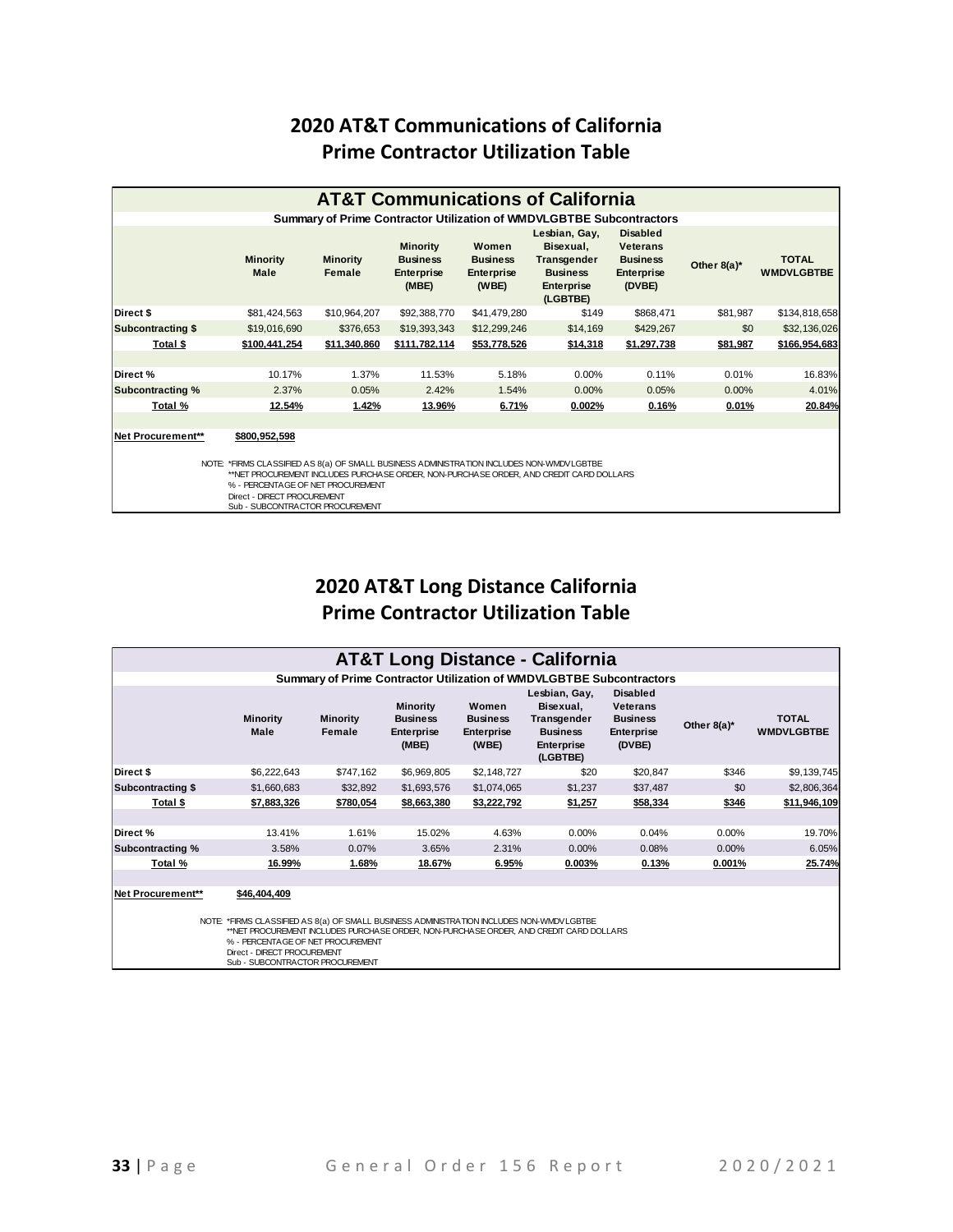### <span id="page-35-0"></span>9.1.6 List of WMDVLGBTBE Complaints Received & Current Status

No formal complaints were filed against any AT&T company or its affiliates.

# <span id="page-35-1"></span>9.1.7 Description of Efforts to Recruit WMDVLGBTBE Suppliers in Low Utilization Categories

#### **Supplemental Staffing**

AT&T's Supplemental Staffing category experienced significant accomplishments in 2020. The Enterprise Contractor Acquisition & Manager (eCAM) manages suppliers in AT&T's domestic Staff Supplementation Program. As the needs of the business evolved and warranted changes to the roster of staffing companies, the Supplier Diversity team advocated ensuring diversity and diverse suppliers were considered to support AT&T's mission.

In 2020, 83% of the active eCAM sourcing suppliers were diverse businesses and 86% of AT&T's overall supplemental staffing budget was spent with minority and woman owned companies. AT&T spent **\$116M** with eCAM diverse suppliers in 2020. Additionally, the eCAM team and Supplier Diversity collaborated to increase AT&T's Tier 2 diverse spend by **\$1M** with the Prime suppliers in the eCAM program.

Notably 312 of the 1,160 active AT&T staff supplemental workers were working in California. Additionally, 151 of those 312 contractors were new hires in California, which was 48% of AT&T's overall new positions in 2020.

#### **Legal**

In 2020, AT&T Supplier Diversity supported our Legal Department's Diversity & Inclusion Committee (D&I) to promote diversity efforts within the Legal Department and manage the financial resources allocated to their efforts. The Committee's initiatives consisted of four pillars: (1) Pipeline for elementary students, high school students, college students, and young lawyers; (2) Sponsorships and Bar Associations; (3) Supplier Diversity; and (4) Attorney Engagement. The program initiatives included: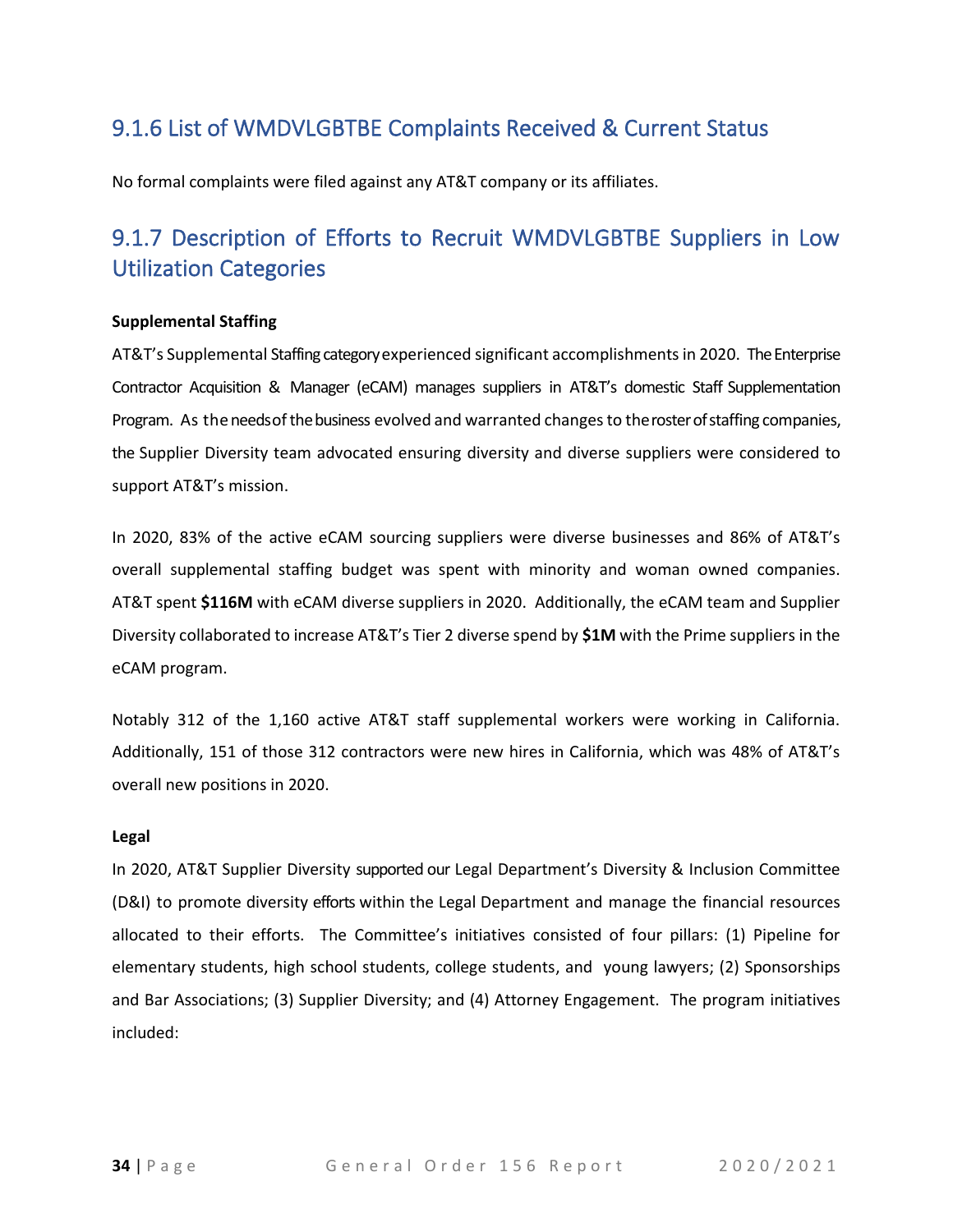- Devoted efforts to work against systemic racism and advancing and promoting efforts that provided equal opportunities for minorities, women, disabled veterans, disabled persons, and persons who identify as LGBTQ+. The Committee engaged in collaborative strategies with AT&T and the Legal Department to assess, educate, and act to eradicate racial inequality.
- Numerous teleconferences with AT&T Supplier Diversity
- Several attorney speaking engagements
- Consistent messaging that minority procurement is a corporate priority.
- Hiring minority interns

Throughout the year, AT&T Legal encouraged the use of diverse firms with diverse professionals, including women, minorities, disabled veterans, and LGBTQ+ professionals.

AT&T's Legal Department also demonstrated their support through community engagements, promoting diversity and inclusion via the following programs:

- For the fifth consecutive year, the Western Northern California Region of AT&T co-sponsored Centro Legal de la Raza's annual Diversity Legal Pipeline (DLP) program co-founded by AT&T in 2014 to provide a one week-long program for undergrads and recent college graduates interested in pursuing a legal career. The DLP program introduced students from disadvantaged backgrounds to judges and attorneys from different practice areas (big law, public interest, corporate and government), explained what to expect in law school, included a LSAT workshop, and reviewed in detail the law school application process. The students met virtually between June 15 – 18, 2020, and Marvin Anderson, AVP-Senior Legal Counsel, participated on an attorney panel.
- Asian Americans Advancing Justice of Los Angeles Fellowship.
- Association of Corporate Counsel, Southern California Chapter Diversity Committee Bar Stipend Scholarships
- Bay Area Lawyers for Individual Freedom Annual Gala (LGBT)
- Bar Association of San Francisco Justice and Diversity Center AnnualGala
- Bar Association of San Francisco Minority Students Scholarship
- Bar Association of San Francisco Women's Impact Network (No Class Ceiling 2.0)
- 100 Black Men of the Bay Area's Annual Scholarship Gala
- Black Women Lawyers Association of Los Angeles Foundation Scholarship
- Centro Legal de la Raza's Youth Law Academy, Diversity Legal Pipeline program
- Charles Houston Bar Association Annual Scholarship Gala Dinner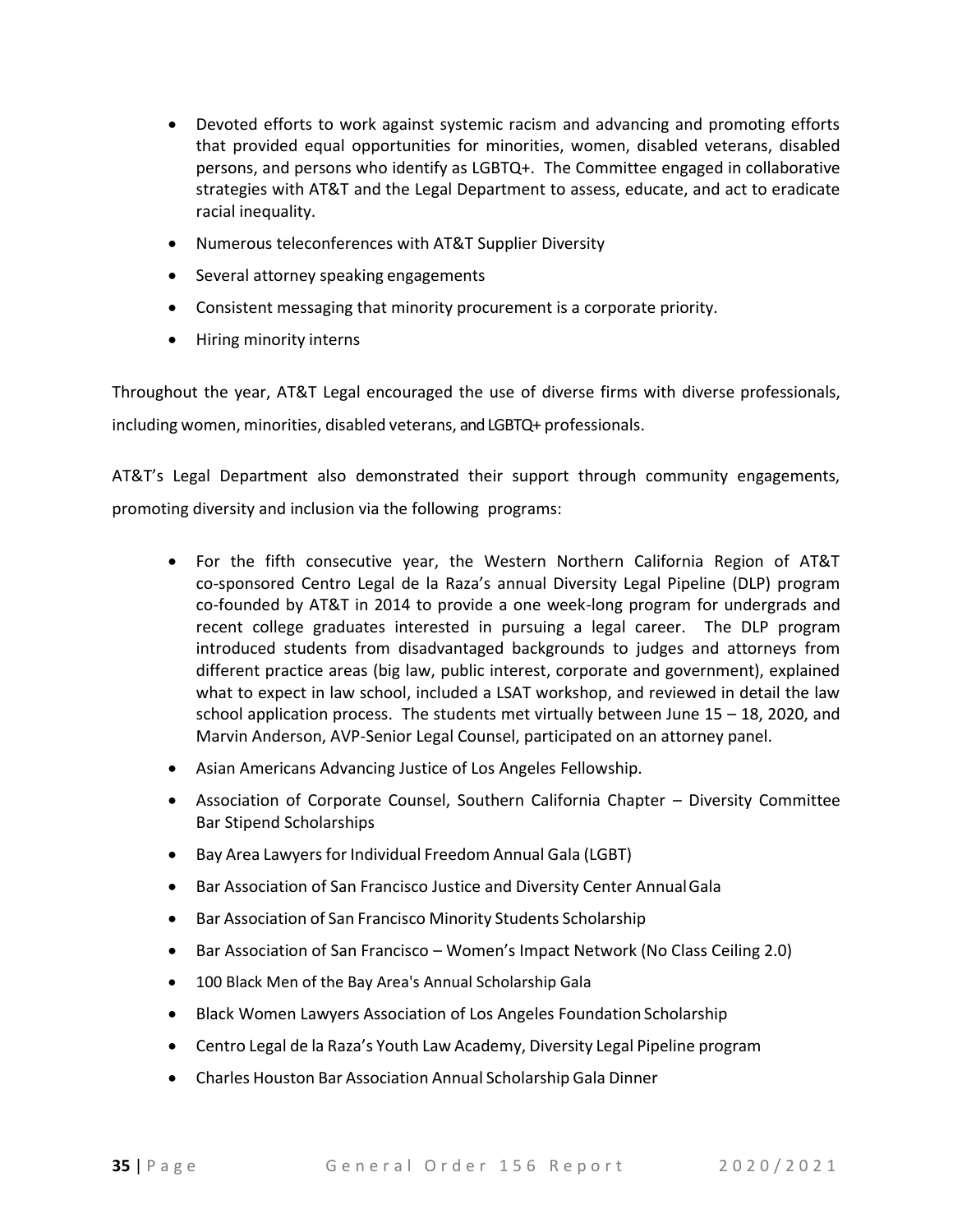- Constitutional Rights Foundation Los Angeles/AT&T sponsored Mock Trial Institute
- Hastings School of Law Women's Leadership Edge Sponsorship
- John M. Langston Bar Association (AT&T named scholarship)
- The Mexican American Bar Foundation.

Beyond activities in California, AT&T attorneys were engaged throughout the United States with numerous non-profits, national and regional bar associations, pipeline activities sponsored/ conducted by AT&T and participated in various professional development activities.

#### **Advertising**

The advertising space continued to be an active segment within AT&T, despite an overall decrease in AT&T purchasing and minor transitional disruptions during the year. While AT&T's agencies of record led the bulk of projects, prime vendors hired small minority businesses in key categories such as technology, production, marketing, digital, research, talent, and creative. Regularly scheduled meetings between internal and external subject matter experts kept all parties focused and enabled the Supplier Diversity team to connect MBEs with decision makers.

AT&T's momentum garnered the following successes in 2020:

- 88% Advertising Prime Suppliers submitted a supplier diversity goal plan
- 72% Primes Suppliers met or exceed their minority inclusion goal
- \$58M spent with M/W/DV/LGBTBEs nationally
- Over \$69M Tier-2 spend with California diverse suppliers, **300% YOY increase**

Beyond corporate contracting achievements, the team secured opportunities to amplify supplier connections. Several Prime Suppliers from one of our largest agencies supported a NGLCC matchmaking session, in addition to another Prime that began a mentoring relationship with a Black-owned digital marketing agency.

#### **Finance**

The AT&T Treasury and Investment teams remain very active in pursuing opportunities for emerging and diverse firms. AT&T closed \$313 million in commitments to fifteen emerging manager-led funds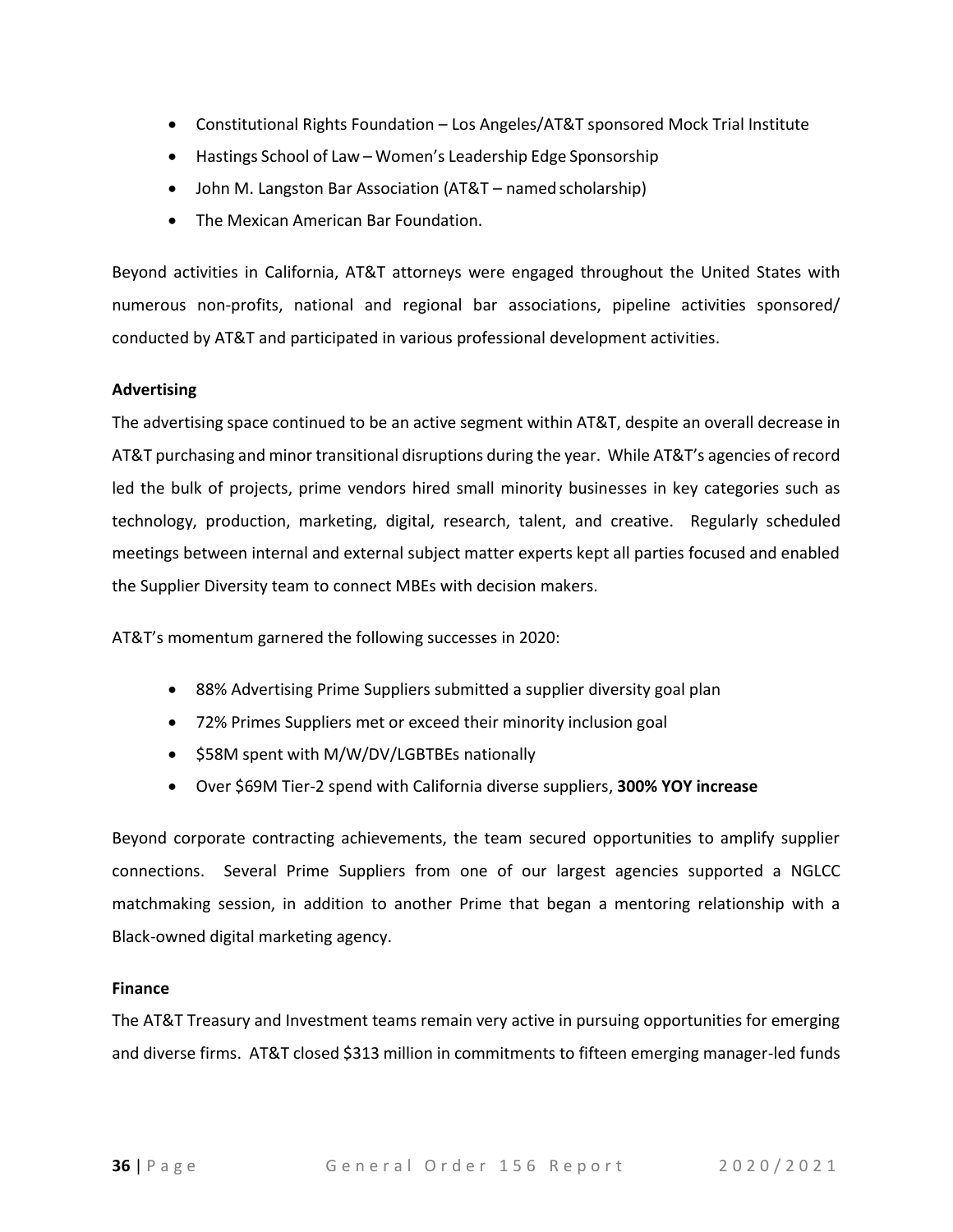on a direct basis as of December 31, 2020 -- over half of these dollars were placed with nine firms with headquarters or operations in California.

AT&T's public market investments maintained our Emerging Manager and Diverse Manager Program, which resulted in \$578 million spent with three diverse firms. During 2020, twenty-two diverse firms participated in underwriting debt through retail bonds and preferred shares totaling \$18.3 million in fees – three of these firms are based in California.

During 2021 AT&T Treasury and Investment teams will continue to focus on procuring diverse firms for future opportunities - many are still in various stages of our process for consideration.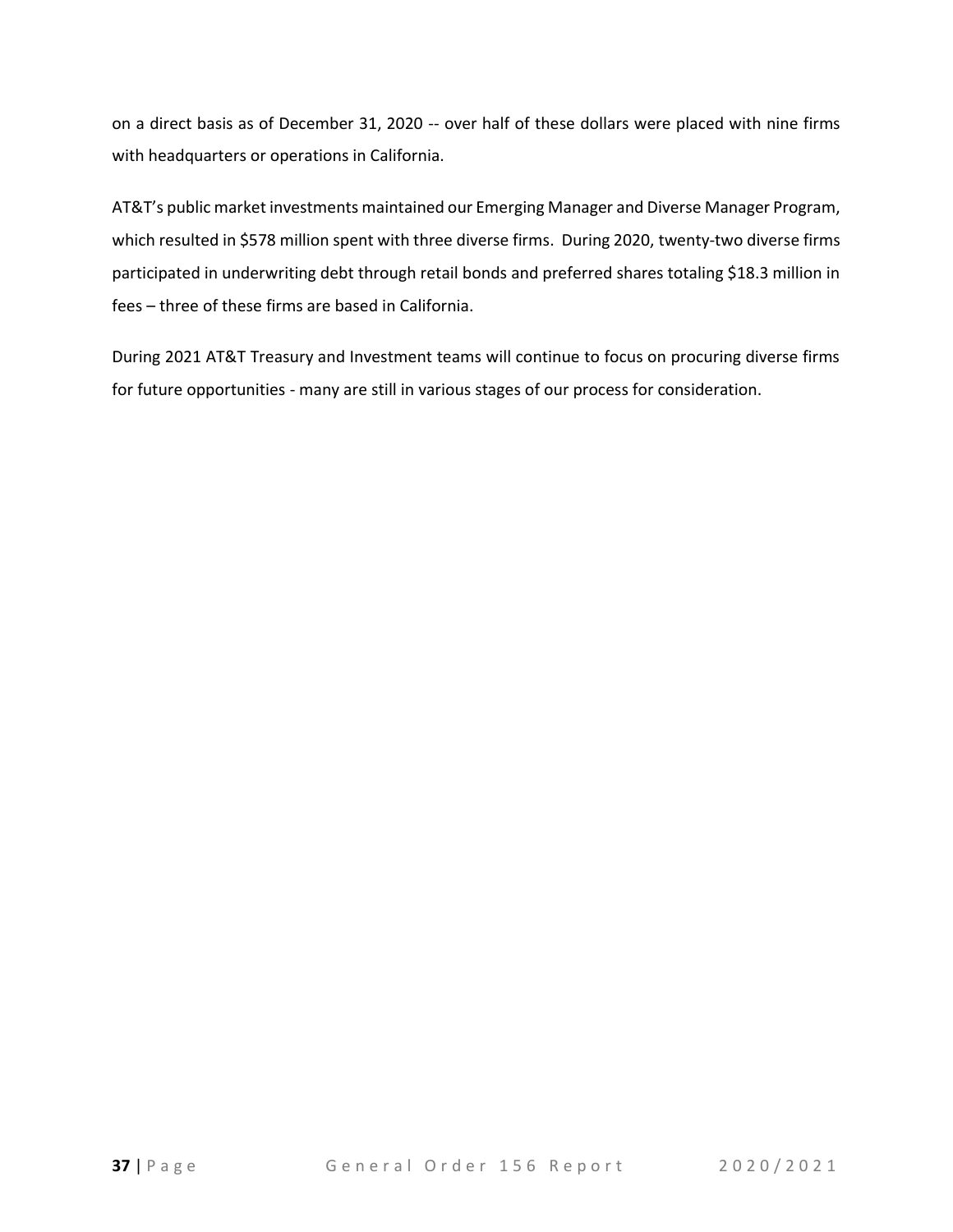# 10.1.1 AT&T Supplier Diversity Goals

#### **Table Annual Short, Mid, & LT Goals by SIC**

<span id="page-39-0"></span>

| M/W/DV/LGBTQBE Annual Short, Mid, and Long-Term Goals by SIC Category |                                                                                             |                 |          |                                      |                                                                          |                                                                                         |                                                                    |                                                      |       |                 |                                                         |                                               |                                                                              |                                                                               |                                               |       |          |                                    |                                                                 |                                                                              |                                                                               |                                               |  |  |  |
|-----------------------------------------------------------------------|---------------------------------------------------------------------------------------------|-----------------|----------|--------------------------------------|--------------------------------------------------------------------------|-----------------------------------------------------------------------------------------|--------------------------------------------------------------------|------------------------------------------------------|-------|-----------------|---------------------------------------------------------|-----------------------------------------------|------------------------------------------------------------------------------|-------------------------------------------------------------------------------|-----------------------------------------------|-------|----------|------------------------------------|-----------------------------------------------------------------|------------------------------------------------------------------------------|-------------------------------------------------------------------------------|-----------------------------------------------|--|--|--|
|                                                                       |                                                                                             | Short-Term 2021 |          |                                      |                                                                          |                                                                                         |                                                                    |                                                      |       | Mid-Term 2022   |                                                         |                                               |                                                                              |                                                                               |                                               |       |          | Long-Term 2023                     |                                                                 |                                                                              |                                                                               |                                               |  |  |  |
|                                                                       |                                                                                             |                 | Minority | <b>Total</b><br>Minority<br>Business | <b>Total</b><br>Women<br><b>Business</b><br><b>Enterprise Enterprise</b> | <b>Total</b><br><b>Minority &amp;</b><br>Women<br><b>Business</b><br><b>Enterprises</b> | <b>Disabled</b><br>Veteran<br><b>Business</b><br><b>Enterprise</b> | <b>LGBTO</b><br><b>Business</b><br><b>Enterprise</b> |       | <b>Minority</b> | <b>Minority</b><br><b>Business</b><br><b>Enterprise</b> | Women<br><b>Business</b><br><b>Enterprise</b> | <b>Total</b><br>Minority 8<br>Women<br><b>Business</b><br><b>Enterprises</b> | <b>Disabled</b><br>Veteran<br><b>Business</b><br><b>Enterprise Enterprise</b> | <b>Disabled</b><br>Veteran<br><b>Business</b> |       | Minority | <b>Minority</b><br><b>Business</b> | <b>Women</b><br><b>Business</b><br><b>Enterprise Enterprise</b> | Total<br><b>Minority 8</b><br>Women<br><b>Business</b><br><b>Enterprises</b> | <b>Disabled</b><br>Veteran<br><b>Business</b><br><b>Enterprise Enterprise</b> | <b>Disabled</b><br>Veteran<br><b>Business</b> |  |  |  |
|                                                                       | SIC Product/Service Descriptions                                                            | Men             | Women    | <b>MBE</b>                           | <b>WBE</b>                                                               | <b>M/WBE</b>                                                                            | <b>DVBE</b>                                                        | <b>LGBTQ</b>                                         |       | Men Women       | <b>MBE</b>                                              | <b>WBE</b>                                    | <b>M/WBE</b>                                                                 | <b>DVBE</b>                                                                   | <b>LGBTQ</b>                                  | Men   | Women    | <b>MBE</b>                         | <b>WBE</b>                                                      | <b>M/WBE</b>                                                                 | <b>DVBE</b>                                                                   | <b>LGBTQ</b>                                  |  |  |  |
| 15                                                                    | <b>Building Construction/General</b><br><b>Contractors</b><br><b>Operative Builders</b>     | 11.0%           | 4.0%     | 15.0%                                | 5.0%                                                                     | 20.0%                                                                                   | 1.5%                                                               | 0.04%                                                | 11.0% | 4.0%            | 15.0%                                                   | 5.0%                                          | 20.0%                                                                        | 1.5%                                                                          | 0.04%                                         | 11.0% | 4.0%     | 15.0%                              | 5.0%                                                            | 20.0%                                                                        | 1.5%                                                                          | 0.04%                                         |  |  |  |
| 17                                                                    | <b>Construction</b><br><b>Special Trade Contractors</b>                                     | 11.0%           | 4.0%     | 15.0%                                | 5.0%                                                                     | 20.0%                                                                                   | 1.5%                                                               | 0.04%                                                | 11.0% | 4.0%            | 15.0%                                                   | 5.0%                                          | 20.0%                                                                        | 1.5%                                                                          | 0.04%                                         | 11.0% | 4.0%     | 15.0%                              | 5.0%                                                            | 20.0%                                                                        | 1.5%                                                                          | 0.04%                                         |  |  |  |
| 35                                                                    | <b>Industrial/Commercial Machinery</b><br><b>Computer Equipment</b>                         | 11.0%           | 4.0%     | 15.0%                                | 5.0%                                                                     | 20.0%                                                                                   | 1.5%                                                               | 0.04%                                                | 11.0% | 4.0%            | 15.0%                                                   | 5.0%                                          | 20.0%                                                                        | 1.5%                                                                          | 0.04%                                         | 11.0% | 4.0%     | 15.0%                              | 5.0%                                                            | 20.0%                                                                        | 1.5%                                                                          | 0.04%                                         |  |  |  |
| 36                                                                    | <b>Electronic - Other Electrical</b><br>Equipment/Components<br>(Except Computer Equipment) | 11.0%           | 4.0%     | 15.0%                                | 5.0%                                                                     | 20.0%                                                                                   | 1.5%                                                               | 0.04%                                                | 11.0% | 4.0%            | 15.0%                                                   | 5.0%                                          | 20.0%                                                                        | 1.5%                                                                          | 0.04%                                         | 11.0% | 4.0%     | 15.0%                              | 5.0%                                                            | 20.0%                                                                        | 1.5%                                                                          | 0.04%                                         |  |  |  |
| 47                                                                    | <b>Transportation Services</b>                                                              | 11.0%           | 4.0%     | 15.0%                                | 5.0%                                                                     | 20.0%                                                                                   | 1.5%                                                               | 0.04%                                                | 11.0% | 4.0%            | 15.0%                                                   | 5.0%                                          | 20.0%                                                                        | 1.5%                                                                          | 0.04%                                         | 11.0% |          | 15.0%                              | 5.0%                                                            | 20.0%                                                                        | 1.5%                                                                          | 0.04%                                         |  |  |  |
| 50                                                                    | Wholesale Trade/Durable Goods                                                               | 11.0%           | 4.0%     | 15.0%                                | 5.0%                                                                     | 20.0%                                                                                   | 1.5%                                                               | 0.04%                                                | 11.0% | 4.0%            | 15.0%                                                   | 5.0%                                          | 20.0%                                                                        | 1.5%                                                                          | 0.04%                                         | 11.0% | 4.0%     | 15.0%                              | 5.0%                                                            | 20.0%                                                                        | 1.5%                                                                          | 0.04%                                         |  |  |  |
| 51                                                                    | <b>Wholesale Trade/Non-Durable Goods</b>                                                    | 11.0%           | 4.0%     | 15.0%                                | 5.0%                                                                     | 20.0%                                                                                   | 1.5%                                                               | 0.04%                                                | 11.0% | 4.0%            | 15.0%                                                   | 5.0%                                          | 20.0%                                                                        | 1.5%                                                                          | 0.04%                                         | 11.0% | 4.0%     | 15.0%                              | 5.0%                                                            | 20.0%                                                                        | 1.5%                                                                          | 0.04%                                         |  |  |  |
| 55                                                                    | <b>Automotive Dealers</b><br><b>Gasoline Service Stations</b>                               | 11.0%           | 4.0%     | 15.0%                                | 5.0%                                                                     | 20.0%                                                                                   | 1.5%                                                               | 0.04%                                                | 11.0% | 4.0%            | 15.0%                                                   | 5.0%                                          | 20.0%                                                                        | 1.5%                                                                          | 0.04%                                         | 11.0% | 4.0%     | 15.0%                              | 5.0%                                                            | 20.0%                                                                        | 1.5%                                                                          | 0.04%                                         |  |  |  |
| 73                                                                    | <b>Business Services</b>                                                                    | 11.0%           | 4.0%     | 15.0%                                | 5.0%                                                                     | 20.0%                                                                                   | 1.5%                                                               | 0.04%                                                | 11.0% | 4.0%            | 15.0%                                                   | 5.0%                                          | 20.0%                                                                        | 1.5%                                                                          | 0.04%                                         | 11.0% | 4.0%     | 15.0%                              | 5.0%                                                            | 20.0%                                                                        | 1.5%                                                                          | 0.04%                                         |  |  |  |
| 81                                                                    | <b>Legal Services</b>                                                                       | 11.0%           | 4.0%     | 15.0%                                | 5.0%                                                                     | 20.0%                                                                                   | 1.5%                                                               | 0.04%                                                | 11.0% | 4.0%            | 15.0%                                                   | 5.0%                                          | 20.0%                                                                        | 1.5%                                                                          | 0.04%                                         | 11.0% | 4.0%     | 15.0%                              | 5.0%                                                            | 20.0%                                                                        | 1.5%                                                                          | 0.04%                                         |  |  |  |
| 87                                                                    | Engineering, Accounting, Research<br><b>Management and Related Services</b>                 | 11.0%           | 4.0%     | 15.0%                                | 5.0%                                                                     | 20.0%                                                                                   | 1.5%                                                               | 0.04%                                                | 11.0% | 4.0%            | 15.0%                                                   | 5.0%                                          | 20.0%                                                                        | 1.5%                                                                          | 0.04%                                         | 11.0% | 4.0%     | 15.0%                              | 5.0%                                                            | 20.0%                                                                        | 1.5%                                                                          | 0.04%                                         |  |  |  |
|                                                                       | <b>Grand Total</b>                                                                          | 11.0%           | 4.0%     | 15.0%                                | 5.0%                                                                     | 20.0%                                                                                   | 1.5%                                                               | 0.04%                                                | 11.0% | 4.0%            | 15.0%                                                   | 5.0%                                          | 20.0%                                                                        | 1.5%                                                                          | 0.04%                                         | 11.0% | 4.0%     | 15.0%                              | 5.0%                                                            | 20.0%                                                                        | .5%                                                                           | 0.04%                                         |  |  |  |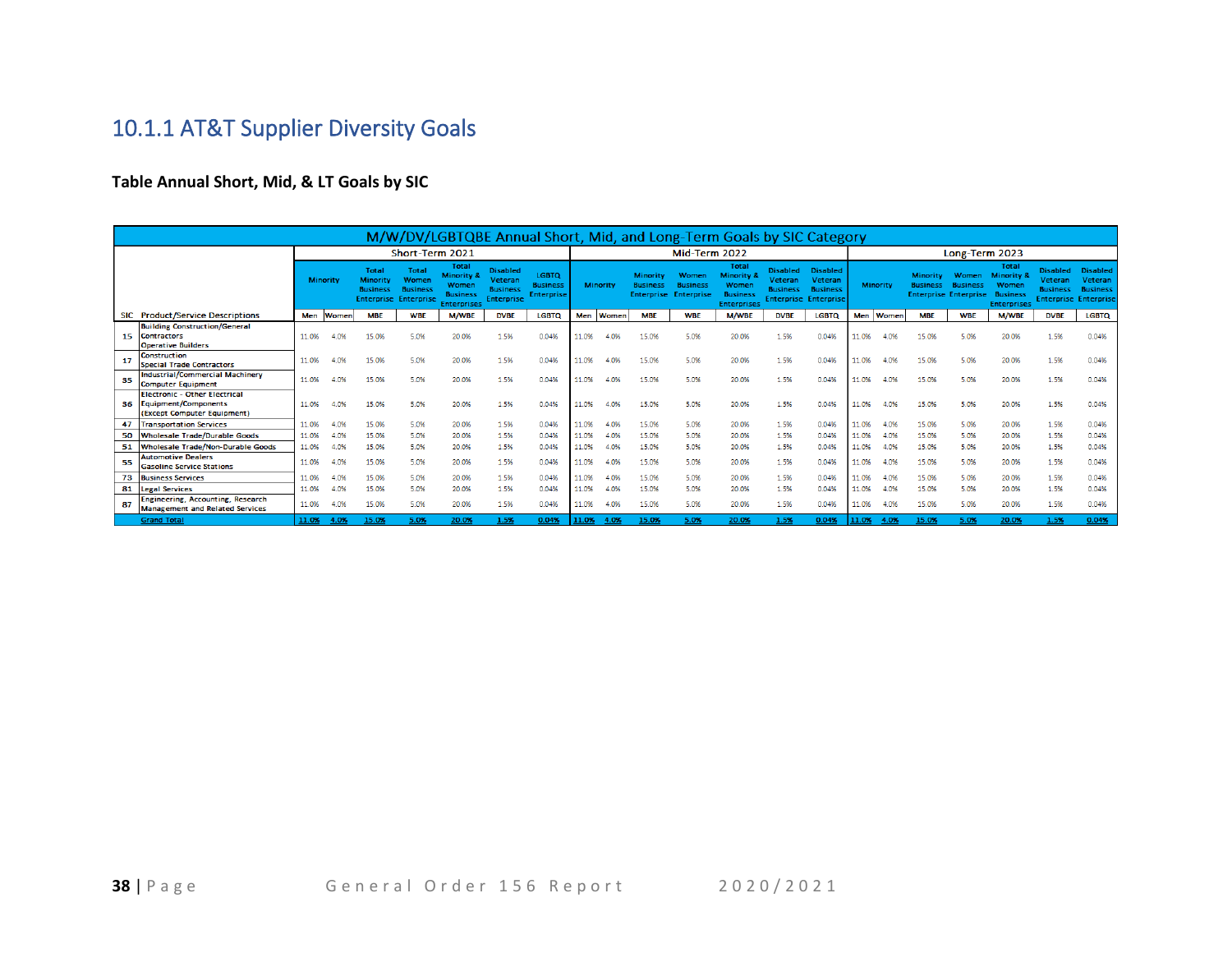# <span id="page-40-0"></span>10.1.2 Description of WMDVLGBTBE Planned Program Activities for the Next Calendar Year

AT&T Supplier Diversity planned several program activities for 2021 based on the national recovery from the COVID-19 pandemic. We intend to continue to execute in a virtual format to conduct supplier engagement activities including, conferences, workshops, panel participation, supplier presentations, business matchmakers, and roundtable interviews.

Additionally, Supplier Diversity will continue to build upon its program development and execution to further enhance our ability to identify and engage diverse business from across the country. We will place targeted interest in working with businesses in areas of underutilization. Our plans include the following:

- Build upon our 21.5% spend goal with diverse suppliers, placing additional emphasis on LGBT participation in California.
- Continue engagement with AT&T Global Supply Chain sourcing teams to identify areas of opportunity for diverse supplier sourcing.
- Increase Tier 2 engagement and reporting to further support diverse businesses in California.
- Maintain support and participation with regional diverse business groups and organizations.
- Initiate a Buy Small, Buy Local, Buy Diverse program rollout for 10 major cities across the United States, including in California.

In 2021, we will maintain our industry leadership by executing our programs, diversity engagement and most importantly our spend with diverse suppliers in California. Over the next 12-months, AT&T Supplier Diversity will provide ongoing support to California's minority, women, disabled veterans, and lesbian, gay, bisexual, and transgender business community.

# <span id="page-40-1"></span>10.1.3 Plans for Recruiting WMDVLGBTBE Suppliers in Low Utilization Areas

The Supplier Diversity organization will promote certified diverse businesses in specific categories across the company. Subject matter experts within our team are aligned to support nearly 60 different spend categories which includes underutilized segments such as Legal, Finance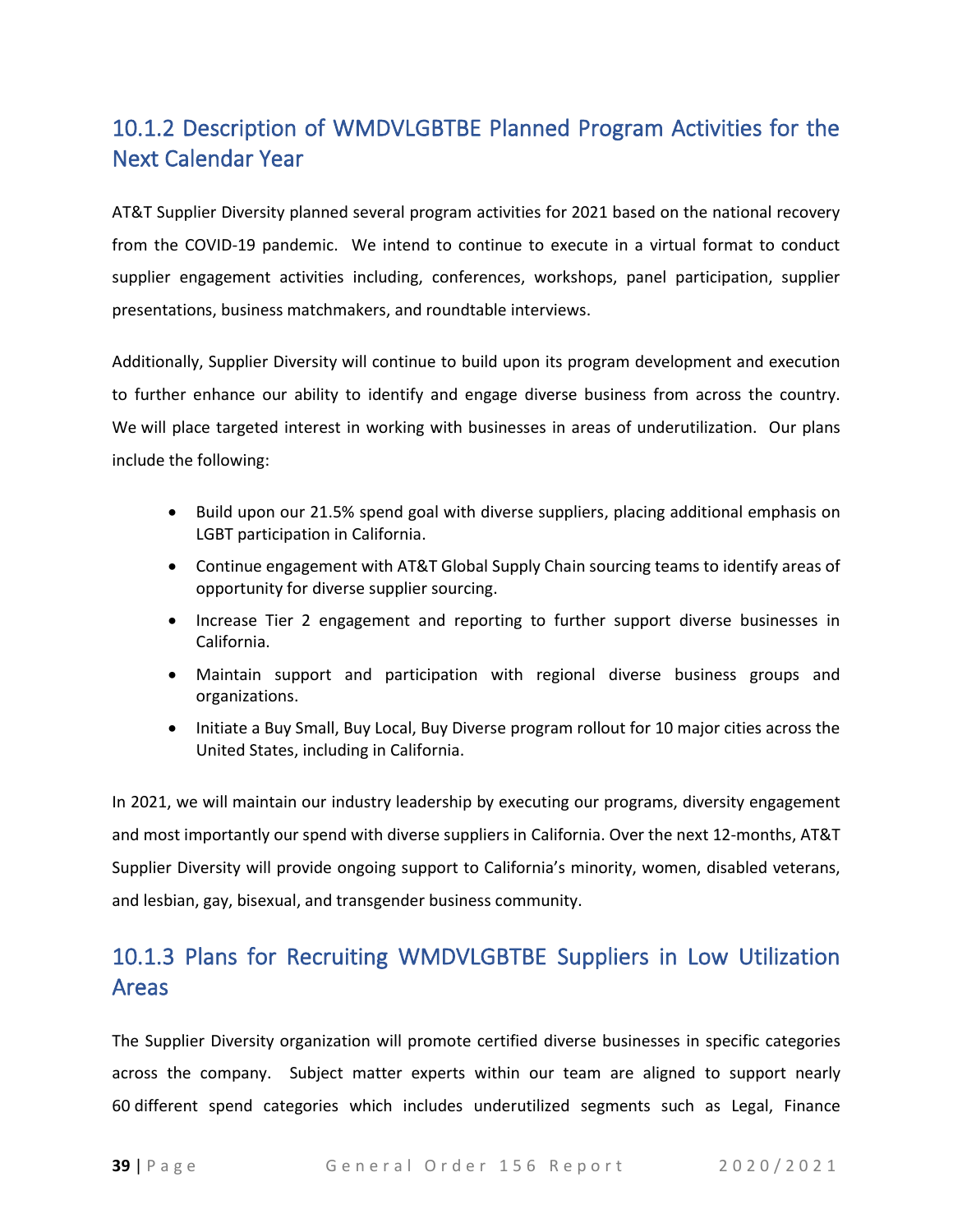Advertising, and Staffing. Supplier Diversity Managers will work closely with leadership from Global Supply Chain, AT&T Prime Suppliers and internal business units to identify future AT&T projects that are either Tier-1 or Tier-2, as well as advocate for minority businesses that may be affected by vendor consolidation projects.

### <span id="page-41-0"></span>10.1.4 Plans for Recruiting WMDVLGBTBE Suppliers Where Unavailable

AT&T does not exclude any product or service category from our purchasing other than payments to utilities, government agencies, and affiliates. Payment exceptions listed are permissible exclusions under the GO 156.

# <span id="page-41-1"></span>10.1.5 Plans for Encouraging Prime Contractors to Subcontract WMDVLGBTBE Suppliers

AT&T is steadfast in encouraging subcontracting opportunities be awarded to diverse suppliers. Our procurement contracts outline AT&T's expectation to receive written diverse supplier inclusion plans from Tier-1 (Prime) Suppliers. After procurement plans are established, Prime Suppliers are assigned to diversity managers within the Supplier Diversity organization that will drive progress of diverse vendor utilization.

In 2021, the Supplier Diversity organization will focus on including targets for subcontracting with diverse vendors in major RFPs. Managers are assigned to specific procurement teams to identify upcoming opportunities and will provide input on the subcontracting performance of existing Prime Suppliers.

AT&T has also incorporated diverse supplier utilization criteria into our "Supplier of The Year" and "Preferred Supplier" programs to incentivize Prime Suppliers to seek opportunities to increase their spend with diverse subcontractors. These strategies are expected to expand the identification of sub-contracting opportunities over the next 12-months. Additional activities to increase Prime Supplier subcontracting results are: